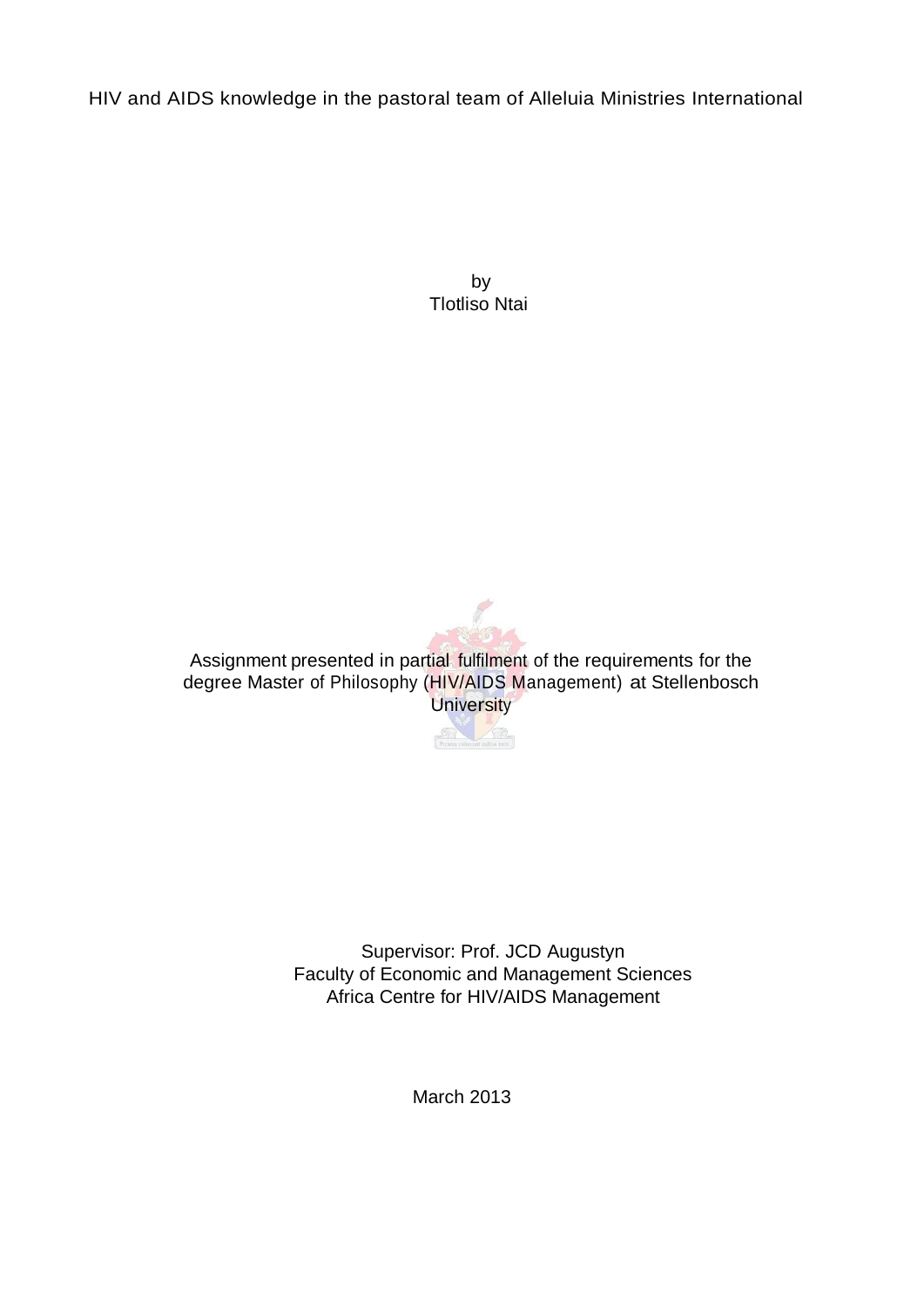# **DECLARATION**

By submitting this thesis electronically, I declare that the entirety of the work contained therein is my own, original work, that I am the sole author thereof (save to the extent explicitly otherwise stated), that reproduction and publication thereof by Stellenbosch University will not infringe any third party rights and that I have not previously in its entirety or in part submitted it for obtaining any qualification.

March 2013

Copyright © 2013 Stellenbosch University

All rights reserved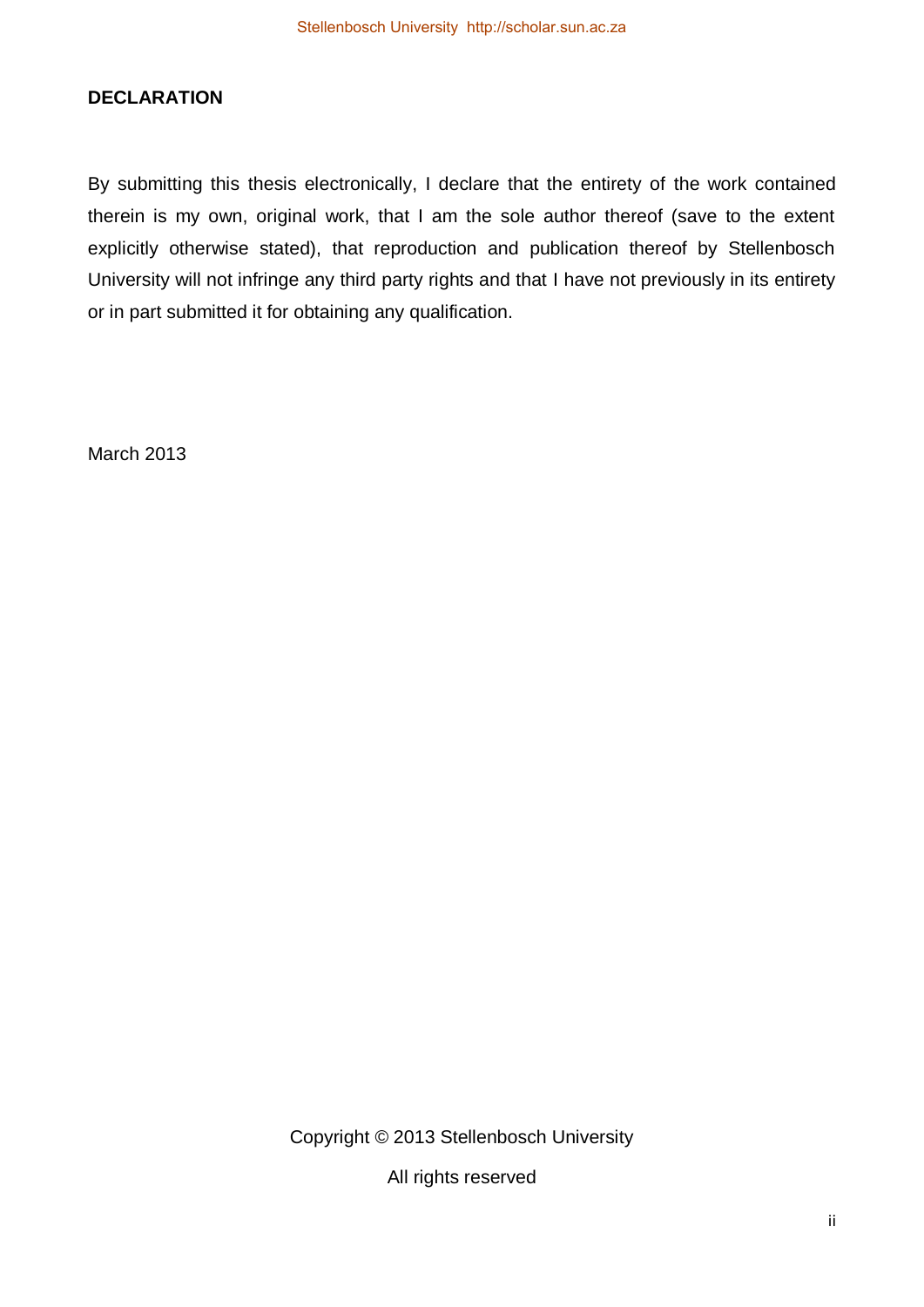# **ABSTRACT**

Churches have a potential to play a vital role in halting the spread of HIV because they are established in almost all communities. The majority of people believe in their spiritual leaders and obey them; therefore, churches can be a perfect platform to reach out to all communities, both in the urban and rural areas.

The purpose of the study was to investigate HIV and AIDS knowledge in Alleluia Ministries International (AMI) pastoral team. AMI is a church, and it has about 20 branches in and outside South Africa (SA), with the membership estimated at 10,000 in SA. Cultural diversity is one of the strengths of this church as the members are drawn from 11 African countries. The study concentrated on AMI branches in Gauteng Province, including the main church in Lyndhurst, Johannesburg, SA.

The researcher conducted qualitative research method, and fifteen pastors were interviewed. Findings showed that there is a need for HIV and AIDS training programme for the pastors, as only 13% of the participants were able answer the questions correctly. A recommendation was made to the church leadership to consider employing specific training providers such as Lawyers, Epidemiologists, Psychologist, etc, to come and speak to the pastors in order to fill the identified gaps.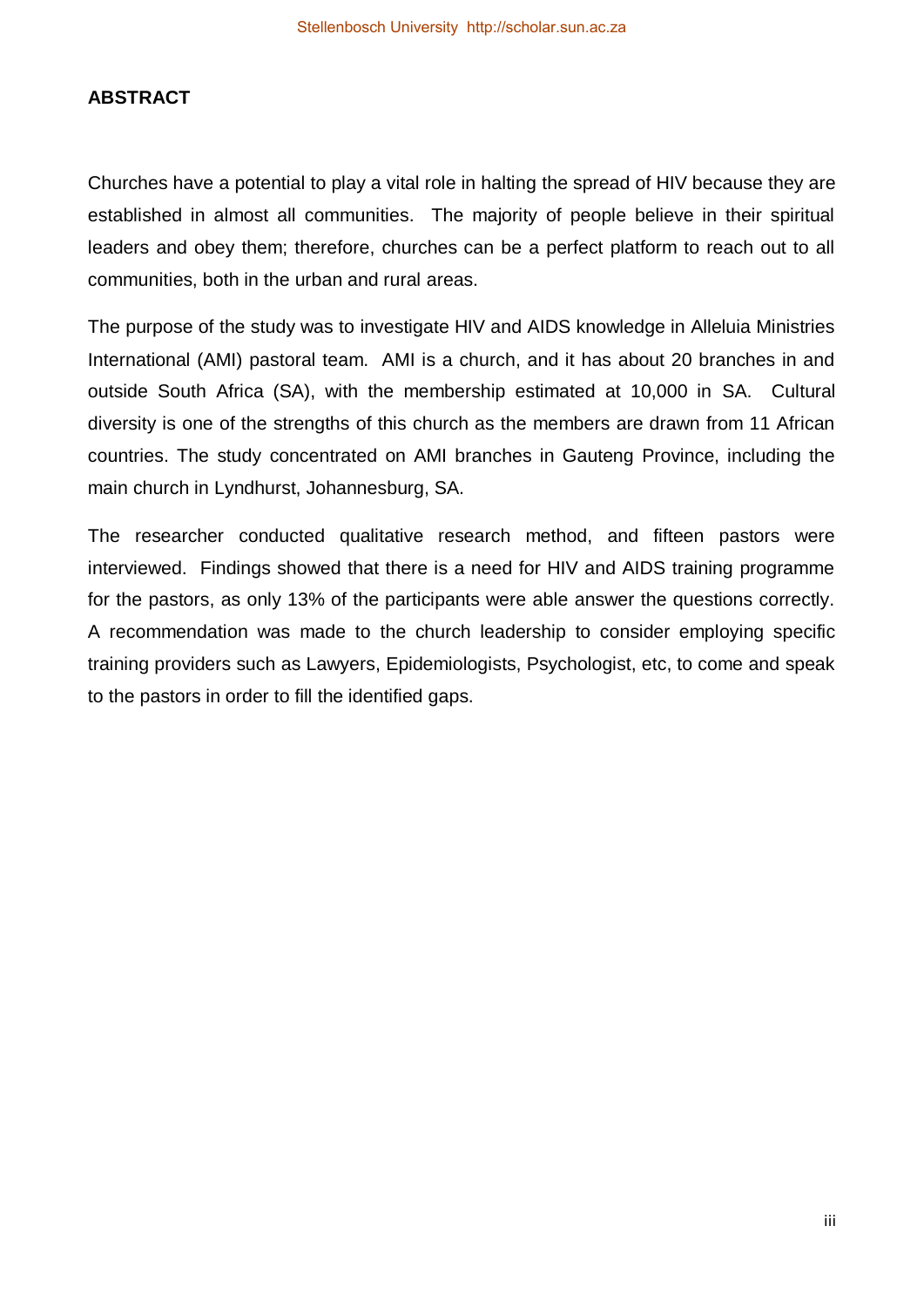#### **OPSOMMING**

Omdat kerke so goed verteenwoordig is in die meeste gemeenskappe kan hulle 'n beduidende rol speel in die bekamping van en die verspreiding van die MIV-virus. Die meerderheid van mense binne 'n gemeenskap glo hulle kerkleiers en kerke kan dus die ideale platform raak vanwaar gemeenskappe in beide stedelike sowel as plattelandse gebiede vir voorligting bereik kan word.

Die doel van hierdie studie was om die kennisvlakke van die pastorale span van die Alleluia Ministeries Suid-Afrika te bepaal. Hierdie kerk het 'n ledetal van meer as 10 000 mense in Suid-Afrika met ledetal vanuit uit 11 ander lande in Afrika.

Kwalitatiewe inligting is verkry uit onderhoude met 15 pastore van hierdie bepaalde kerk. Resultate van die studie toon duidelik aan dat daar 'n ernstige kennisprobleem rakende MIV/Vigs onder pastore bestaan. Voorstelle word gemaak om 'n interdissiplinêre span van regskenners, kenners van die epidemie , sielkundiges en ander kenners te gebruik om voorligtingsessies aan die pastore van hierdie kerkgroep aan te bied.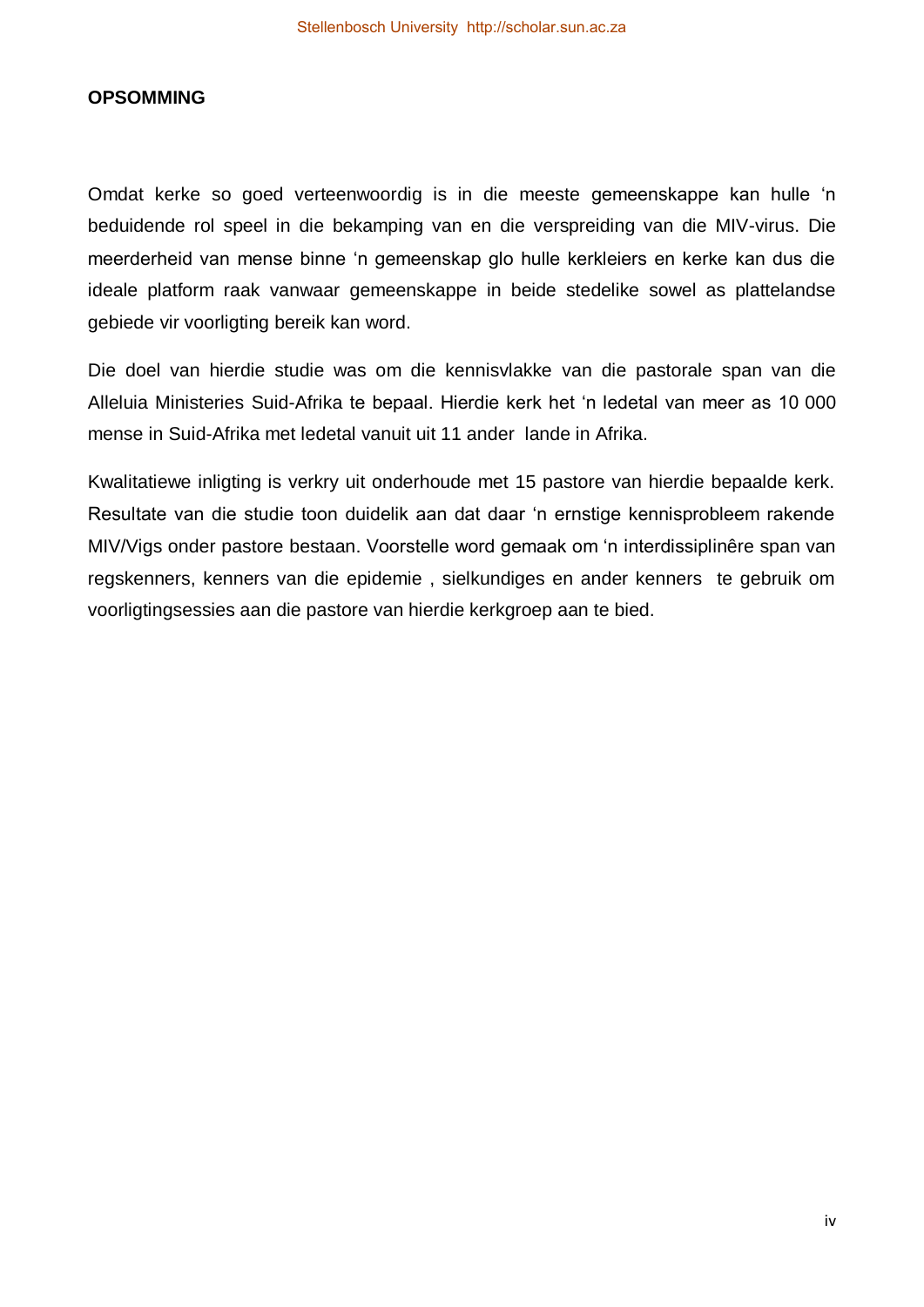# **ACKNOWLEDGEMENTS**

I am grateful to my supervisor Prof JCD Augustyn for the great support he afforded me throughout this study. I was motivated by the insightful comments he made in my coursework, as a result I had strength to complete my studies.

A huge thank you goes to my pastor, Pastor Alph Lukau and the entire Alleluia Ministries International pastoral team for their prayers as well as their contributions that made this thesis possible; you are the world's best pastors.

I would also like to express my heartfelt gratitude to my family, especially my sister, Matsosane Ntai, as well as my nephew Grace Mugarura who have been my source of encouragement throughout my studies.

Lastly, I am very grateful to my friend Daniel Chawatama, thank you for your support.

May our Good Lord bless you all.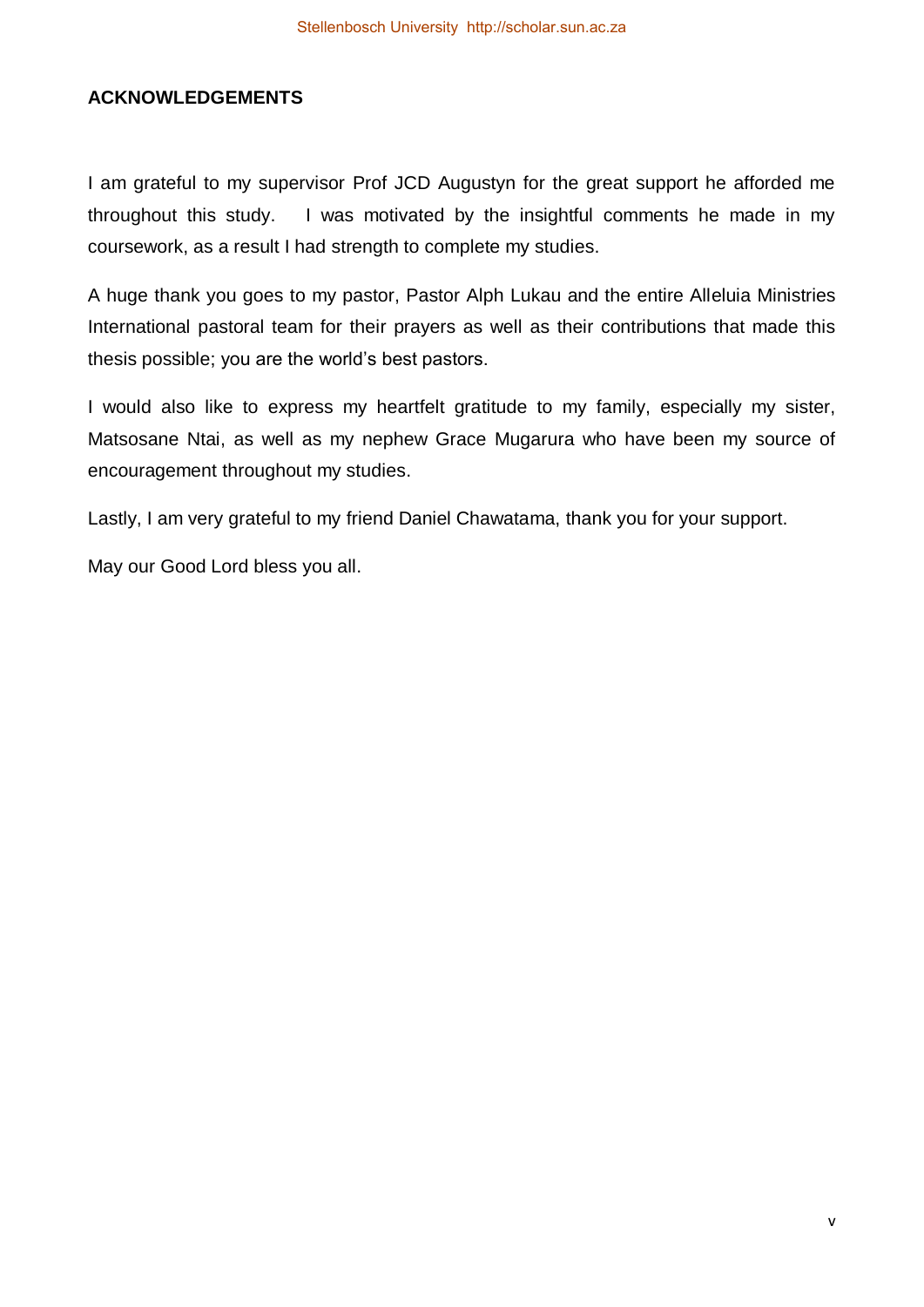# **CONTENTS**

| <b>CHAPTER ONE</b> |    |
|--------------------|----|
|                    |    |
| 1.1.1              |    |
| 1.1.2              |    |
| 1.1.3              |    |
|                    |    |
| 1.3                |    |
|                    |    |
| 1.5                |    |
|                    |    |
| 1.6.1              |    |
| 1.6.2              |    |
| 1.6.3              |    |
| 1,6,4              |    |
| 1.6.5              |    |
|                    |    |
|                    |    |
| <b>CHAPTER 2</b>   |    |
|                    |    |
|                    |    |
| 2.2.1              |    |
|                    |    |
| 2.3.1              |    |
| 2.3.2              |    |
|                    | vi |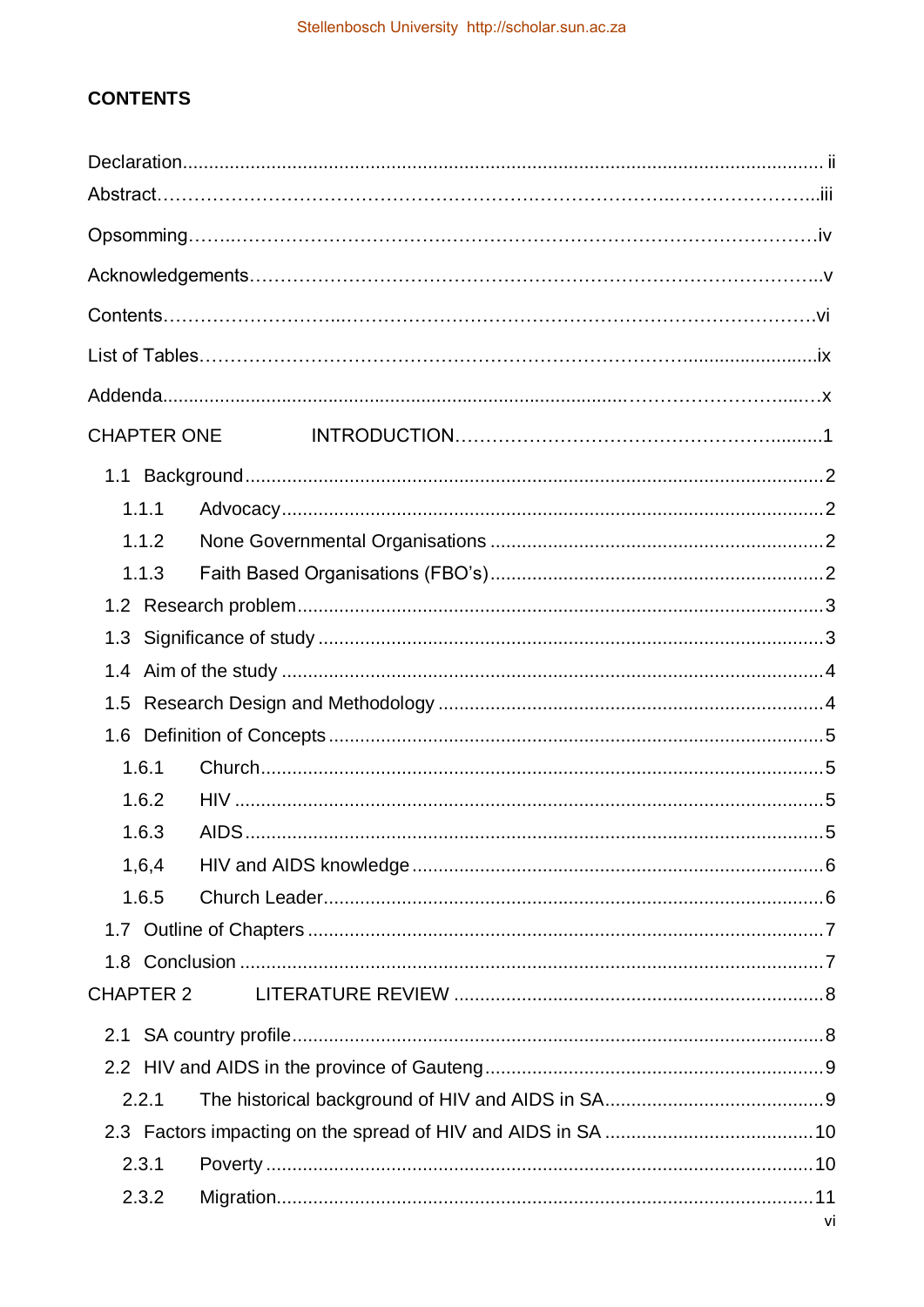|     | 2.3.3            |  |
|-----|------------------|--|
|     |                  |  |
|     | 2.4.1            |  |
|     | 2.4.2            |  |
|     | 2.4.3            |  |
|     |                  |  |
|     | 2.5.1            |  |
|     |                  |  |
| 2.7 |                  |  |
| 2.8 |                  |  |
|     |                  |  |
|     | <b>CHAPTER 3</b> |  |
|     |                  |  |
|     | 3.1.1            |  |
|     | 3.1.2            |  |
|     |                  |  |
|     | 3.2.1            |  |
|     | 3.2.2            |  |
|     | 3.2.3            |  |
|     | 3.2.4            |  |
|     | 3.2.5            |  |
|     | 3.2.6            |  |
|     | 3.2.7            |  |
|     | <b>CHAPTER 4</b> |  |
|     |                  |  |
|     | 4.1.1            |  |
|     | 4.1.2            |  |
|     | 4.1.3            |  |
|     | 4.1.4.           |  |
|     | 4.1.5.           |  |
|     | 4.1.6.           |  |
|     | 4.1.7            |  |
|     | 4.1.8.           |  |
|     | 4.1.9            |  |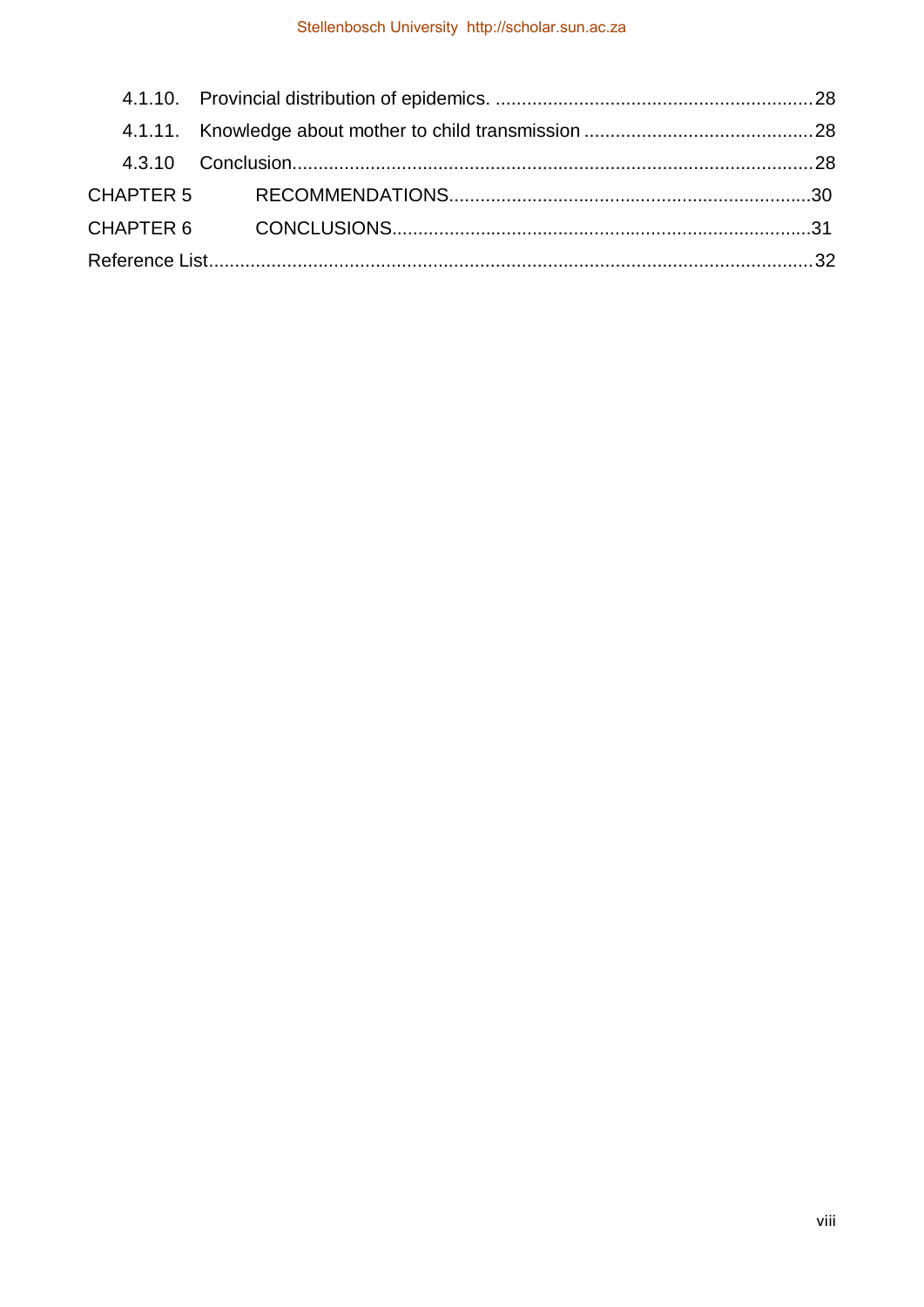# **LIST OF TABLES**

- Table 2.1 SA HIV and AIDS burden in 2012 and 2002
- Table 3.1: AMI Branches in Johannesburg
- Table 3.2 Schedule of interviews carried out: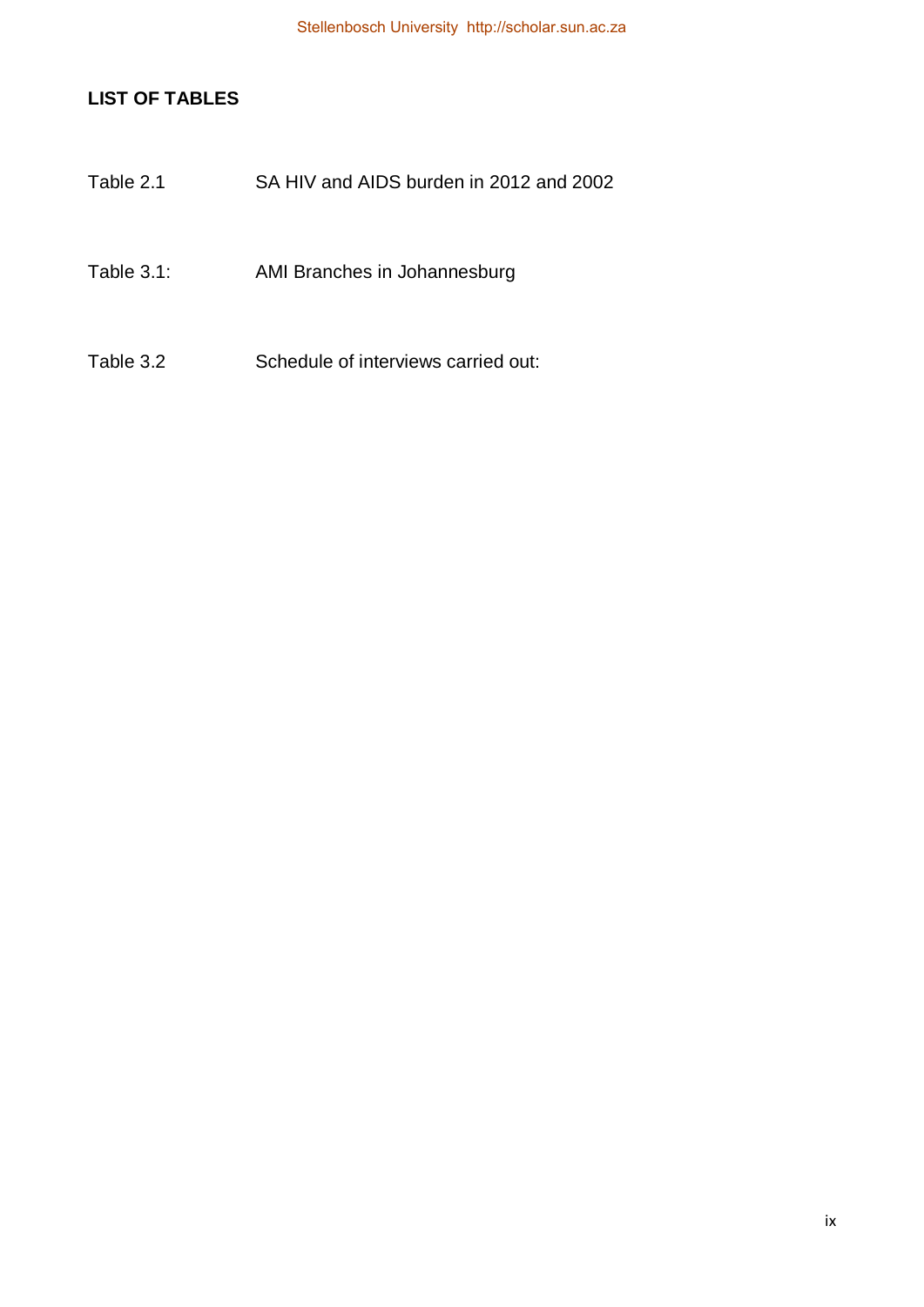# ADDENDA

Addendum A Participation Information Sheet

Addendum B Consent Form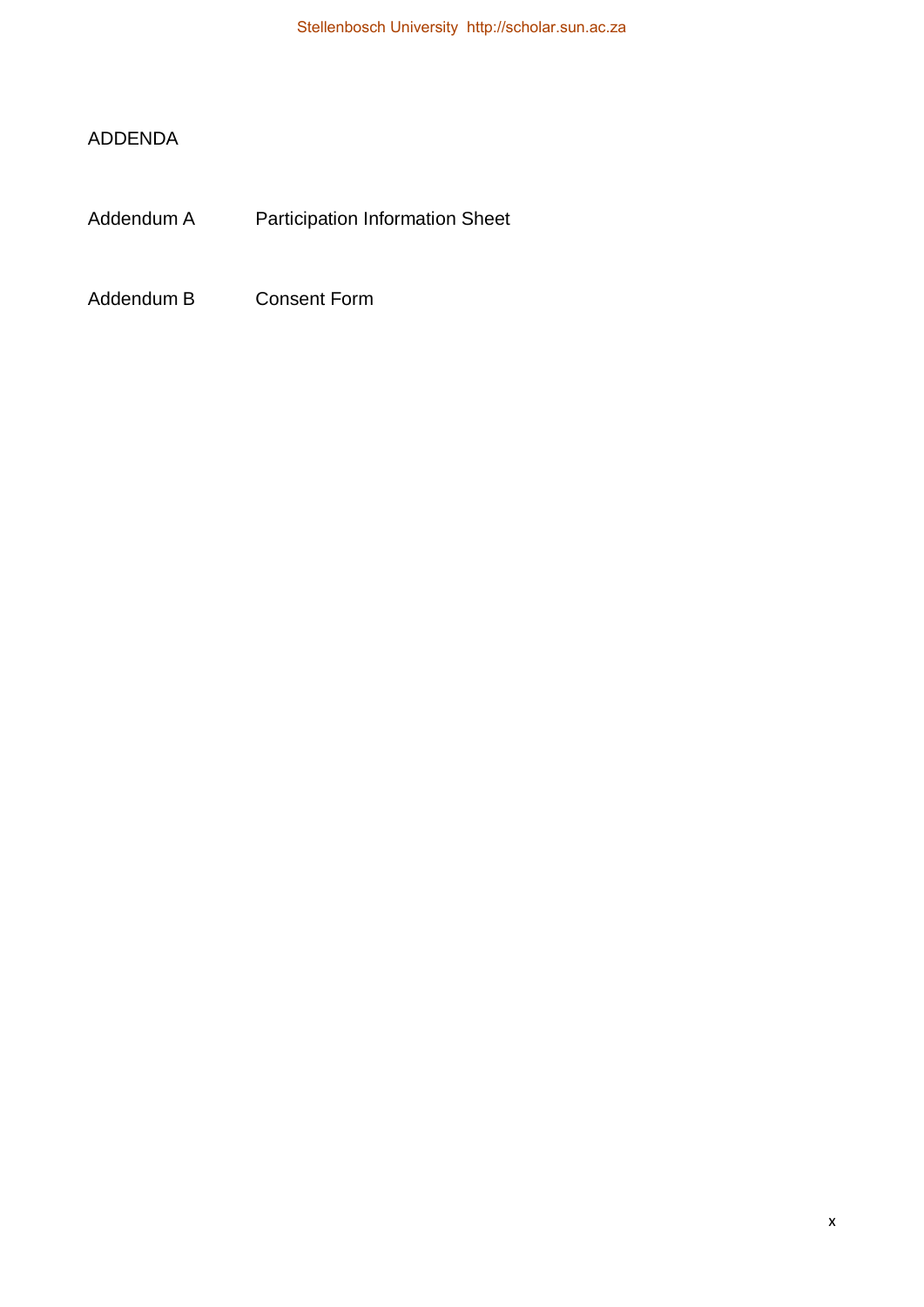# **CHAPTER 1 INTRODUCTION**

# 1.1 Background

Human Immunodeficiency Virus (HIV) cause a disease called Acquired Immune Deficiency Syndrome (AIDS). This has caused human suffering since their discovery in the early 1980's. According to UNAIDS Global report (2010), about 34 million people live with this virus. It affects all aspects of human society, i.e., it transcends racial, religious, political and economic boundaries (Fisher, Foreit, Laing, Stoeckel and Townsend, 2002).

Sub Saharan Africa, considered to be the epicentre of the epidemics, accounts for about two thirds of people living with HIV (PLHIV) globally (UNAIDS World AIDS Day Report, 2011:7). South Africa's (SA) generalised epidemic is reported to have dropped by a third between 2001 and 2009 from 2.4% to 1.5% (UNAIDS World AIDS Day Report, 2011, p 7). The same document indicates that SA's epidemic burden is estimated at 5.6 million people which equals to 17% of the global HIV and AIDS load.

Although we have gone through three decades of this disease, there is still no cure for AIDS. One of the reasons being that the virus keeps on mutating, thereby giving a challenge to the potential medicines developed for cure. However, there are some promising discoveries such as the one that was recently done in SA. Pluses Global HIV/AIDS news and analysis report dated 26 November 2012 titled: "Two South African women may have helped unlock the key to a vaccine to rid the world of one of its deadliest epidemics" [\(http://www.plusnews.org/PrintReport.aspx?ReportID=96613\)](http://www.plusnews.org/PrintReport.aspx?ReportID=96613). They participated in microbisides' trial conducted in Durban in 2005, and few years later, they contracted HIV and have been on antiretroviral therapy since then. Recent study states that "The women were able to produce broadly neutralizing antibodies.... blocking the virus from infecting healthy cells" [\(http://www.plusnews.org/PrintReport.aspx?ReportID=96613\)](http://www.plusnews.org/PrintReport.aspx?ReportID=96613).

While government and other players deserve to be commended for their efforts in trying to combat the spread of HIV, a great number of people still lack general knowledge of HIV and AIDS.

National Strategic Plan (NSP) on HIV, STI's and TB, 2012 – 2016, and the vision is:

- "Zero new HIV and TB infections  $\bullet$
- Zero new infections due to vertical transmission
- Zero preventable deaths associated with HIV and TB
- Zero discrimination associated with HIV and TB"  $\bullet$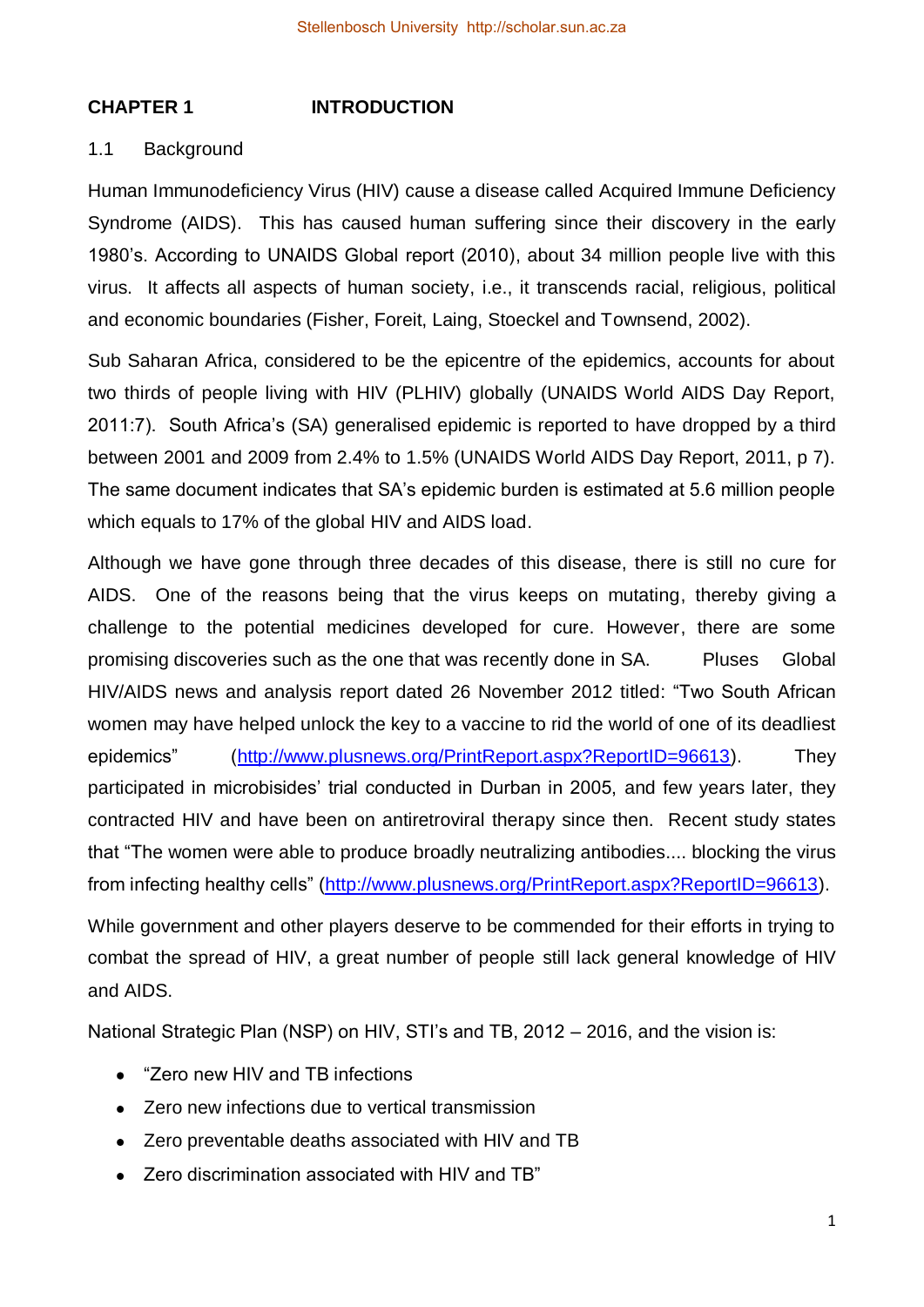Under one of the objectives of this initiative "sustaining health and wellness", the emphasis is made on the significance of adherence to treatment which will then results in effective management of HIV.

The aim of United Nations Millennium Development Goal No. 6 is to "combat HIV/AIDS, Malaria and other diseases" [\(http://www.un.org/millenniumgoals/aids.shtml\)](http://www.un.org/millenniumgoals/aids.shtml). Targets 6B says "Achieve, by 2010, universal access to treatment for HIV/AIDS for all those who need it". However, SA was unable to achieve this goal because some people living with HIV (PLHIV) still do not have access to HIV treatment, even today.

In an endeavour to halt the scourge, government, in coalition with Faith Based Organisations (FBOs) and Non Governmental Organisations (NGOs) has implemented a number of initiatives targeted at creating awareness, prevention, treatment, care and support.

#### 1.1.1 Advocacy

SA has demonstrated political commitment to tackle the epidemic. Towards this thrust, Mr Kgalema Motlanthe, the Deputy President, was appointed Chairperson of South African National AIDS Council (SANAC), a clear indication that SA government is taking the problem of HIV and AIDS seriously. This is in addition to the President of SA taking a leading role in the HIV Counselling and Testing (HCT) campaign by being the first person to be tested publicly for HIV in order to encourage all South Africans to be tested.

## 1.1.2 Non Government Organisations (NGO's)

Many NGO's play a big role in combating HIV and AIDS in SA. They are mostly active in information dissemination, communication, education, provision of antiretrovirals (ARVs), condoms, care and counselling, as well as hospices.

## 1.1.3 The Faith Based Organisations (FBO's) interventions

Churches have a potential to influence behaviour change as the congregation believes in their church leadership. That is why the study is about exploring how much HIV and AIDS knowledge Alleluia Ministries International (AMI) pastors have so that they can be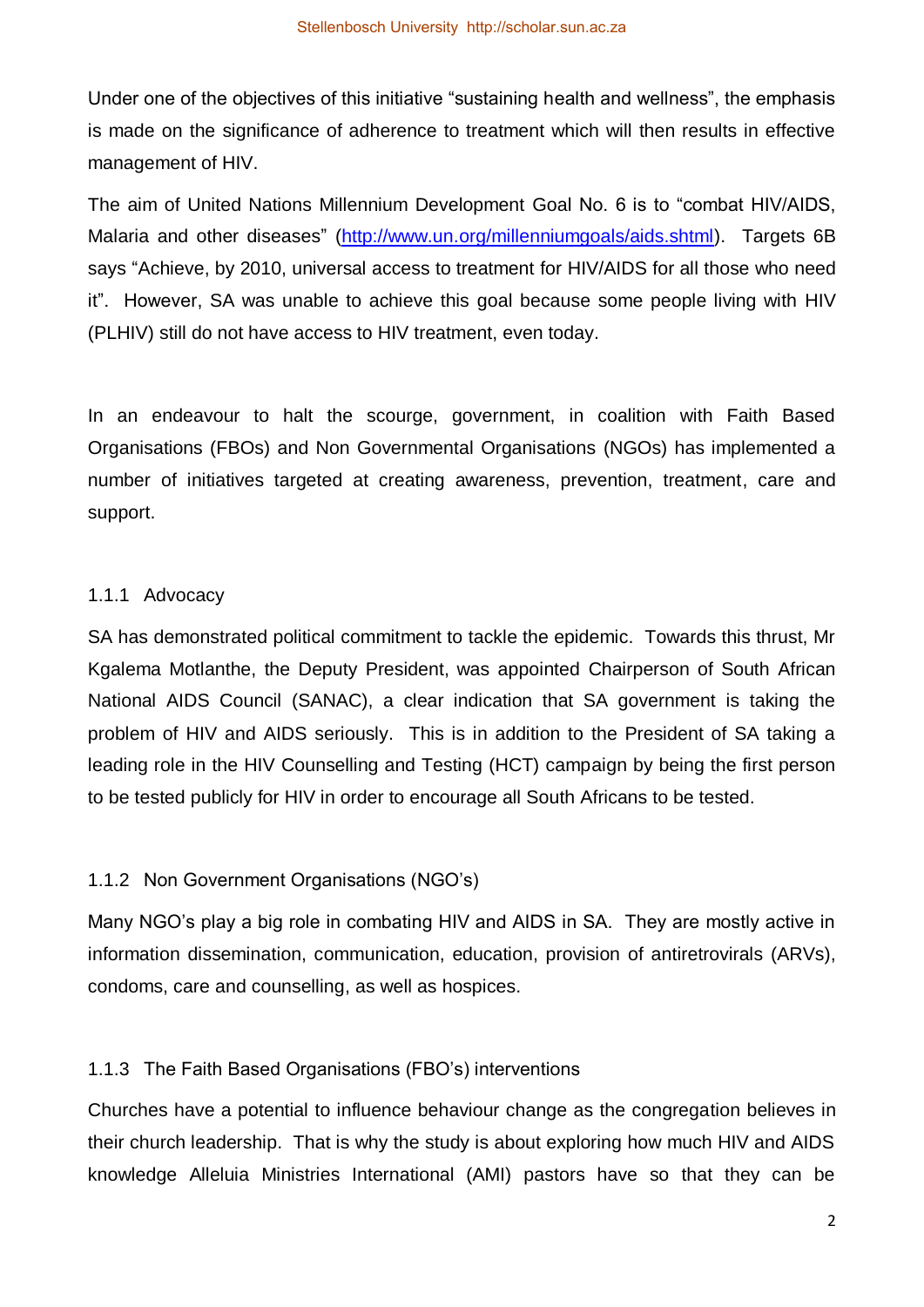equipped with necessary knowledge to enable them to handle HIV positive church members in a professional manner.

Some churches do have HIV programmes, but the greatest success has been achieved through coalition with other stakeholders such as Government, Churches, Private Sector, NGOs, and so on. Churches that run HIV and AIDS programmes include Anglican, Roman Catholic, Lutheran and other churches.

#### 1.2 Research Problem

Modern day churches have become strategically positioned in society to deal with the ills and evils that affect communities. As such, the basic principles of compassion, leadership and moral responsibility that people of all faiths embrace should not only be limited to preaching and evangelism but be extended to combating the spread of HIV. However, as alluded to in the previous section, not much is being done by the churches to contain the ravaging epidemic. Most believers and church leaders condemn PLHIV, associating them with acts of sexual immorality. The African Development Forum (2000:16) contends that HIV and AIDS have unfortunately been wrapped up in the question of personal morality by some religious authorities. This judgemental attitude and lack of knowledge of HIV and AIDS within the greater church leadership drives away multitudes of congregants who could not continue bearing the brunt of social injustice (Christian Today, 2006). It is against the foregoing discrepancy that the researcher states the research question as:

"What are the HIV and AIDS training needs pastors at AMI have?"

## 1.3 Significance of Study

HIV and AIDS have ravaged societies, communities and economies. Indeed, if not properly managed, even the most powerful economies will be crippled. In this vein, the armoury to fight the pandemic must come from all sectors of the society, the church included. It is critical that pastors should be fully conversant and endowed with knowledge on HIV and AIDS. In light of this, the researcher was therefore motivated to explore and document the HIV and AIDS training needs for pastors at AMI.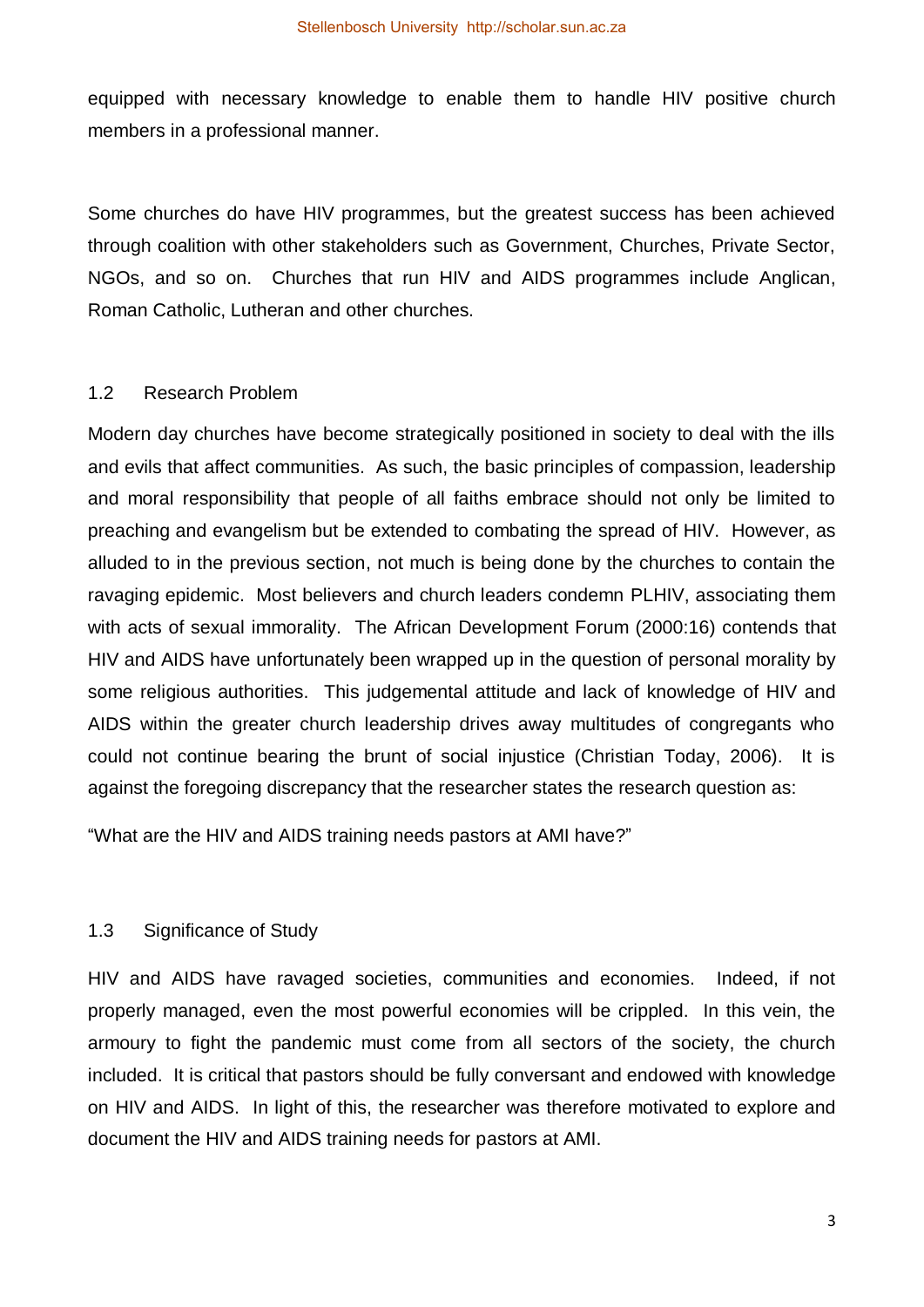# 1.4 Aim of the study

Pursuant of the research question alluded to above, the overall major objective of this study aimed to:

Propose a pastoral HIV and AIDS training programme at AMI

Appropriate HIV and AIDS training programme will be determined by the level of knowledge pastors have regarding HIV and AIDS. Specific objectives were:

- To establish the level of knowledge pastors at AMI have regarding HIV and AIDS.
- To determine if there is any HIV and AIDS education or training provided for pastors at AMI.
- To identify the needs as perceived by pastors.
- To recommend guidelines for the training of HIV and AIDS for pastors at AMI if required.

# 1.5 Research design and methodology

In this study, the term "research design" refers to the outline, plan or strategy that specifies the procedure the researcher used in seeking an answer to the research question (Christensen, L.B, Johnson, R.B., & Turner, L.A., 2011,232). It is basically a toolkit of techniques and procedures one uses to collect and analyse data. It is generally agreed (Christensen et al, 2011:29) that modern psychological research can either be experimental or descriptive, a dictonony that can further be likened to the one that exists between quantitative and qualitative research. De Vos et al (1997:237) postulate that the manner in which the researcher structures the research design is informed by the research problem and the kind of data required to answer the question.

Dennin and Lincoln (1994) in Christensen et al (2011:52) define qualitative research as an interpretive research approach that lies on multiple types of subjective data. In complying with this definition, the researcher therefore utilises qualitative research design as it is the best suited to collect and analyse data that would answer the question. In this regard, the researcher collected data using structured questionnaire and personal interviews. Data was analysed using Likert Scale method.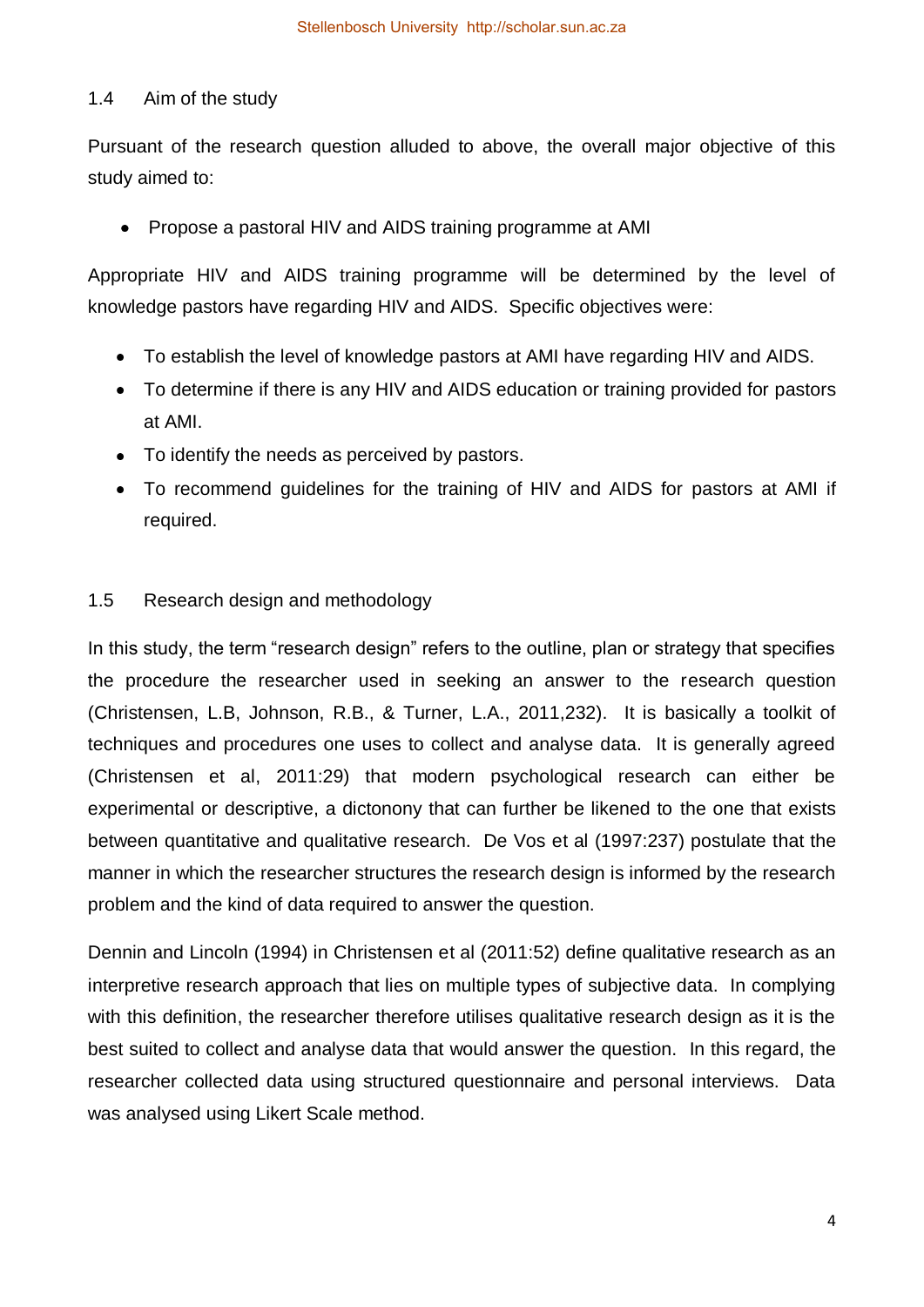#### 1.6 Definition of concepts

The following concepts are relevant to this investigation and are defined as outlined in the following sub-sections.

#### 1.6.1 Church

The word church assumes different meanings in different situations. An all encompassing definition by Sexual Health Exchange (2004:3) defines a "church" as "an organisation or a group of Christians who have their own beliefs and forms of ownership". It can be a physical building, an open air space where divine services take place. With this in mind, whenever the word "church" is used in this investigation, its meaning will be Christians and their leadership of a given congregation.

#### 1.6.2 HIV

HIV stands for Human Immunodeficiency Virus (Wikipedia, the free encyclopaedia; retrieved on 30.11.2012). The virus can only be found in human blood, not in animals. Immunodeficiency means that HIV destroys the person's immune system. According to UNAIDS (1998:4) HIV is a retrovirus that makes the body weak and less able to fight sickness. HIV destroys the body's immune system so severely that it cannot fight certain diseases. The infected person may live with this virus for a long time without any clinically symptoms. It can take up to a decade or longer, during this time, the virus establishes itself in the body and it is busy replicating itself. The period of time before HIV progresses into AIDS varies widely. During the incubation period, the person would be infectious. It is in light of the foregoing explanation that the researcher will refer to HIV as the virus that causes AIDS.

#### 1.6.3 AIDS

AIDS stands for Acquired Immune Deficiency Syndrome. According to Bennett and Dollan (2010:118) AIDS is defined in terms of either a CD4 T cell count below 200 cells per ml or the occurrence of specific diseases in association with an HIV infection. In the absence of any intervention, HIV progresses into AIDS, in this stage, diseases that are normally mild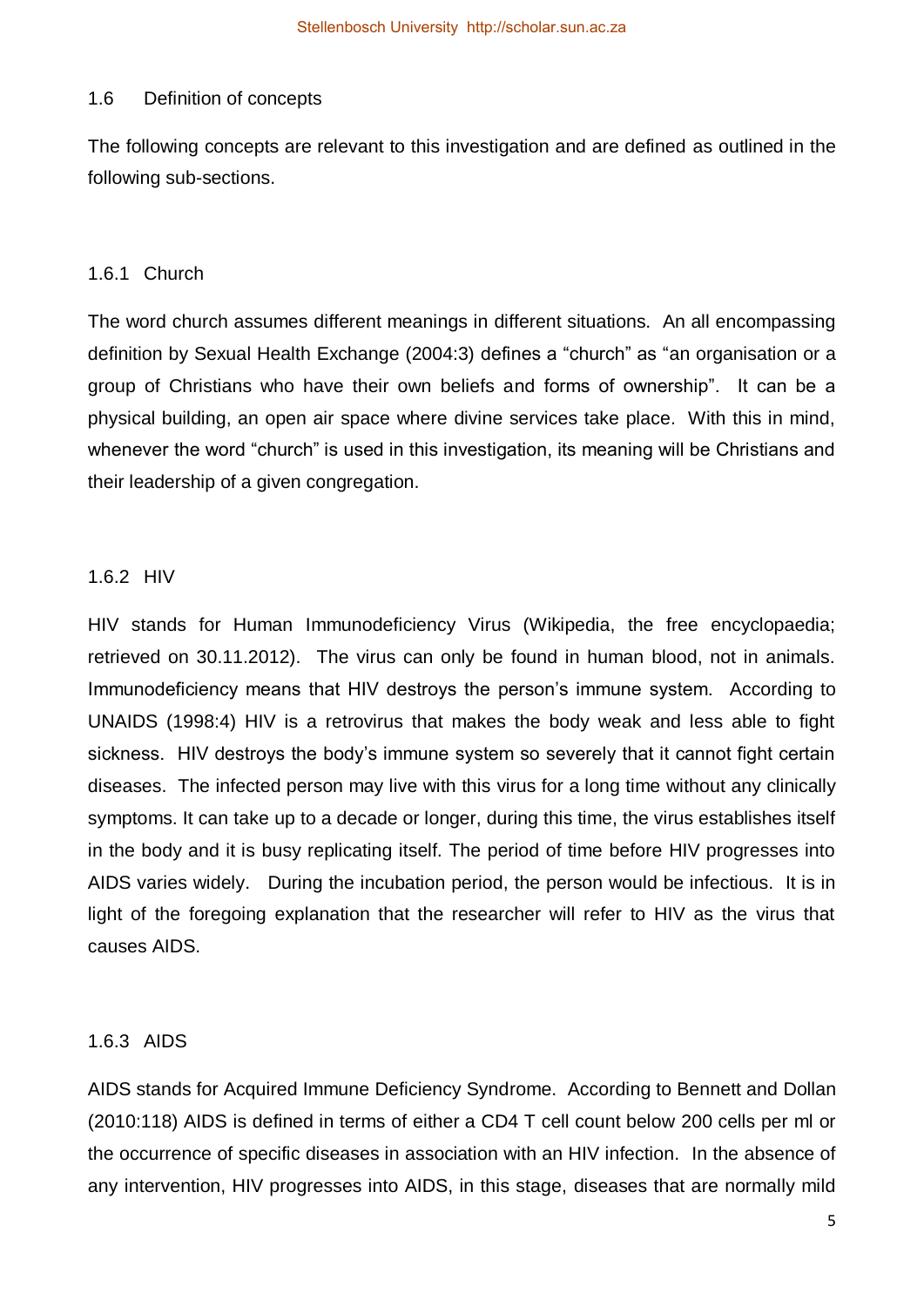become life threatening. This is a terminal period where the patient's immune system has been severely weakened to an extent that it can no longer protect the body from new infections. This condition is called AIDS. In this regard, whenever the researcher refers to "AIDS" it means the weakened condition of the immune system resulting from presence of HIV in the patient's blood.

## 1.6.4. HIV and AIDS Knowledge

Wikipedia, defines knowledge as "a familiarity with someone or something, which can include facts, information, descriptions or skills acquired through experience or education (en.wikipedia.org/wiki/knowledge; retrieved 30.11.2012). Although there is no single agreed upon definition of knowledge, it is treated as belief which is in agreement with the facts (Russel, B in Wikipedia). HIV and AIDS knowledge therefore means the familiarity with the causes of HIV and AIDS, modes of transmission, how to prevent its spread, the effects of stigma and discrimination on societal discourse and the role the society should play to curb the spread of the pandemic. In the same vein, whenever the researcher refers to HIV and AIDS knowledge, in the study, its meaning would be familiarity with all the issues relating HIV and AIDS alluded to above.

## 1.6.5 Church Leader

Longman dictionary (1998) defines a leader as "someone who posses power over others or have influence on them". In the context of church, leaders include pastors, elders, deacons, youth leaders and priests who are established in authority over other church members. Some of them are officially entrusted with the duty to preach in the church, administer the church as well as assisting congregants with prayers. For the purpose of this research, church leader refers to those identified church participants shepherding the divine flock.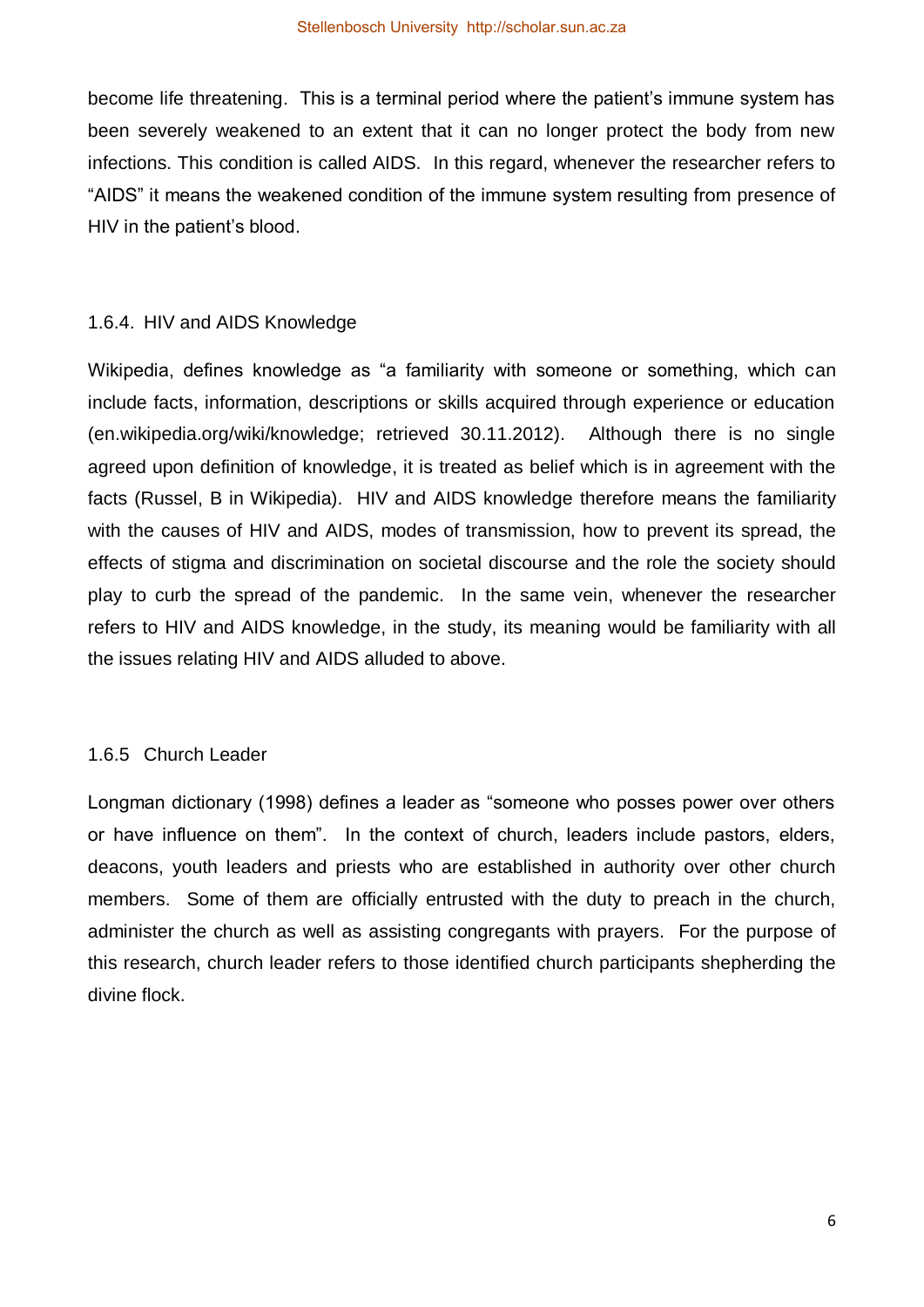# 1.7 Outline of Chapters

The research project will be presented as follows:

- Chapter one of this study concentrated on background information, the problem at hand and the general perception of the church about HIV and AIDS.
- Chapter two reviews the relevant literature on HIV and AIDS globally, in the region, in SA and in Gauteng province.
- Chapter three focuses on the research methods and the justification of the choice of the data collection instrument.
- Chapter four presents the reporting of results and analyses of responses.
- Chapter five gives the recommendation.
- Chapter six provides the conclusion of the research study.

# 1.8 Conclusion

HIV and AIDS have proved to be the most devastating epidemics mankind has experienced thus far. It knows no boundaries. Its severe impacts are on women and society's most productive population. In light of this, it is imperative for all stakeholders, the church included, to team up in finding solution to the menacing epidemic.

The literature review follows in Chapter two.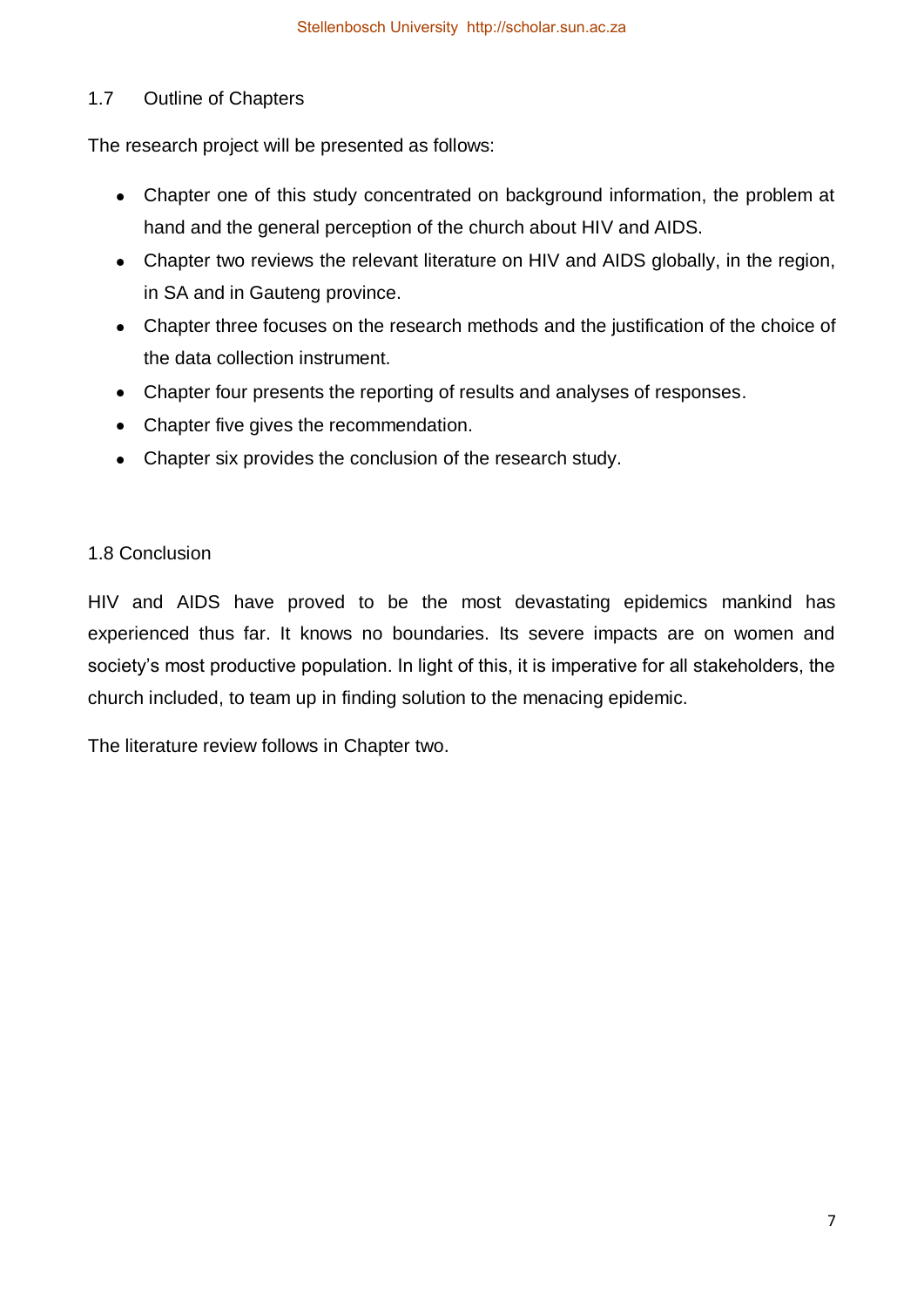# **CHAPTER 2 LITERATURE REVIEW**

This chapter deals with the theoretical underpinnings against which pastors' opinions regarding church investment in the prevention of HIV and AIDS within AMI and the communities where they operate will be investigated. It commences with a discussion on HIV and AIDS' challenges in SA, followed by a general analysis of HIV and AIDS' impact on SA's economy and society. The church, as a critical role player in the discourse of communities has an important role to play in averting the scourge. To this ends, chapter two concludes with a section detailing the church's potential in dealing with problems related to to HIV and AIDS.

#### 2.1 SA country profile

SA is the most southern part of Africa, bounded by Zimbabwe and Botswana to the north, Mozambique and the Indian Ocean to the east, Namibia to the west and the Atlantic Ocean to the south to south-west. It has a population of 51.7 million inhabitants, (Statistics South Africa, 2011, released 30 October 2012). SA is composed of nine provinces with Gauteng constituting 1.4% of the total area, but accounting for 23.7% of the total population (12 272 263 people). Gauteng is the industrial hub of the country and to that effect attracts people from all parts of the country and migrants from sub-Saharan Africa who come to work in industries and/or start their own.

The convergence of people of different socio-cultural backgrounds makes SA prone to most communicable diseases. Contrary to the trend, only HIV and AIDS have caused havoc in SA community. SA's epidemic is a generalised one, with prevalence of around 30% (SANAC, 2011,National Strategic Plan on HIV, STI's and TB. 2012-2016). According to UNAIDS & WHO (2006.505), about 5.5 million people were living with HIV and AIDS in 2005, a figure believed to have risen to 5.6 by Statistics South Africa in 2011 (SSA, 2012). This is mainly due to a cocktail of comprehensive prevention measures implemented by the government and all other stakeholders.

The 5.6 million were believed to be the greatest HIV and AIDS burden in the world. UNAIDS country reports 2012 and 2002 give SA's burden as indicated in table 2.1, overleaf.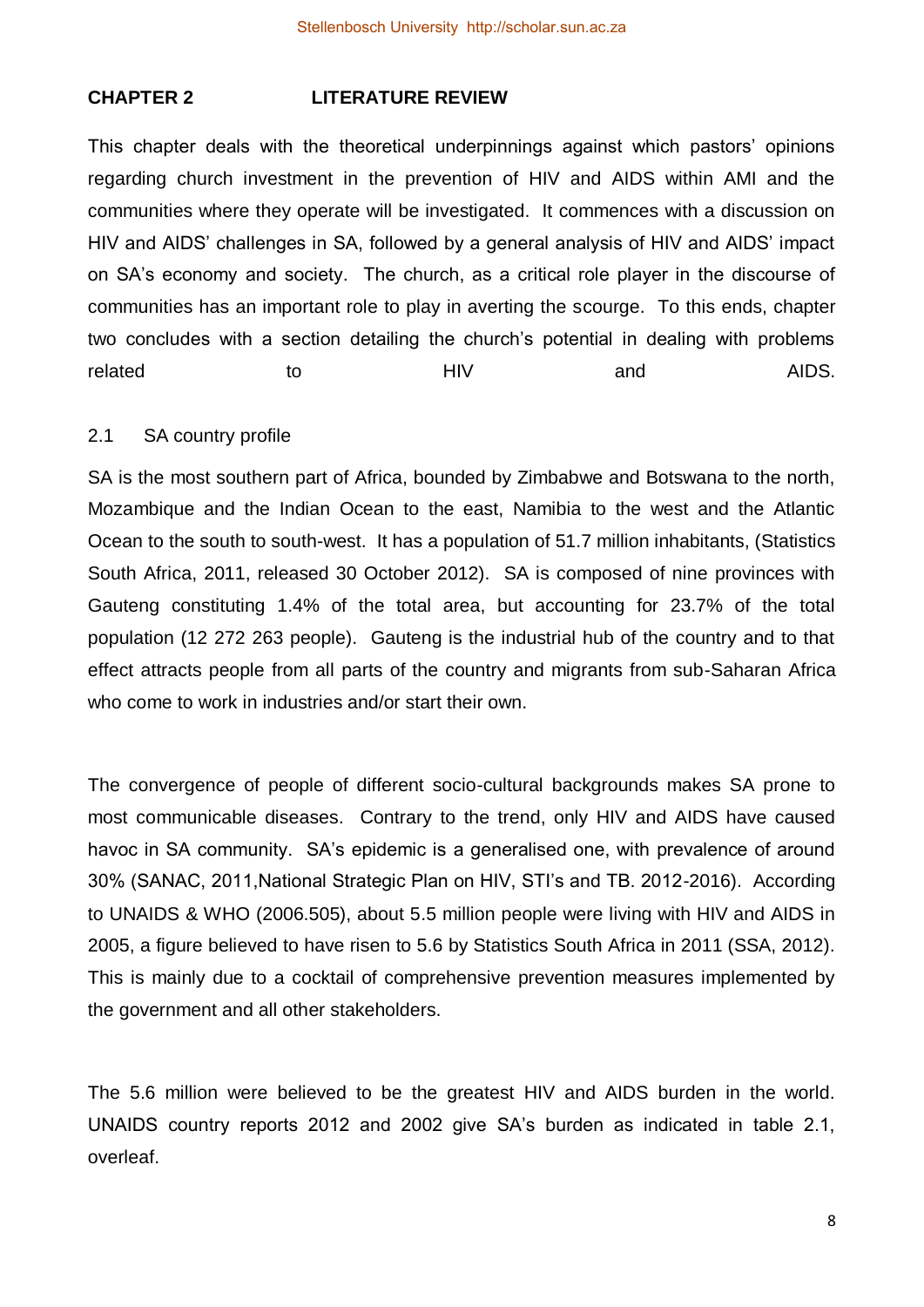# Table 2.1 SA HIV and AIDS burden in 2002 and 2011

| <b>DESCRIPTION</b>                     | 2002        | 2011        |
|----------------------------------------|-------------|-------------|
| No of people living with HIV           | 5 million   | 5.6 million |
| Adults Aged 15 to 49 prevalence rate   | 20.1%       | 17.30%      |
| Adults 15 years and up living with HIV | 4.7 million | 5.1 million |
| Women aged 15 and up living with HIV   | 2.7 million | 2.9 million |
| Children aged 0-14 living with HIV     | 250 000     | 460 000     |
| Deaths due to AIDS (annually)          | 360 000     | 270 000     |
| Orphans due to AIDS (ages 0-17)        |             | 2.1 million |

*Source: UNAIDS 2002 & 2011 Country Report*

It is clear from the reports that the burden of the epidemics has increased substantially. The government took a bold decision in 2008 to roll out ARV's achieving the target of one million people receiving HIV treatment by 2009 (statisticssa.gov.24.2010).

# 2.2 HIV and AIDS in the Province of Gauteng

Gauteng has had one of the worst provincial epidemics amounting to 15.2% with a 30.4% among women who attend antenatal clinics, although its epidemic has shown some degree of stabilisation. Its prevalence was estimated to be 10.3% in 2008, a decline from 10.8% (2005). PEPFAR, in partnership with the Gauteng community have implemented comprehensive prevention initiatives, which contributed to this drop.

# 2.2.1 The historical background of HIV and AIDS in SA

SA diagnosed its first AIDS case in 1983 with first death occurring in the same year (Ras, Simson, Anderson, Prozesky and Hamersma, 1983; 140-2). The figure rose to 46 cases by 1986. During this period, the disease was concentrated in the men who sleep with men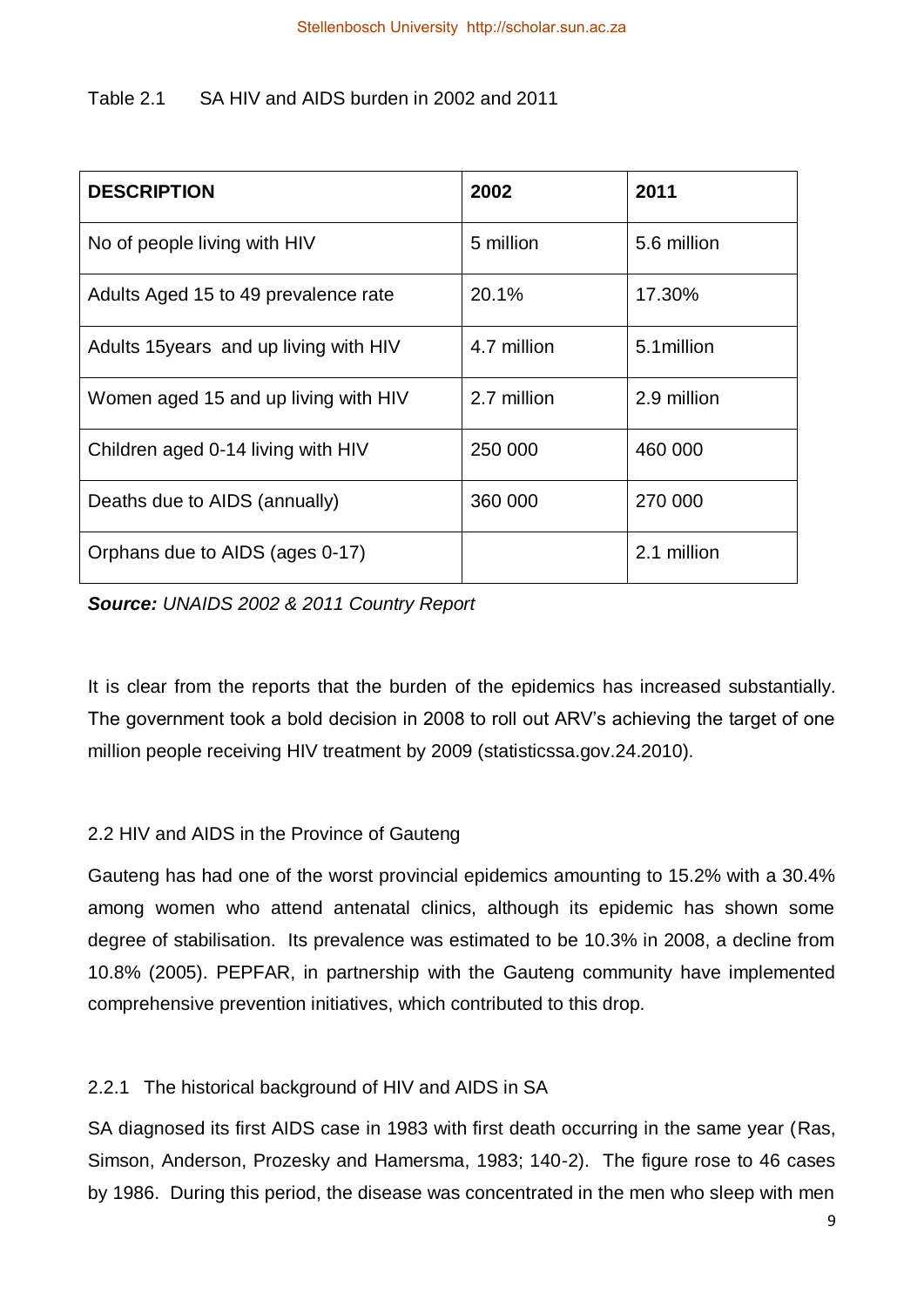(MSM) sub population. It was in 1995 that HIV infection reached epidemic proportions (Govendor, 2011). Research among men and women aged 25 and above has shown a high condom usage rate. Furthermore, it has been noted that there is knowledge of HIV and AIDS among the 15 to 45 olds, while less than two thirds know the truth about HIV and AIDS among the 50 year old and older.

#### 2.3 Factors impacting on the spread of HIV and AIDS in SA

Lurie (2000, 343) notes that political, social and economic organisations of the society have a significant influence on the speed at which infectious and lethal diseases spread. In the context of HIV and AIDS, the rate at which it affects different societies has been shown to be dependent on:

#### 2.3.1 Poverty

The causal link between HIV and AIDS and poverty is complex. As Whiteside (2001) contends, poverty has and continues to play an important role in the spread of HIV. Poverty drives young girls to engage in transactional, commercial and trans-generational sex. In their research, Ateka (2001) Buve et al (2002) and Evian (1993) discovered that people may have less access to health care services and even condoms. In SA, the average cost of a packet of three condoms is R10.00 in supermarkets, while attracting as much as R15.00 or more in convenient shops normally relied on for purposes of condom purchasing.

HIV and AIDS, on the other hand, have been shown to have the potential to sustain and perpetuate poverty. A household affected by HIV and AIDS is bound to have its income decline; wealth and material wealth go down. When the productive member falls ill, job loss follows, due to weakness of the body, he is unable to till the land. Some spend time caring for the sick compounded by the fact that the household will have to spend more on health care, medicines and funeral expenses. Subsequently, households are pushed into poverty as members sell their sources of livelihoods in order to survive.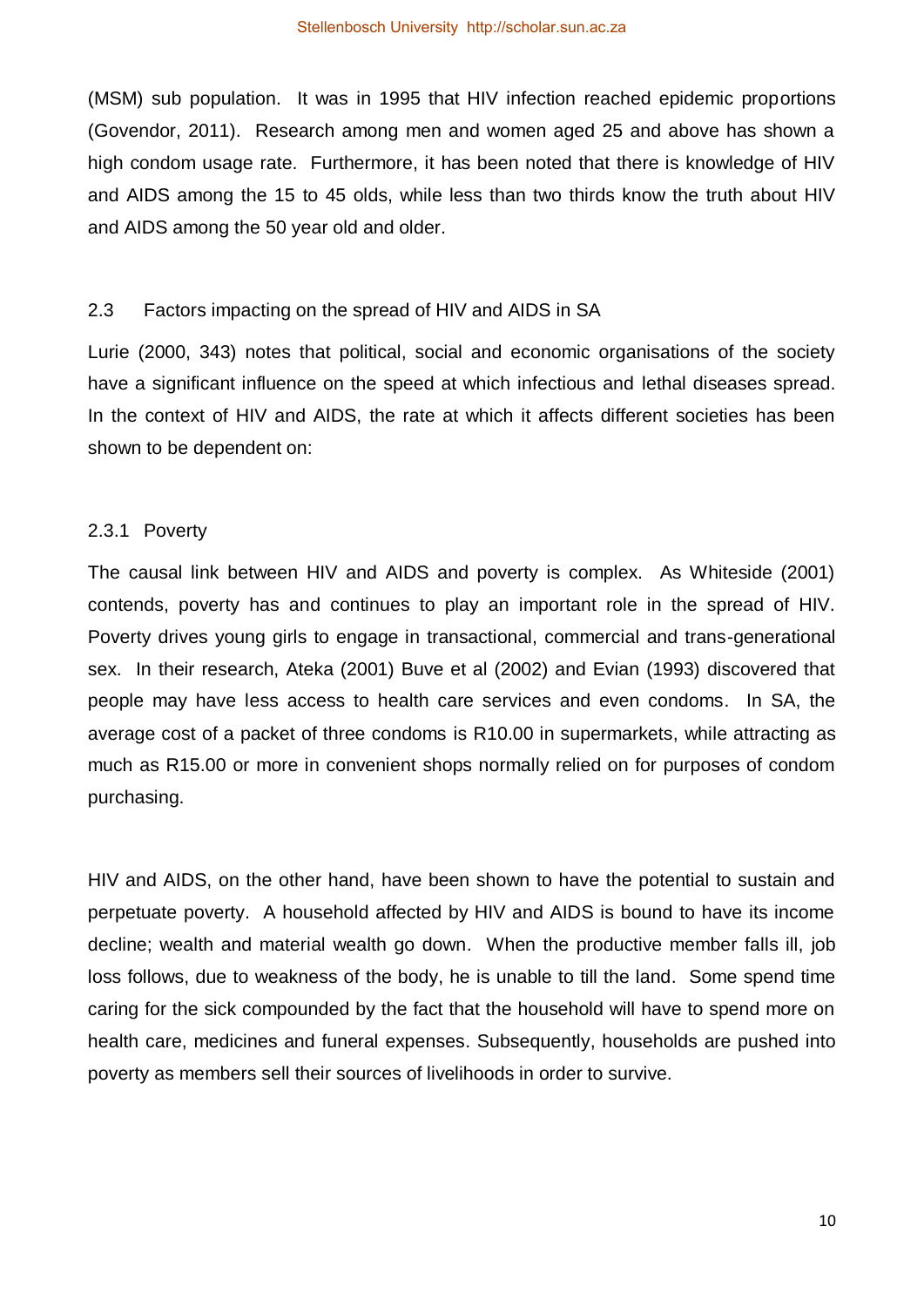#### 2.3.2 Migration

According to UNAIDS (2001.a.1), migration is the movement of people from one place to another, temporarily, seasonally or permanently for a host of voluntary or involuntary reasons. SA has played host to volume of migrants from all over the globe. As Decosas et al (1995; 826) notes, migration disrupts social institutions and family life, and creates stressful environments. The integration of the host culture and the foreign (migrants) induces people to engage in high-risk behaviours.

#### 2.3.3 Structural factors

Socio-cultural traits and beliefs entrenched in most SA tribes contribute to the spread of HIV, among black Africans in most townships. A 2008 study revealed that HIV and AIDS infection in SA is distinctly divided along racial lines (Wikipedia, retrieved 23 December, 2012). Sexual violence against women, the belief that having sex with a virgin cures HIV, widow inheritance; low levels of male circumcision and unique application of the African Ubuntu philosophy to the disease are among the structural factors that have played a pivotal role in the spread of HIV in SA.

## 2.4 The impact of HIV and AIDS

HIV and AIDS poses the greatest socio-economic challenge mankind has never experienced, it ravages families and communities and leaves a trail of orphans. This section focuses on the impact of HIV and AIDS on SA's economy.

#### 2.4.1 Economy

The high prevalence in the 15 to 49 age group means that the hardest hit are those in their prime productive and reproductive years. At household level, as bread winners fall ill, the loss of income from work means household cannot get improvised. In the event of death, the household may disintegrate and children are sent to live with relatives or left to fend for themselves. This increases the burden on social services.

SA's health care system is not the best in terms of resources; however, the epidemic is exerting more pressure as demands for medication, personal and other services increase. The tax base shrinks as AIDS seriously weakens the taxable population in turn negatively affecting the resources available for public expenditures, resulting in economic growth slowing down. A study in Ivory Coast showed that households with an HIV and AIDS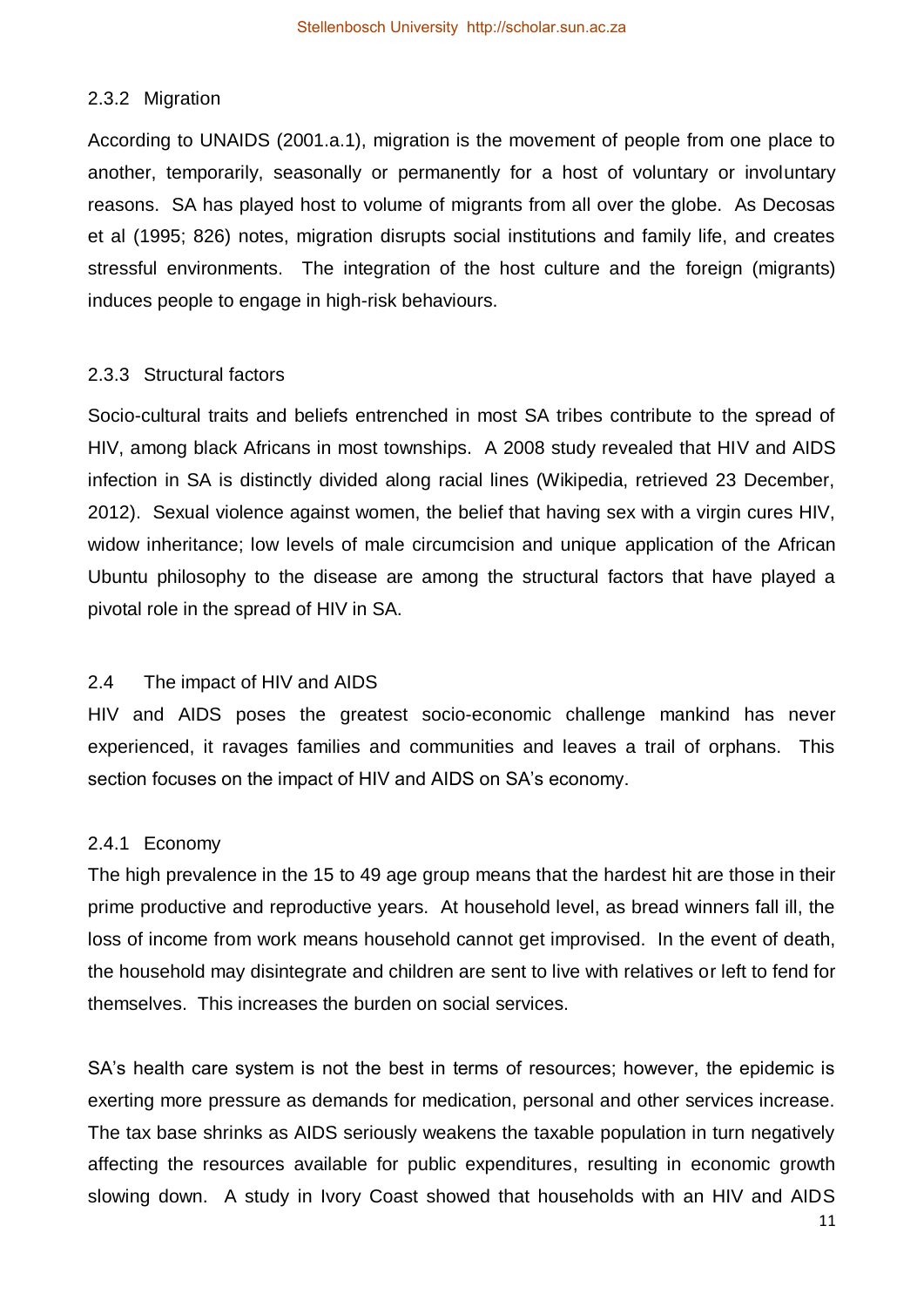patient spend twice as much on medical expenses as compared to other households (Over, 1992).

#### 2.4.2 Business and Agriculture

Companies' profits are reduced as workers' productivity gets reduced due to illnesses, absenteeism, the rising costs of providing health-care benefits and the payment of death benefits (Ashford, 2006). Gauteng, the province of study, is renowned for commercial agriculture. Agricultural output is therefore reduced by a loss of farm workers. As revealed in a study conducted by the Food and Agriculture Organisation (FAO), the agricultural workforce will decline by between 10% and 26% by 2020 in 10 Southern African countries severely affected by HIV and AIDS. This inevitably results in growing food insecurity.

#### 2.4.3 Health Sector

The HIV and AIDS epidemic increases the demand for public and private health services while, at the same time reducing the supply due to health sector personnel mortality and constrained health budgets. This increases the burden on health personnel as measured by the ratio of HIV-positive patients to physicians. Even with the thrust on home-based care, it is estimated that the share of hospital beds occupied by AIDS patients ranges from 30 to 80 percent.

#### 2.5 The role of church in HIV and AIDS prevention

The WHO (2003.2) notes that churches can play a key role in HIV and AIDS prevention and care, though they need to collaborate with other public-private agencies. Only through collaboration would the goal of universal access towards HIV and AIDS prevention, treatment, care and support be achieved by 2014 (WHO.2004; 2). The churches have an edge over other agencies in regards to reach. Realising this, the government has encouraged the streamlining of FBOs in HIV and AIDS prevention programmes. In light of this need, the government's AIDS Action Plan spearheaded a national capacity building process for interfaith sector. The outcome was the establishment of an interfaith programme called Faith Organisation in HIV/AIDS Partnership (FOHAP) in 2002. All religious faiths participate in FOHAP; i.e. Christians, Jews, Buddhists, Muslims, Hindus and African Independent Churches (AIC). Faith leaders are capacitated on HIV and AIDS prevention initiatives through provincial workshops (Sexual health Exchange.2004:1).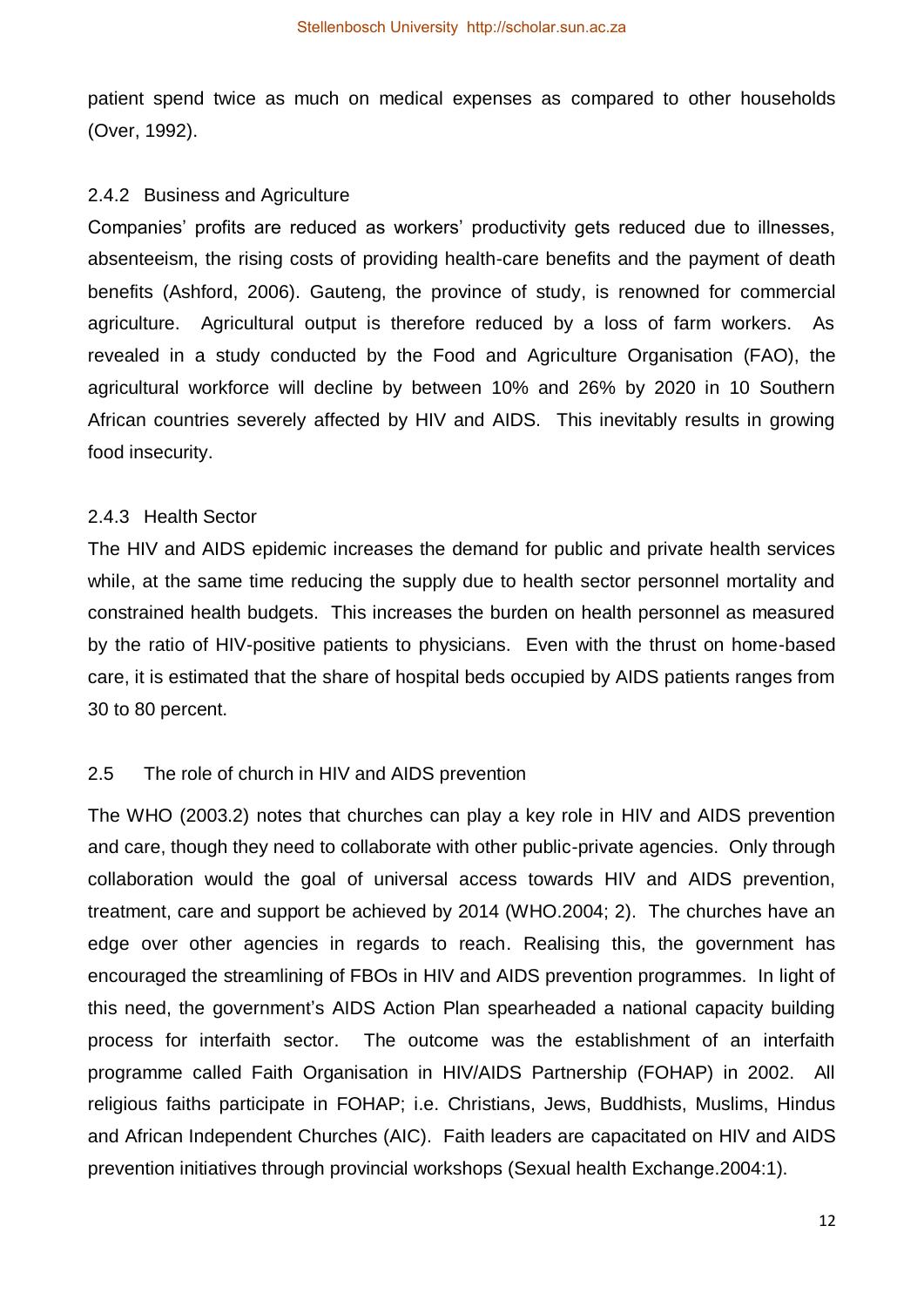# 2.5.1 The church's perception about HIV and AIDS

Religion of any kind shapes everyday beliefs and activities. To this end, many Christians, just like the olden Jewish religion, attribute AIDS to punishment from God for sins committed by an individual or his/her family. But in John 9:1-7, Jesus told his disciples that a man's sickness had nothing to do with sin (Happonen and Okaalet, 2002). For "Neither this man nor his parents sinned". Instead of providing care and hope, some churches have propagated the epidemic through stigmatising and discriminating against PLHIV.

The classic role of the church is to accommodate everyone. However, churches have been reported to be shunning those members who become infected with HIV. Of great interest is the marked variation on churches' perceptions about HIV and AIDS as a divine punishment. Henry (2006:1) notes that Anglican Church in Africa has begun offering bible studies on safer sex and HIV and AIDS prevention programmes.

Muslims believe that HIV and AIDS is a problem facing everyone. To this end, they are working in partnership with other organisations in training and offering guidance on HIV prevention, treatment and care issues (USAID, health Policy Institute. August 2008). This lack of general consensus on HIV and AIDS by different Faith Based Organisations is due to the country's democratic constitution that deliberately allows for freedom of worship and association of various religions and cultural traditions.

Thus, the church has been involved in activities targeted towards containing the epidemic. As Sexual Health Exchange (2004; 1) notes, FOHAP's objectives are a clear testimony of the role churches have been playing. These objectives are:

- To critically reflect on the current response of FBOs to HIV and AIDS and explore the key challenges facing the sector;
- To provide a platform for sharing ideas and experiences to assist participants in their future HIV and AIDS planning; and
- To facilitate networking and collaboration across faiths, and between this sector and broader HIV and AIDS initiatives.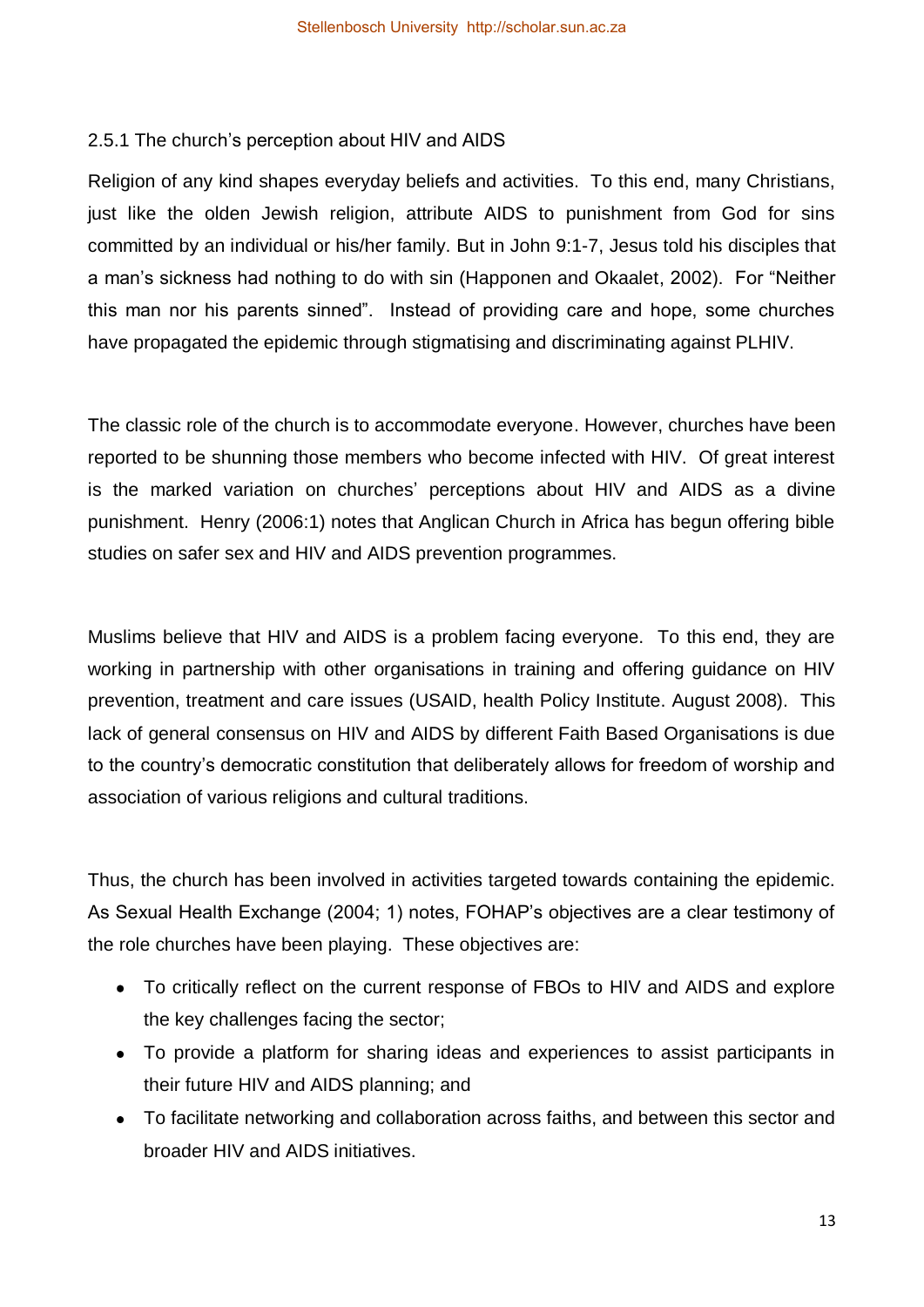The body of literature of HIV and AIDS records the involvement of the church in the fight against the spread of HIV as early as 1986 when the World Council of Churches (WCC) issued a statement that ".... many churches share the responsibility for the fear that has swept our world more quickly than the virus itself" and called on its members to respond appropriately to the need for pastoral care, education, prevention and social ministry (WCC.2006).

#### 2.6 The church's response to PLHIV

Stigma and discrimination have fuelled the spread of the epidemic particularly where HIV sero-positivity is perceived as a sin. This moral role of faith groups entrenched the structural determinants of the epidemic (Cannell, 2008;1). Connel (2008) calls upon the church to try and care for the sick and raise HIV and AIDS awareness. A leading example is the noble commitment by WCC which stated that "stigma and discrimination of people living with HIV is a sin and against the will of God" (Contact, 2006; 18).

Josephs (2006) states that stigma thrives on misinformation and denial. It is vital; therefore, that the church confronts all HIV and AIDS related issues with courage and compassion. The best strategy to fight stigma within the realm of faith, is to use HIV positive religious leaders to live openly and positively, in the process of overcoming selfstigma and shame and become agents of change in their congregations and communities (Health Policy Initiative;2008). A notable example is the Tanzania Network of Religious Leaders Living with or Personally Affected by HIV and AIDS (TANERELA), which is an organisation of HIV positive religious leaders who publicly disclosed their status to the Media (USAID, Health Policy Initiative; 2008). Similarly, pastors in SA should be the first people to open up (religious commitment) and make HIV and AIDS a problem of all humanity that affects everyone. The generalised nature of the SA epidemic calls for the church to make it its business to have care and compassion as their weapons to fight stigma (World Vision; 2001; 1).

## 2.7 The church, HIV Prevention and the use of condoms

Although the efficacy of condoms as a prevention measure has been proved to be more than 90%, research on condom use in SA townships shows strikingly low rates. Reasons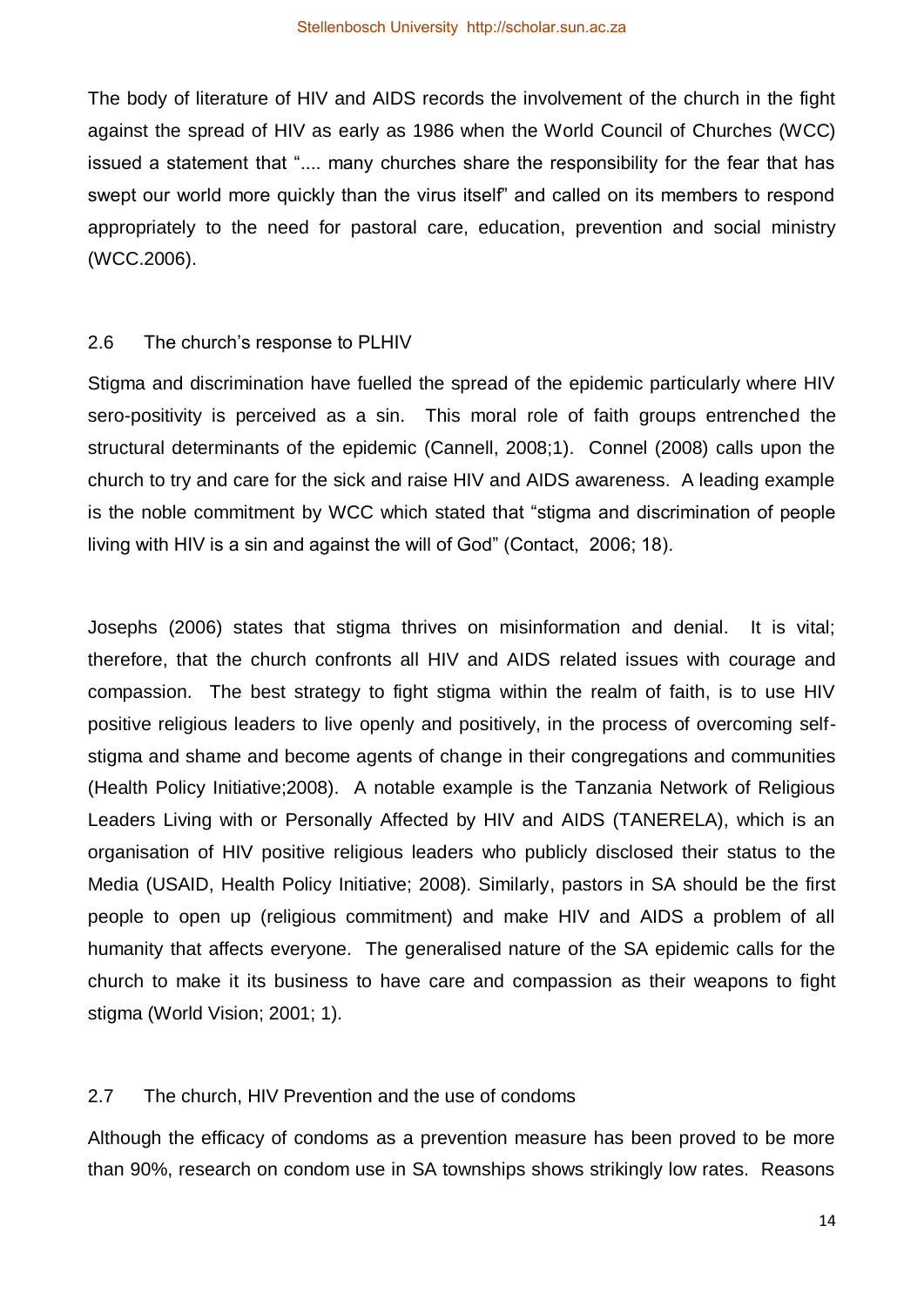range from cultural beliefs about sex with a condom, myths on "virgin cure", gender inequality to socio-economic status of women. Given that 5.6 million are living with HIV in SA, organisations must develop public-private partnerships in the fight against the epidemic by promoting prevention, cure, treatment and support services. FBO's are among the organisations that should play a pivotal role in educating and making condoms accessible to the general population. However there is no generally agreed position within the church domain concerning the use of condoms for HIV prevention.

The Roman Catholic Church Leaders concluded a debate on condoms by saying that the widespread and indiscrimination promotion of condoms is an immoral and a misguided weapon on the battle against HIV and AIDS since it undermines abstinence and marital fidelity (DeYoung, 2001;1). Although Pope Benedict XVI (the Roman Catholic Church head) accepts the role condoms play in saving life, he views condoms as interfering with the creation of life, hence their use is sin (Wynne, J.J.,2012 in the Telegraph. The Pope drops Catholic ban on condoms in historic shift. 8 August 2012). This is a landmark shift from the previous proclamation such as the one on 13 August 2001 in Pretoria, SA.

However, different churches hold different viewpoints on the use of condoms as a prevention tool. For example, in Uganda, the Anglican church views condoms as tools for HIV and AIDS prevention, while Muslims' view is to use them to preserve life (Sexual Health Exchange, 2004:7) The whole condom use dichotomy is premised on false information as evidenced by the president of the Vatican's Pontifical Council for the Family – Cardinal Alfonso Lopez Trujillo in 2003. He claimed that condoms were permeable to HIV. In light of the lack of scientific knowledge about HIV and AIDS, church leaders need training so that they become HIV and AIDS competent.

## 2.8 HIV and AIDS Counselling and the church

Counselling is a vital strategy in any disaster and in the context of HIV and AIDS prevention. The church's position in societies makes it the best avenue for behaviour change. Churches and their leaders can shape social values, increase public knowledge, influence opinion, enlighten attitudes as well as redirect resources for spiritual and social care. The church can also raise funds for prevention, care and support, and promote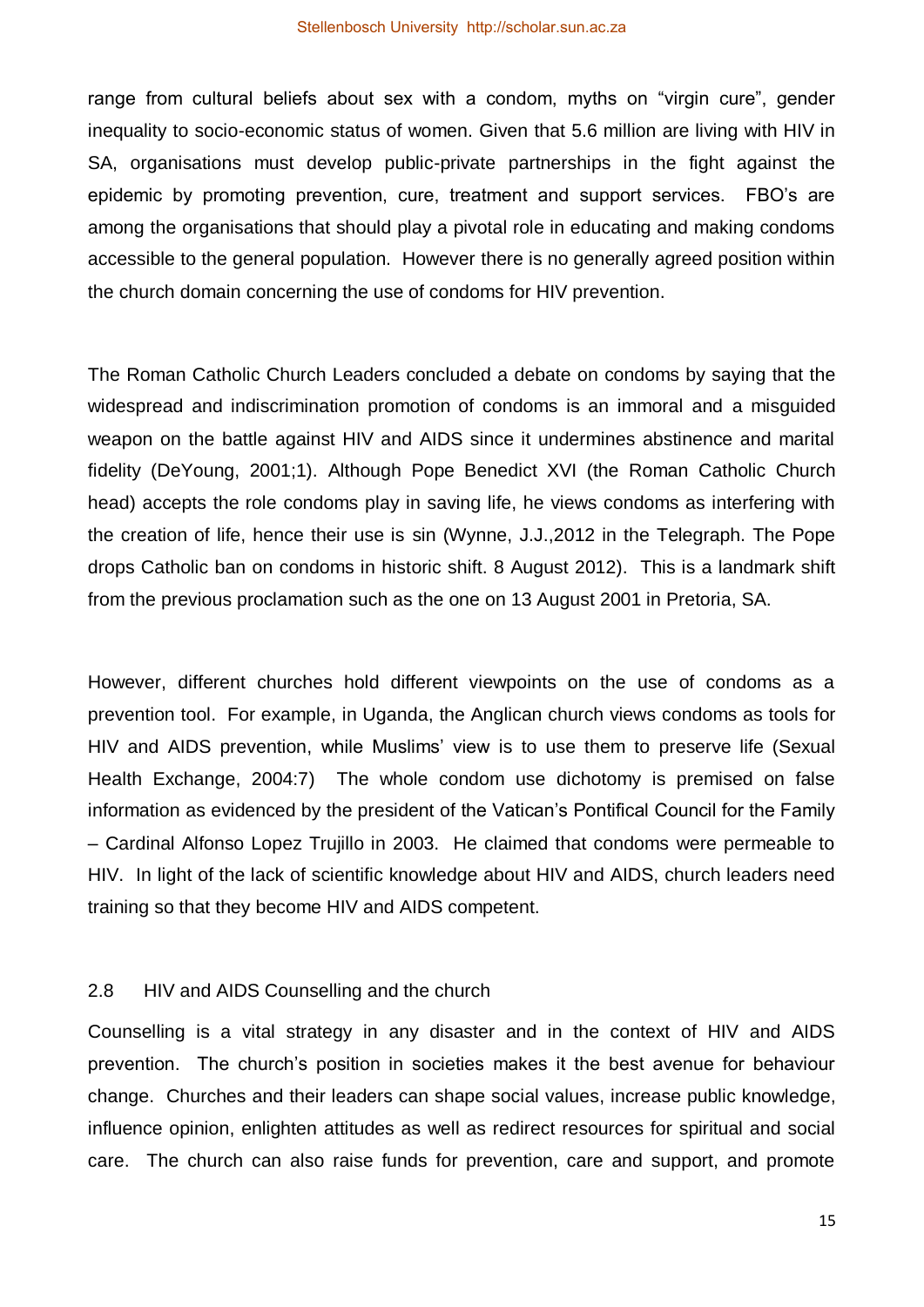action from the grass roots up to the international level (Happonen, Jarvinen, and Virtaneu, 2004).

In contrary, studies worldwide have shown that pre and post HIV testing counselling have a negative effect on high-risk sexual behaviour. Consequently, a number of churches have encouraged the congregants into action; created awareness; established HCT Centres and brought hope.

The church leaders are expected to be true Lord's messengers to the people as stated in Malachi 2.7 "For the lips of a Priest ought to preserve knowledge, and from his mouth men should seek instructions..." Church leaders should provide HIV and AIDS counselling to everyone who needs it.

Church leaders' counselling kit should contain biblical (spiritual) and clinical counselling. As Qubudu (2008:6) aptly notes, "the provision of spiritual and moral care to people infected and affected by HIV and AIDS is necessary because they may experience a range of difficult emotions, including fear of death, depression, suicidal ideation, guilt, anguish, denial, shock and rejection".

#### 2.9 Conclusion

This chapter has unlocked the theory underlying the epidemic from its historical perspective through the role the church ought to play in managing the epidemic. Noted also is the important need to train church leaders so that they competently deal with people infected and affected by the epidemics as they seek to give hope to their congregants and the community at large.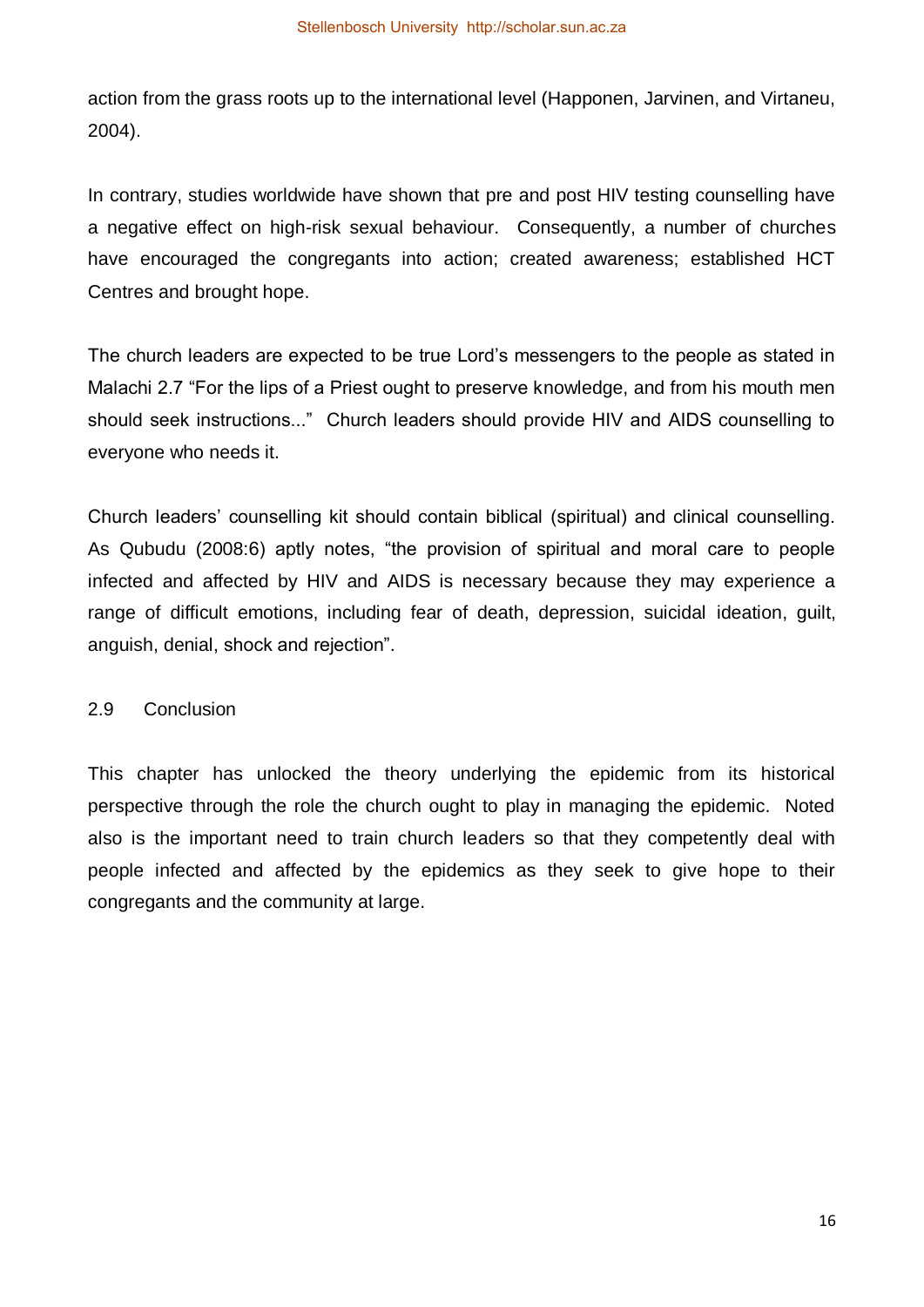#### **CHAPTER 3 RESEARCH METHODOLOGY**

The investigation was primarily concerned with HIV and AIDS knowledge in church leadership, particularly AMI pastors, which will enable them to participate meaningfully in the fight against the epidemic. In this chapter, the researcher focuses on the specific techniques employed, the specific instruments used and the series of activities performed in exploring the nature of HIV and AIDS knowledge AMI pastors need.

#### 3.1 Problem Statement

AMI Head Office is situated in Lyndhurst, Johannesburg, SA. Head Office, which also serve as a branch, has about 4,500 members, about 70% of these members are Africans, and 28% are Coloureds and Indians, whereas 2% are Whites. AMI members are drawn from 11 countries from around the world. This church has 12 branches in Gauteng Province. In SA, AMI has branches in Lyndhurst, Midrand, Pretoria, Ennerdale, Sandton, Fourways, Braamfontein, Kempton Park and Bedfordview. AMI pastoral team in Gauteng Province comprises fifteen men and six women deployed in various branches.

One of the responsibilities of AMI pastors is to do spiritual counselling to church members. During these counselling sessions, it has been found that some church members are infected by HIV. Pastors encourage church members to put their trust in God as the bible says nothing is too hard for God, "I am Jehovah, the God of all flesh: Is there anything too hard for me? (bible.cc/Jeremiah/32-27.htm). AMI pastors support, encourage and strengthen church members so that they may be able to cope with various challenges of life, HIV being one of those. Counselling seems to be helping church members to live positively and not give up; therefore they are able to live a long and happy life in spite of their health condition.

The biblical teaching which church philosophy supports forbids people to have sex before marriage; studies indicate that majority of people acquire HIV through unprotected heterosexual sex with HIV positive partner. Therefore abstaining from sex is an effective HIV prevention strategy. But there are challenges presented by some cultural practices in this regard. When two people have agreed to get married, usually the man pays lobola before the wedding takes place. Traditionally the couple is regarded married once lobola has been partially paid. Therefore such a couple is at liberty to be involved sexually at that moment. At AMI, couples are encouraged to be tested for HIV before they get married.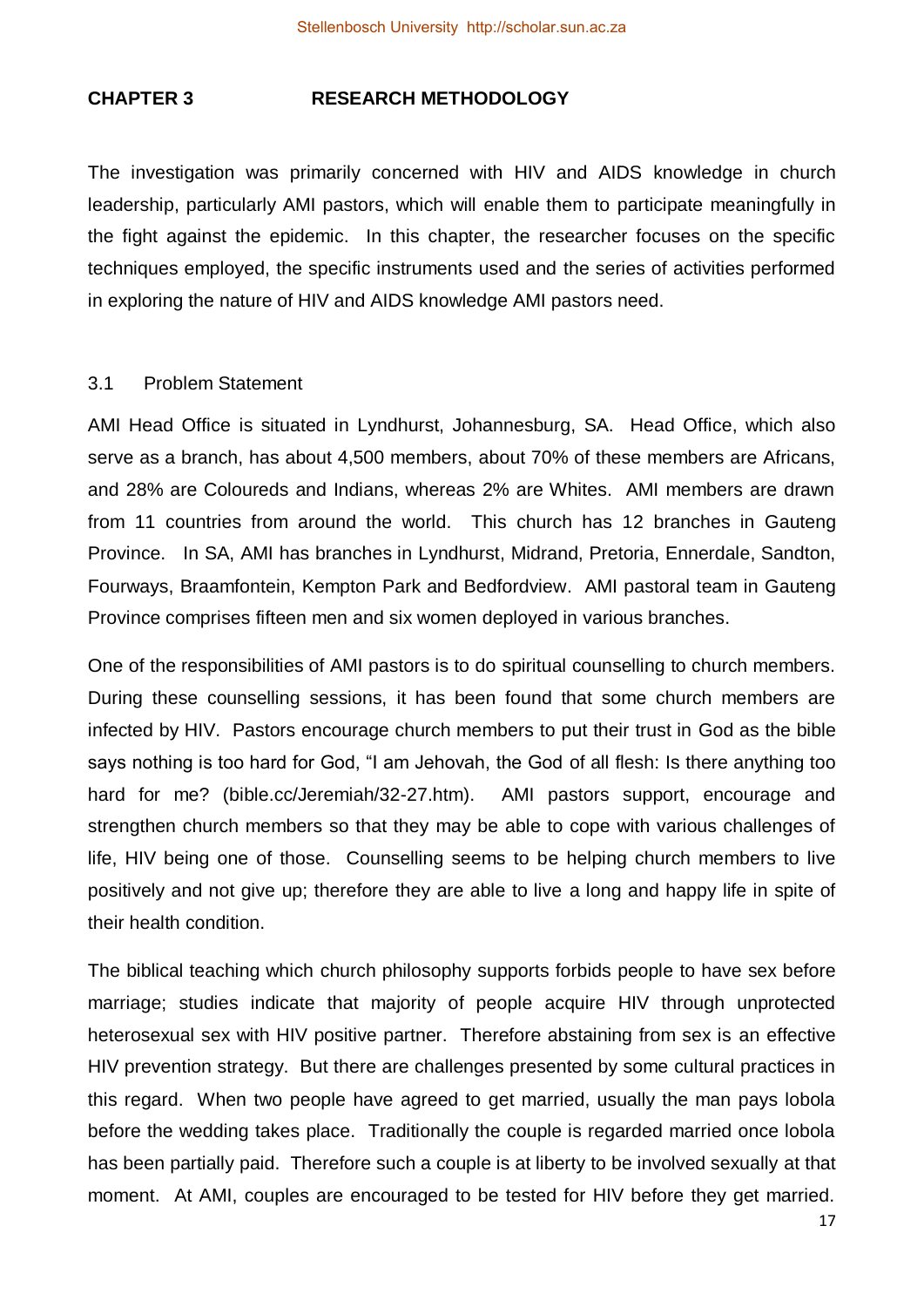Based on the test results, the couple can decide whether they will have children or not, or to begin the treatment if they happen to have HIV. If they are HIV negative they will make sure that they pursue a lifestyle that will help them to maintain their HIV free status. Any sexually transmitted diseases should be treated as soon as possible as people in this condition are vulnerable to contracting HIV.

Due to ignorance, people have been rejected not only in the society, but in their churches as well, so stigma prevails among PLHIV and they are ashamed to visit clinics for treatment. Others hide their HIV status, so they continue to infect their sexual partners secretly. In the event where two partners are HIV positive, they should continue to practice protected sex as one of them could be infected with a different strain of HIV.

Some people believe that the epidemics are a punishment from God for the sins they have committed (Garland and Mike.2005) while others believe that Christians cannot have this virus. The judgemental pastors cause people to leave churches, the victims become withdrawn due to stigma (Christian Today. 2006). Such perceptions need to be addressed so that pastors may have a deeper knowledge of HIV and AIDS, and the problems above will be averted. Clearly, some AMI members live a risky sexual behaviour since few young girls have fallen pregnant out of wed-lock. We do not know what the youth are falling prey to, for example, some may be infected with Sexually Transmitted Infections (STI's) due to indulging in unprotected sex.

The pastoral team of AMI has not fully addressed the HIV epidemic issues for example, in the church there are no guidelines in place for providing counselling for church members who are affected or infected by the epidemics and the church does not have HIV policy.

Some of our church members seek guidance from the pastors concerning how they should deal with HIV infected spouses. Some of these people opt to divorce due to fear of being infected by their spouses. To other couples, divorce is caused by anger because HIV negative partner thinks that the spouse has been sleeping around, this behaviour indicate lack of education about HIV and AIDS. In the nutshell, this morbidity is very complex and people react differently when they discover that they are infected by HIV. Therefore, it is important that there is a place where they can seek help when they are faced with a situation such as HIV in order to prevent foolish actions such as suicide, and church has a potential to help such people.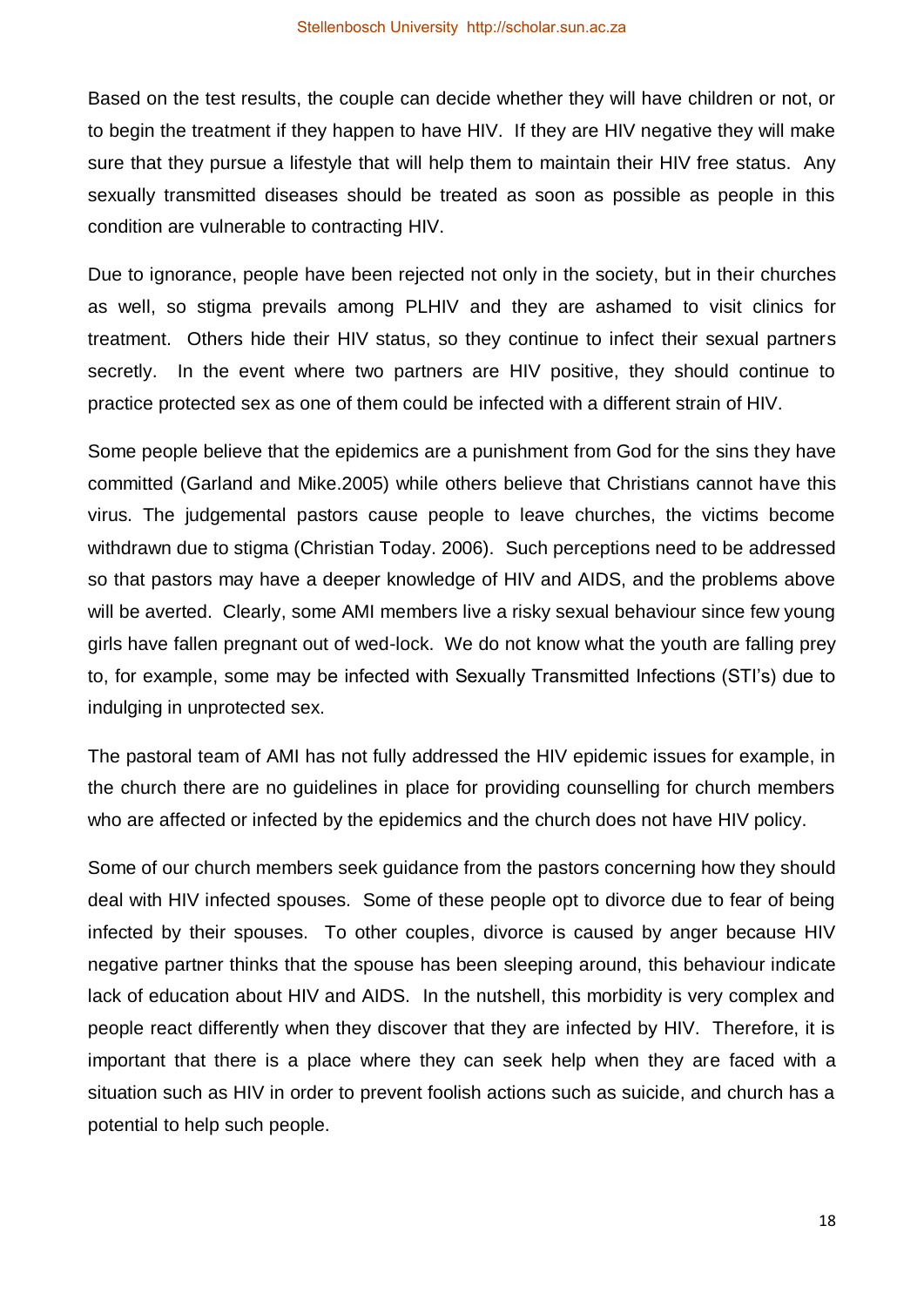Since some of AMI members come from different countries there is a possibility that they are vulnerable to contracting HIV as a result of hard life conditions in Johannesburg caused by unemployment. Most of them came to Johannesburg seeking greener pastures, so young girls or women fall prey to becoming Sex Workers just to make a living. The issue of HIV and AIDS among migrant labourers is a challenge in the whole world. "Migration increases the risk of HIV infection" (International Journal of STD and AIDS.2003). Research question is given as:

#### **"What are the training needs that pastors at AMI have regarding HIV and AIDS?"**

#### 3.1.1 Research Approach

The investigation employed a qualitative method utilising a questionnaire as a data collection instrument to explore the various HIV and AIDS issues AMI pastors in Gauteng Province should know. A research design is a plan or blueprint (De vos; 2005) of how the researcher intends to conduct the study. Given the explanatory nature of this study, a research design utilising participatory approach is the most appropriate method.

Bogolan and Bitclen (1992) in Ashleigh (2005) identified five key features of qualitative research, one of which is the natural setting is the data source and the researcher is the key data collection instrument. In this regard, in-depth questions were designed to determine AMI pastors' HIV and AIDS' knowledge requirements as to contribute effectively to the fight against the epidemics. Systematic research encompassed specific methods to collect data, deliberation on the significance of the results obtained, and an explanation of any limitations experienced (Saunders et al, 1997:1).

## 3.1.2 Qualitative versus Quantitative approach

A research study can be either quantitative or qualitative; the choice is based on the research problem, aims and objectives. Scholars such as Mintzbert (1973), Hodgson, Levison and Zalezink (1965) favour quantitative approach due to lack of objectivity and internal validity of qualitative results approach (Ashleigh, D.A.; 2005). Because results may be questionable, it is difficult to compare the results of studies concluded by different researchers (Gill and Johnson 1977; 15(in Ashleigh 2005).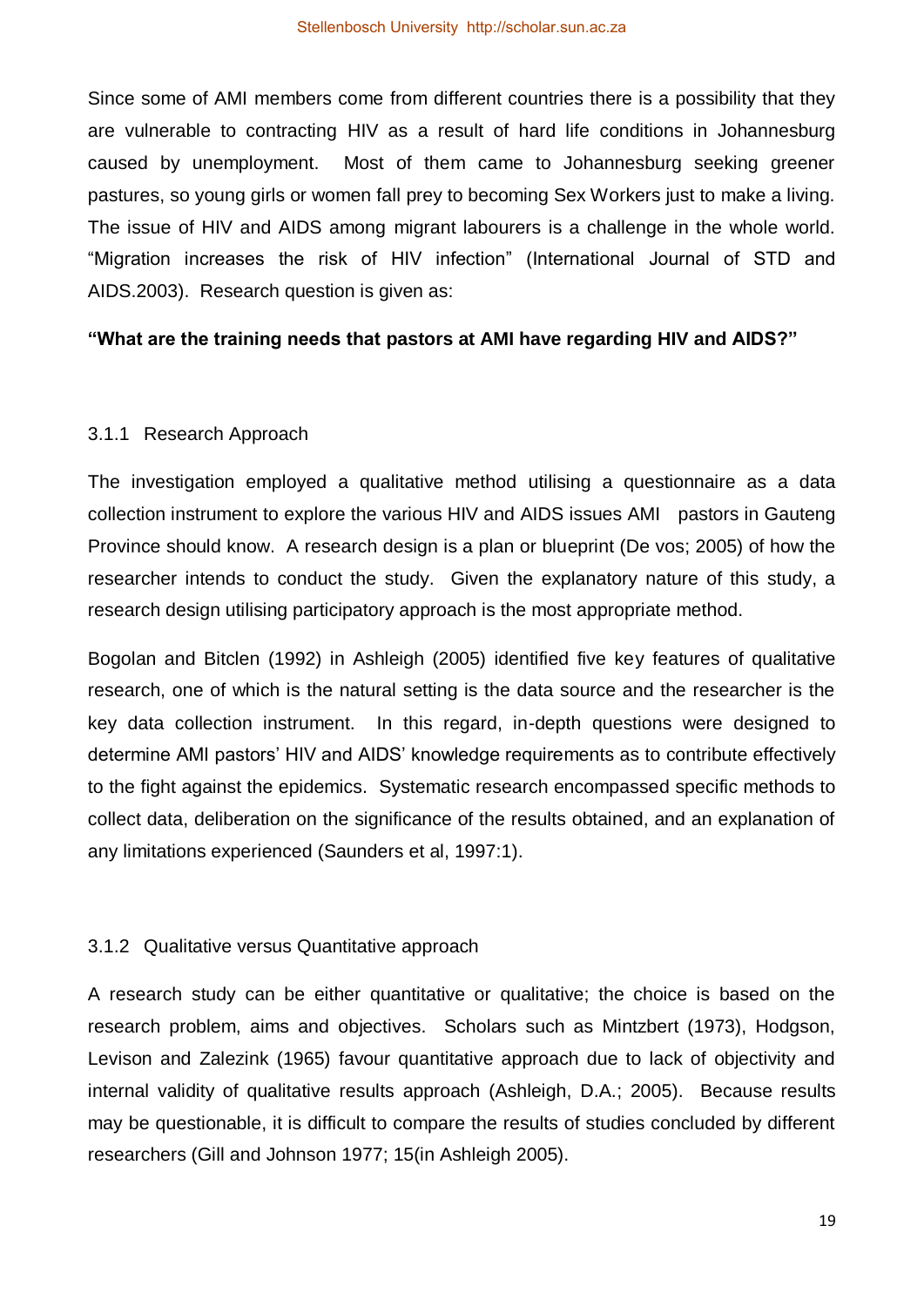The reliability, validity and generalizability of the measurement under quantitative approach means the research is scientific and based upon formulating the research hypothesis and verifying them empirically in specific set of data (Frankfort-Nchmins and Nachmias;1992).

On the other hand, qualitative method fails to provide the researcher with information on the context of the situation where the studied phenomenon occurs. Furthermore, it is inflexible in that, it cannot control the environment where the respondents provide the answers to the questions in the survey.

Qualitative research approach is best when designed to explore the human factor and cause-and-effect nuances. The interplay between the researcher and the interviewee has a bearing on the results. Carsell and Symon (1994) (in Matveew,AX 2002) state that qualitative research is less driven by specific hypothesis and categorical frameworks and more concerned with emergent themes and idiographic descriptions, hence the approach offers flexible ways to perform data collection, subsequent analysis, and interpretation of collected information as well as descriptive capability based on primary and unstructured data.

The researcher chose qualitative as it goes well with the research question  $-$  namely "What are the training needs that pastors at AMI have regarding HIV and AIDS?" The literature review revealed that not much research on this subject has been done. This qualifies the research to be exploratory one. According to Roodt (1992.30) exploratory research is a study that investigates a research question on which there has been no significant research.

#### 3.2 Sampling

#### 3.2.1 Study setting

The current research study was based on the AMI pastors in Gauteng Province, SA. Although the denomination has branches in and outside SA, Gauteng has the greatest pastor population size serving more than 75% of the entire congregants. Aside of this, Gauteng has the second highest provincial HIV prevalence (UNAIDS Country Report, 2011). The church's pastoral team has members from diverse socio-cultural backgrounds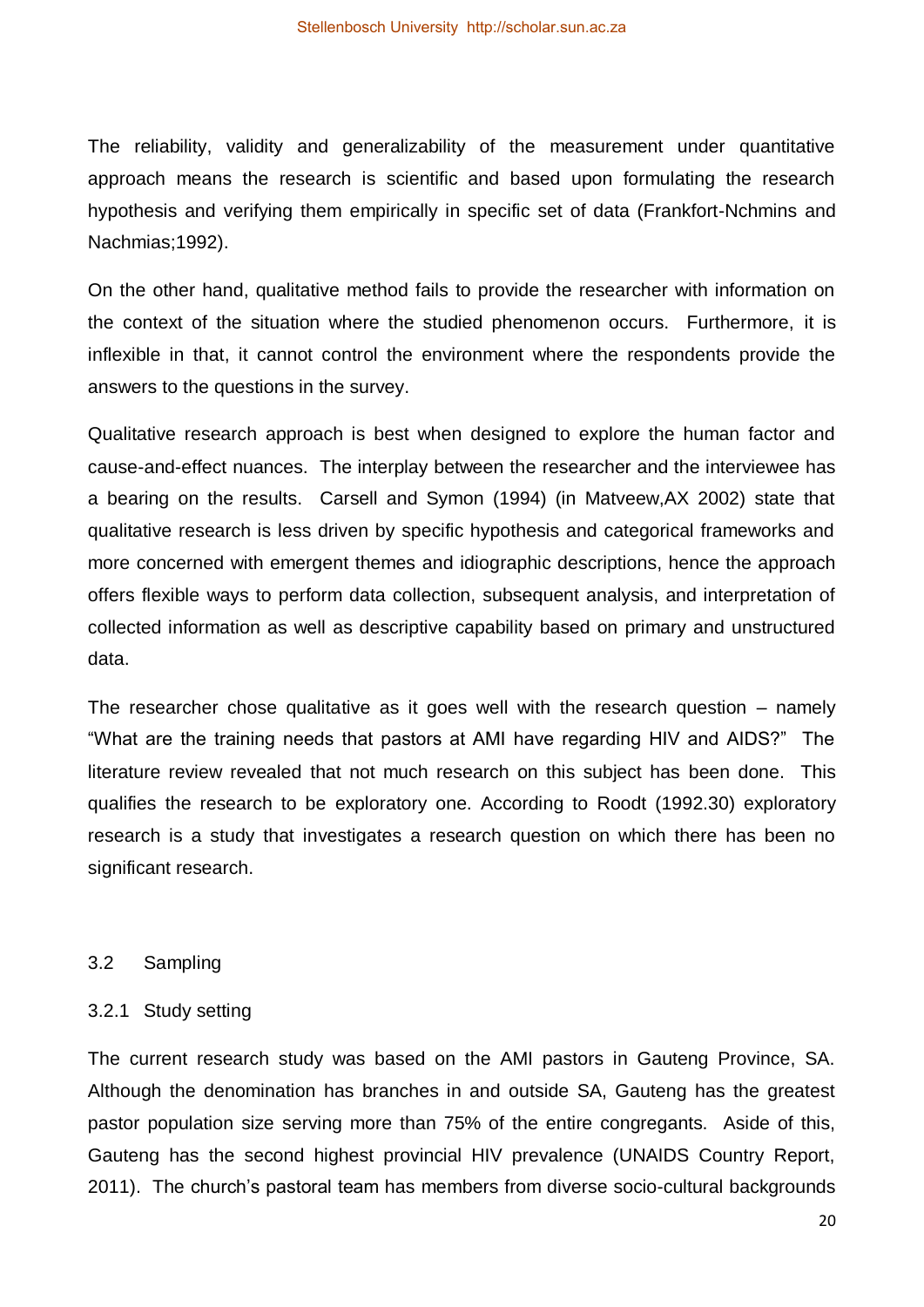such as Zimbabweans, Zambians, Congolese etc, as well as Africans and Coloured from South African.

#### 3.2.2 Study Population

The population is the full set of elements (Christensen et al., (2011; 150) or people from which the researcher sampled. In this regard, the population comprises 15 out of 20 pastors in the Gauteng Province. It includes men and women who have been recognised for at least two or more years.

#### 3.2.3 Sampling

Christensen et al., (2011; 150) defined sampling as "referring to drawing elements from a population to obtain a sample." It is thus the process of obtaining a representative set of elements similar to the population on all characteristics. That is to say, a sample is just a "mirror image" of the population from which it was selected (Christensen et al., 2011).

The researcher utilised convenience sampling principally because it provided some benefits; only pastors in and around Johannesburg were easily accessible to participate in the study. Their participation afforded them opportunity to learn more about HIV and AIDS issues. The sampling frame was all the AMI pastors in Johannesburg. A register of pastors was used to determine pastors who were at least two years and more in the team and the sample size was 15. As put by Christensen et al., (2011), a population of less than 100 people does not require a sample but include the entire population, hence the inclusion of all 15 pastors who meet the criteria. This was done despite awareness of the weakness of this non-random sampling technique. The details indicated on Table 3.1 attached overleaf: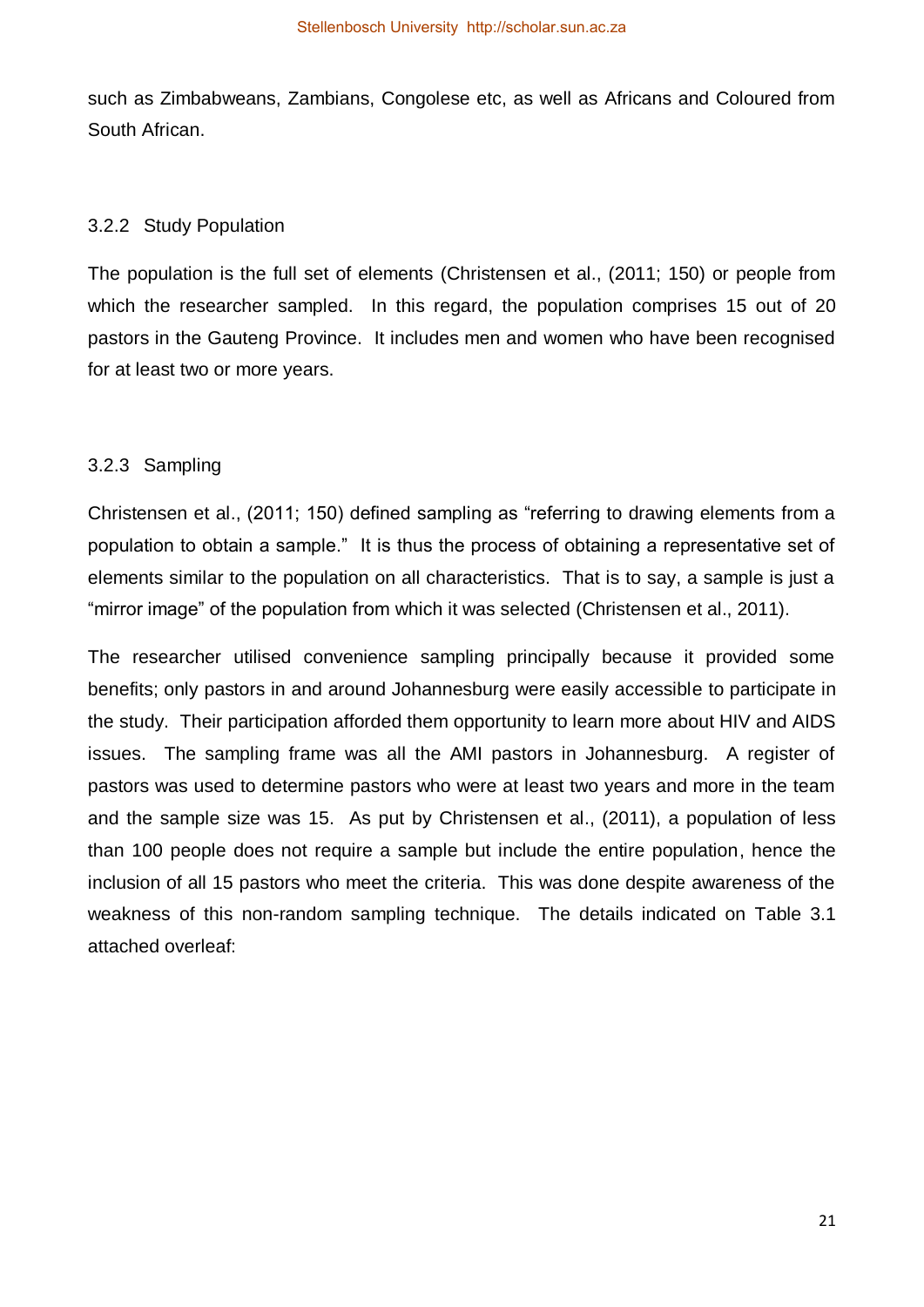| <b>Branch</b>       | <b>Female</b> | <b>Male</b> | Qualification<br>for |
|---------------------|---------------|-------------|----------------------|
|                     |               |             | based<br>study<br>on |
|                     |               |             | period recognised    |
| Sandton             |               | X           | X                    |
| <b>Kempton Park</b> |               | $\sf X$     | $\sf X$              |
| <b>Bedfordview</b>  | X             | X           | XX                   |
| <b>Braamfontein</b> |               | X           | X                    |
| Fourways            | X             | X           | XX                   |
| Midrand 1           | X             | X           | XX                   |
| Midrand 2           | X             |             | X                    |
| Midrand 3           |               | X           | X                    |
| Main Church         | X             | XX          | <b>XXX</b>           |
| Edenvale            |               | X           | X                    |

| Table 3.1: | AMI Branches in Johannesburg |
|------------|------------------------------|
|------------|------------------------------|

## 3.2.4 Ethical considerations

All primary ethical requirements of a research of this type were complied with, i.e. the submission of the proposal, participation information sheet, the questions guide and consent forms were submitted to the Departmental Ethics Screening Committee (DECS) of Stellenbosch University to obtain ethics' clearance. The purpose of this committee is to ensure that the study contains all ethical and legal issues required to carry out a research. Subsequently, the rights and dignity of the interviewees should not be violated.

The study took place after the approval of the proposal by DECS. Simple English was used in this study as all pastors at AMI understand English well and the truthful feedback was obtained. Participants were assured of the confidential nature of their responses as their names were not asked anywhere in the questionnaire. Again all interviews were preceded by in-depth explanation of the purpose of the study, explanation of how the interviews were to be conducted, followed by the signing of the informed consent form by the participant.

Further, interviews took place in a private setting and respondents were assured that the information obtained would be treated as confidential.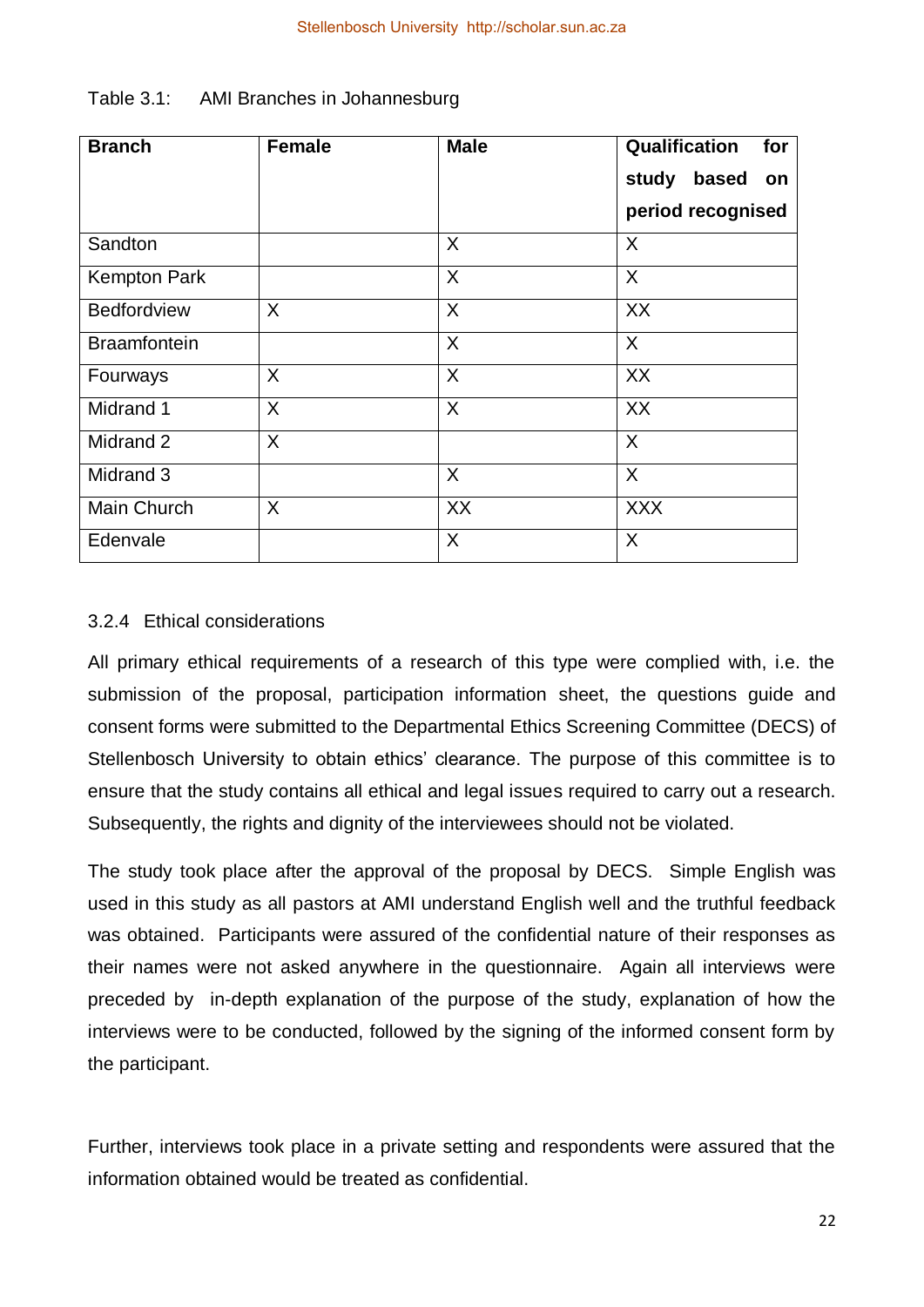#### 3.2.5 Research Instrument

The researcher conducted face-to-face interviews with the respondents using a structured questionnaire. Interviews took place at AMI offices in Lyndhurst, Johannesburg. An interview took between 20 to 30 minutes. Letsela (2008) concurred with Babbie (2008) on the benefits of face-to-face interviews. Apart from higher response rates, interviews have the advantage of giving the detailed information because the researcher has a chance to observe a non-verbal communication of participants (cited in Mafisa, M.A., 2012). The interviews were preceded by reading out the written participation and informed consent forms, Addendums A and B, attached under addendums, by the researcher to ensure that the participants understand the purpose for interview and that, should they feel uncomfortable during the interview, they have a right to withdraw from the study. This process was followed by signing of the consent form by participants as a confirmation that they have volunteered to participate in the study.

The researcher was assisted by AMI Head Office Administrator, who facilitated appointments with the respondents. Data collection took about two months to complete; conducting two interviews per weekend. Interviews were conducted as shown in Table 3.2 overleaf: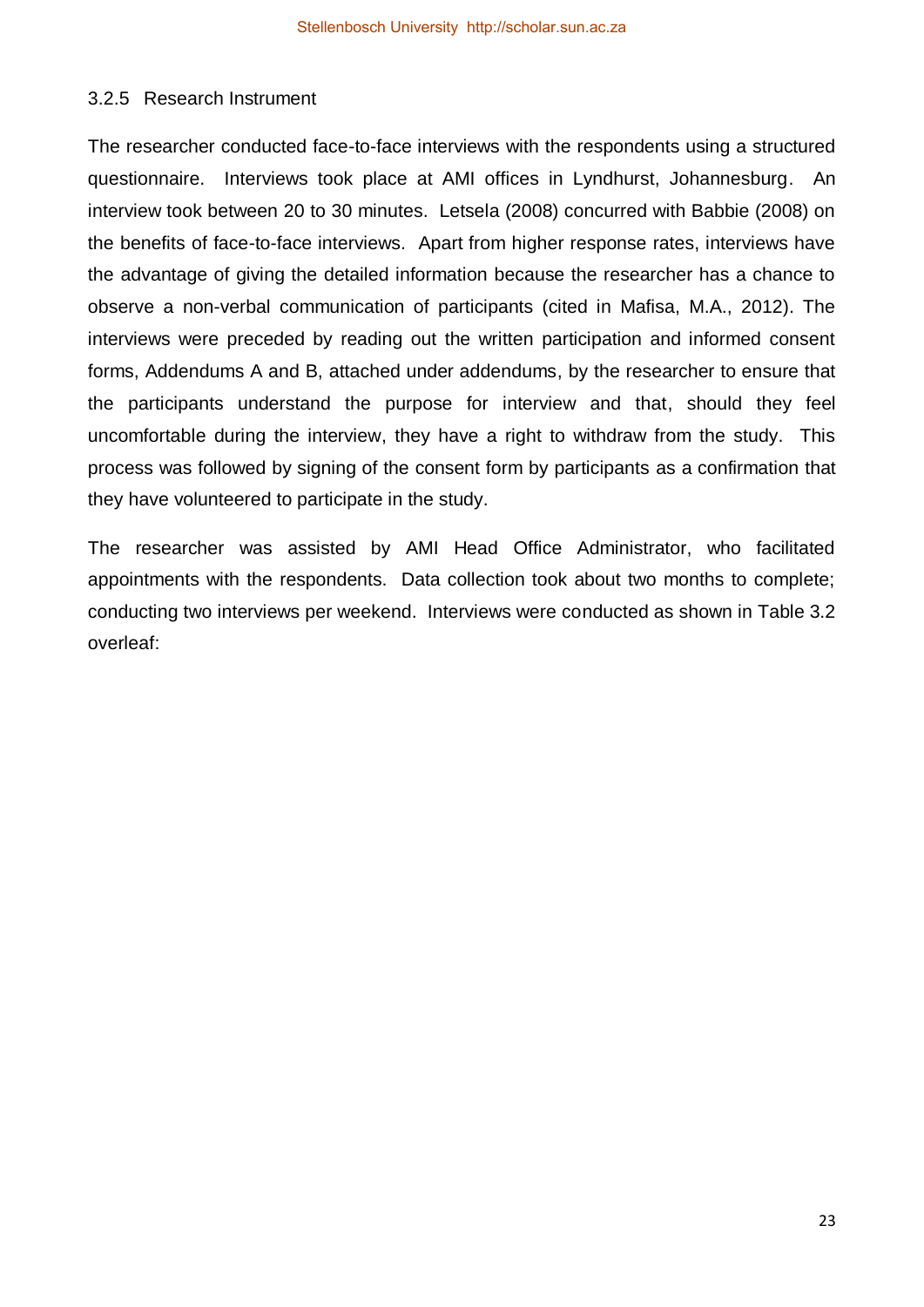| <b>Date</b>      | <b>Branch</b>           | <b>People interviewed</b> |
|------------------|-------------------------|---------------------------|
| 6 October 2012   | <b>Bedfordview</b>      | Interviewee 1             |
| 22 October 2012  | Braamfontein & Pretoria | Interviewee 2 & 3         |
| 3 November 2012  | Sandton                 | Interviewee 4             |
| 10 November 2012 | Fourways                | Interviewee 5             |
| 26 November 2012 | Midrand                 | Interviewee 6 & 7         |
| 1 December 2012  | Enerdale                | Interviewee 8             |
| 8 December 2012  | Kempton Park & Fourways | Interviewee 9 & 10        |
| 16 December 2012 | Bedfordview & Midrand   | Interviewee 11&12         |
| 17 December 2012 | Sandton & Main Branch   | Interviewee 13, 14 & 15   |

#### 3.2.6 Data Analysis

The research data was analysed quantitatively. The researcher coded the responses, that is, responses to a particular topic were put together. A tally table was prepared. No statistical analysis tool was used other than percentages of those who agreed or disagreed.

## 3.2.7 Limitations of the study

The majority of AMI pastors are business men and women; therefore it was difficult to schedule the meeting with some of them as they may have been on business trips outside SA.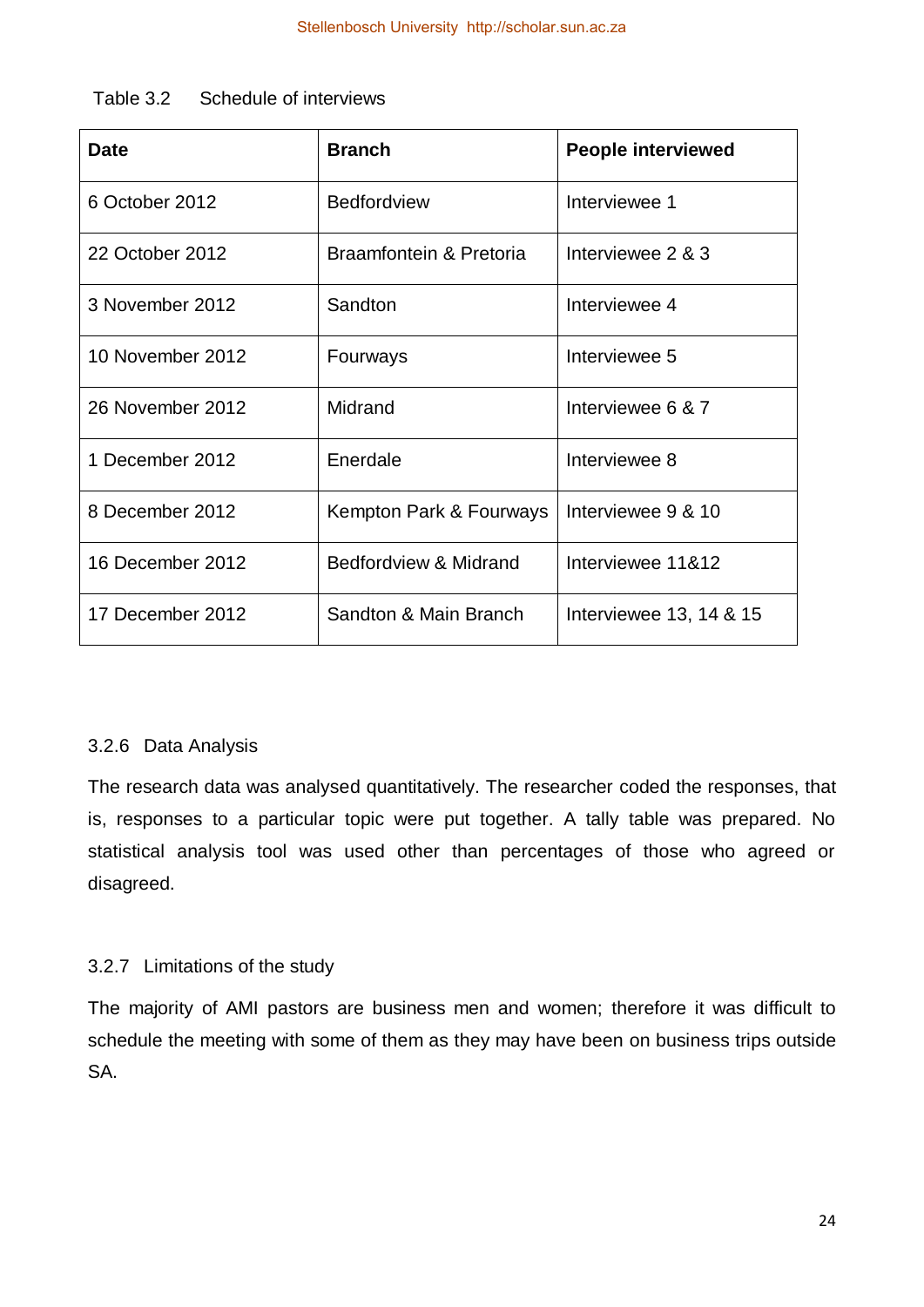# **CHAPTER 4 RESULTS**

The results are presented in three sections, namely:

- Participant information.
- Participants' general knowledge on HIV and AIDS issues.
- Perceived role the church should play in the fight against the epidemic.
- Pastors' view on required HIV and AIDS knowledge or training needs.

# 4.1 Analysis of Responses

The Table below is a frequency table summarising the responses.

Table 4.1: Frequency distribution of responses

| Question        |                 | <b>Negative (Disagree)</b> |                         | <b>Positive (Agree)</b> |
|-----------------|-----------------|----------------------------|-------------------------|-------------------------|
|                 | Frequency       | Percentage                 | Frequency               | Percentage              |
| $\mathbf{1}$    | 14              | 93                         | $\mathbf 1$             | $\overline{7}$          |
| $\overline{2}$  | $\overline{2}$  | $\overline{13}$            | $\overline{13}$         | $\overline{80}$         |
| $\overline{3}$  | 15              | 100                        | $\mathsf 0$             | $\overline{0}$          |
| $\overline{4}$  | $\overline{2}$  | 20                         | 13                      | 80                      |
| $\overline{5}$  | 14              | 93                         | $\overline{1}$          | $\overline{7}$          |
| $6\phantom{1}$  | 12              | 80                         | $\overline{3}$          | 20                      |
| $\overline{7}$  | 15              | 100                        | $\overline{0}$          | $\overline{0}$          |
| $\overline{8}$  | $\overline{5}$  | $\overline{33}$            | 10                      | 67                      |
| $\overline{9}$  | $\overline{0}$  | $\overline{0}$             | 15                      | 100                     |
| 10              | $\overline{15}$ | 100                        | $\mathbf 0$             | $\overline{0}$          |
| $\overline{11}$ | $\overline{1}$  | $\overline{7}$             | 14                      | 93                      |
| $\overline{12}$ | 11              | $\overline{73}$            | $\overline{3}$          | $\overline{20}$         |
| 13              | $\overline{2}$  | $\overline{13}$            | 11                      | 73                      |
| $\overline{14}$ | 14              | 93                         | $\overline{1}$          | $\overline{7}$          |
| $\overline{15}$ | $\overline{4}$  | $\overline{27}$            | $\overline{11}$         | $\overline{73}$         |
| 16              | 15              | 100                        | $\pmb{0}$               | $\pmb{0}$               |
| $\overline{17}$ | 11              | 73                         | $\overline{\mathbf{4}}$ | $\overline{27}$         |
| $\overline{18}$ | $\overline{6}$  | 40                         | $\overline{7}$          | 47                      |
| $\overline{19}$ | $\overline{1}$  | $\overline{7}$             | 14                      | 93                      |
| 20              | $10$            | 67                         | $\overline{3}$          | $\overline{20}$         |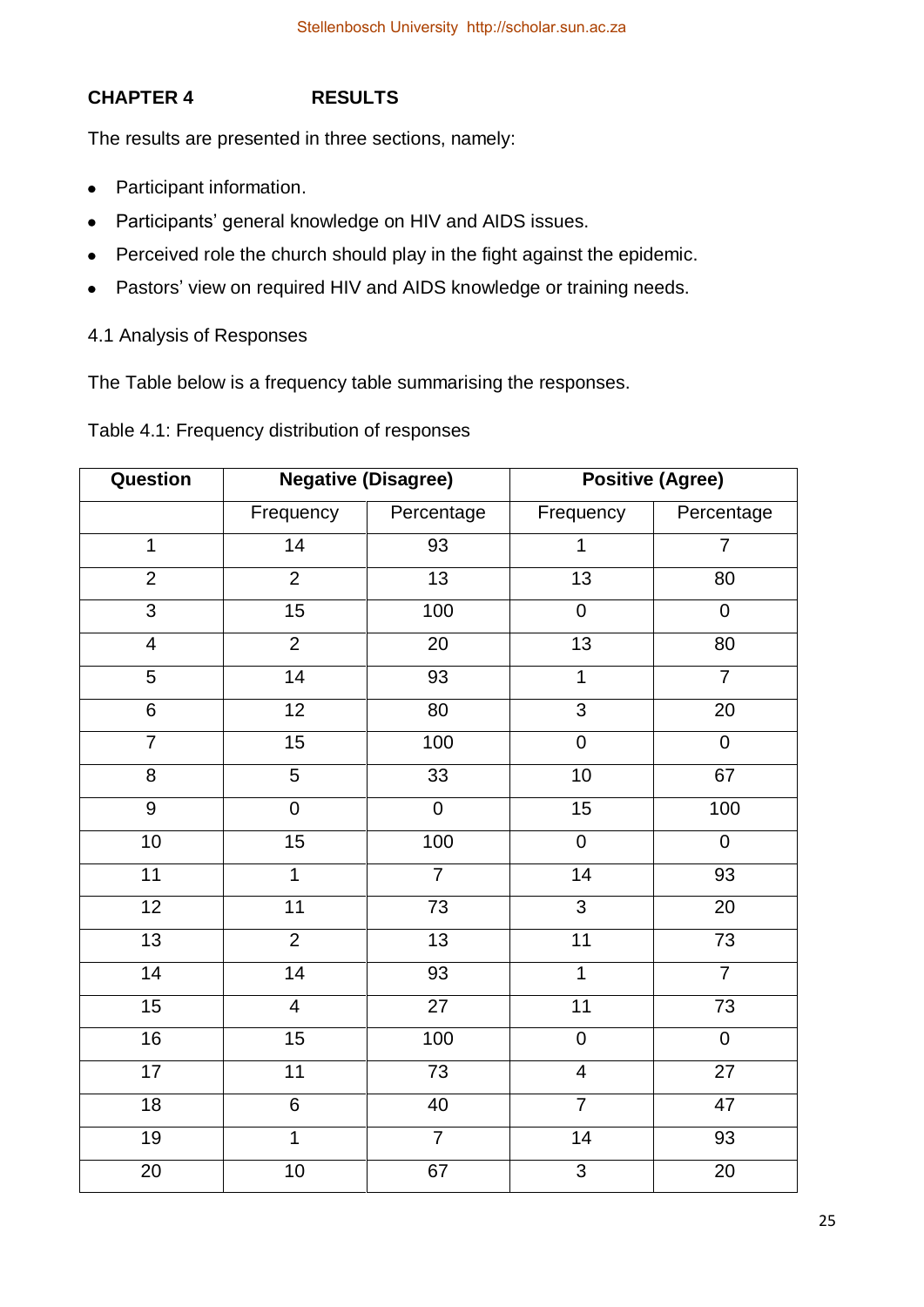# 4.1.1 Participants' information

Although it is the norm in any research of this type to illicit demographic information on the respondents, this study deliberately left questions on this subject. The assumption was that; they are all of the same denomination and length of leadership experience (period of pastoral work) was part of the selection criteria. Finally, the researcher wanted to use observation to determine some obvious demographic characteristics such as gender and race.

During the interviews it was noted that out of fifteen pastors, five were female pastors.

# 4.1.2 Participant's general knowledge on HIV and AIDS

The general knowledge section was designed to test pastors' understanding of HIV and AIDS issues. Questions in this section included:

- Scientists have found a cure for Acquired Immune Deficiency Syndrome (AIDS).
- HIV/AIDS was discovered in the early 1980's.
- If you stay with someone suffering from AIDS, you must always open the windows; otherwise you are at a risk of being infected by the virus.

## 4.1.3 HIV and AIDS Awareness

Generally, HIV awareness is high among the pastors. All pastors were able to indicate when and where HIV and AIDS cases were first discovered.

## 4.1.4 HIV/AIDS knowledge

The majority (93%) of pastors displayed greater understanding of HIV and AIDS issues. This could be attributed to the integration of HIV and AIDS in Sunday sermons at the head office. The church has made a policy to talk about HIV and AIDS issues in their Sunday sermons. Among the testimonies of church members, some people have disclosed their seropositive status and how they were healed at AMI.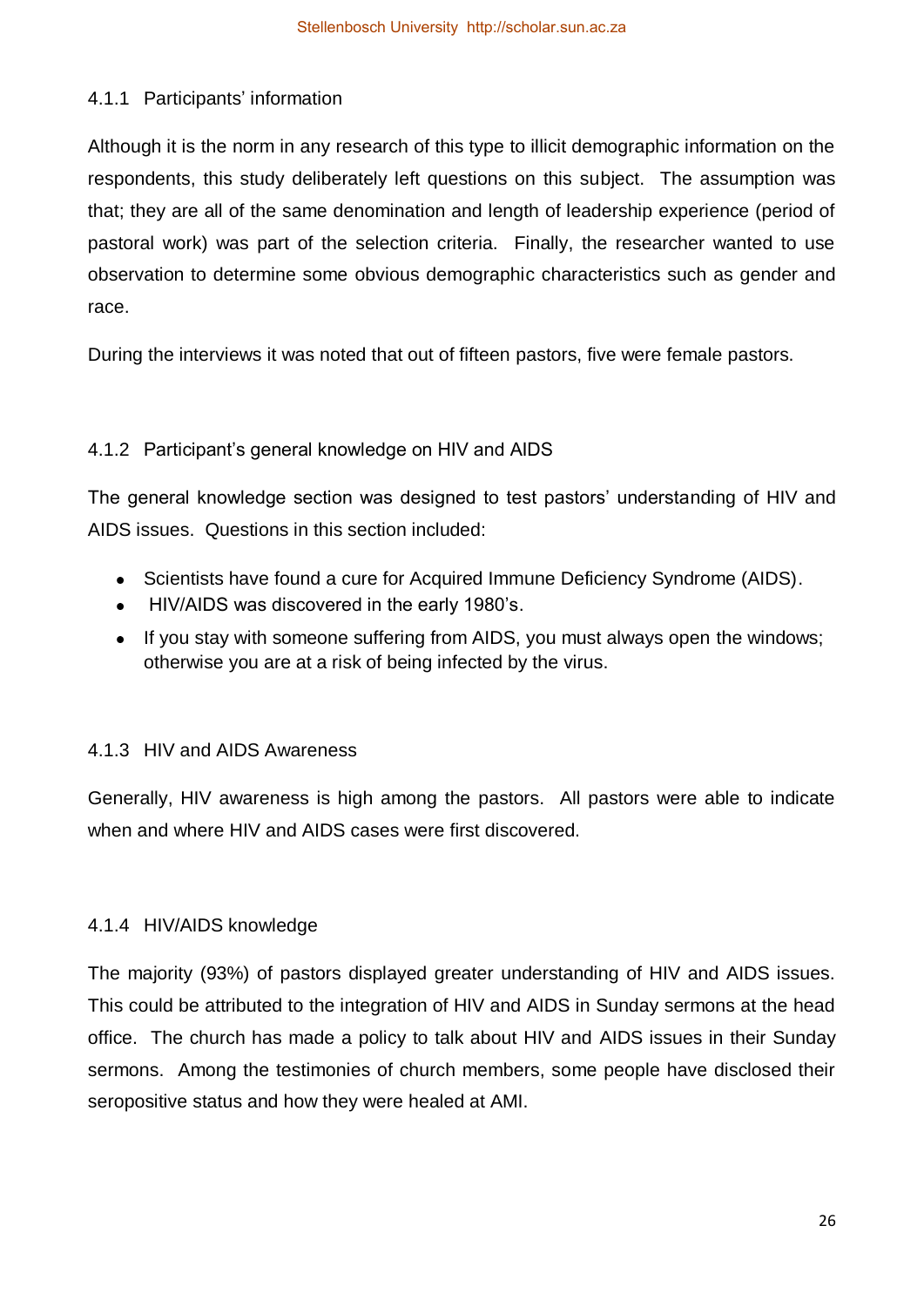Overall responses to questions three to five show that pastors have sound knowledge about HIV and AIDS; however, it appears the greatest challenge is in implementation, practising and dissemination of knowledge to lower levels of the church.

#### 4.1.5 Modes of transmission

Questions six to seven focused on the modes of transmission of HIV. The questions were designed in a Likert Scale item like measurement with four possible responses. Strongly Disagree and Disagree were treated to mean a negative response while Agree and Strongly Agree meant a positive response.

All pastors answered in the negative to the question on the virus being transmitted through utensils.

#### 4.1.6 HCT and the role of the church

The general feeling was that people should receive proper counselling before and after testing for HIV. However, there was no consensus on the role the church should play before solemnising marriages. One group (66%) was of the opinion that the church should force people to go for HCT prior to marriage. Others felt that it was an individual's decision whether to go for HIV testing or not. The church should only play an advisory role while not making it mandatory.

#### 4.1.7 Post-Exposure Prophylaxis/ sero discordance

Most pastors (93%) agreed that once raped or exposed to infected blood, one must seek medical treatment within 72 hours. This is a clear indication that modes of transmission are known and that ARV's though not absolute cure, have the potential to reduce the risk of getting infected.

The question on discordance was also answered in the negative indicating that pastors have knowledge that discordant couples can live together and maintain discordant status. One participant raised a question on whether this scenario could be sustained. The researcher explained that to be sure of maintaining the status, it was imperative that the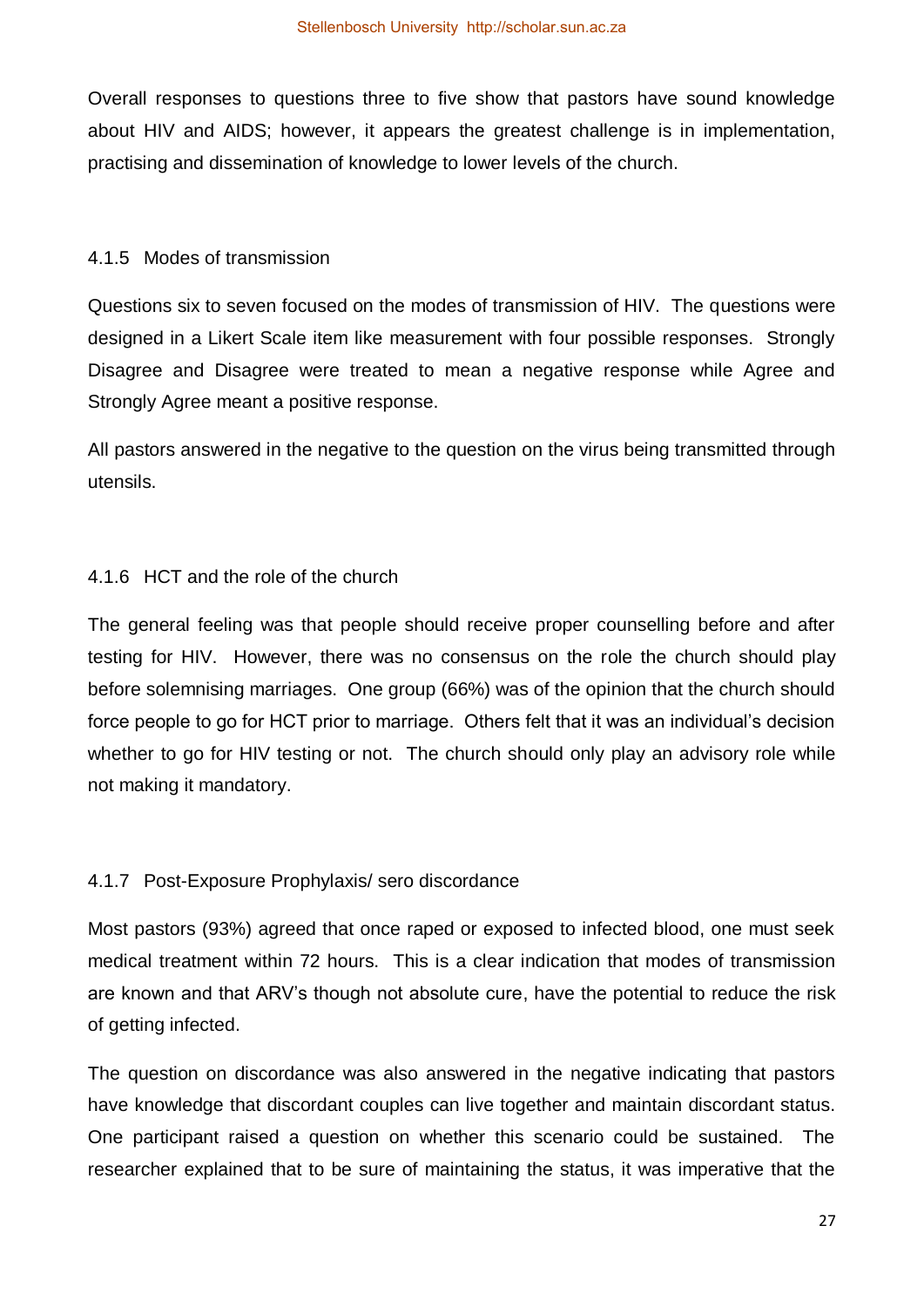sero negative partner uses prevention whenever they have sex while the HIV positive partner tries to live positively.

## 4.1.8 Identification of people most at risk of being infected by HIV

Although the question was not age-group exhaustive, most pastors felt the 15 to 49 year olds are not the most infected. This question could have been misunderstood to mean the age-group only affected by or infected with HIV. This response avails opportunities for designing comprehensive HIV and AIDS education programmes targeted at the church leaders; with the aim of addressing these information gaps.

# 4.1.9 The role of the church

The majority of the pastors know the role of the church is not only confined to spiritual matters. Answering question 16 on the negative was clear confirmation of the vital role the church should play in the fight against the epidemic.

# 4.1.10 Provincial distribution of the epidemics

This question was not explicit with regards to provincial prevalence. However, most (seven out of fifteen) disagreed that Gauteng ranked first in the country on HIV prevalence.

# 4.1.11 Knowledge about Mother-to-Child Transmission

Ninety-three percent of pastors answered this question in the affirmative signalling knowledge about the efficaciousness of ARV drugs in preventing transmission particularly from mother to child.

## 4.1.12 Conclusion

The responses indicate a considerable level of HIV and AIDS knowledge among AMI pastoral body. HIV and AIDS awareness is high as evidenced by sermons incorporating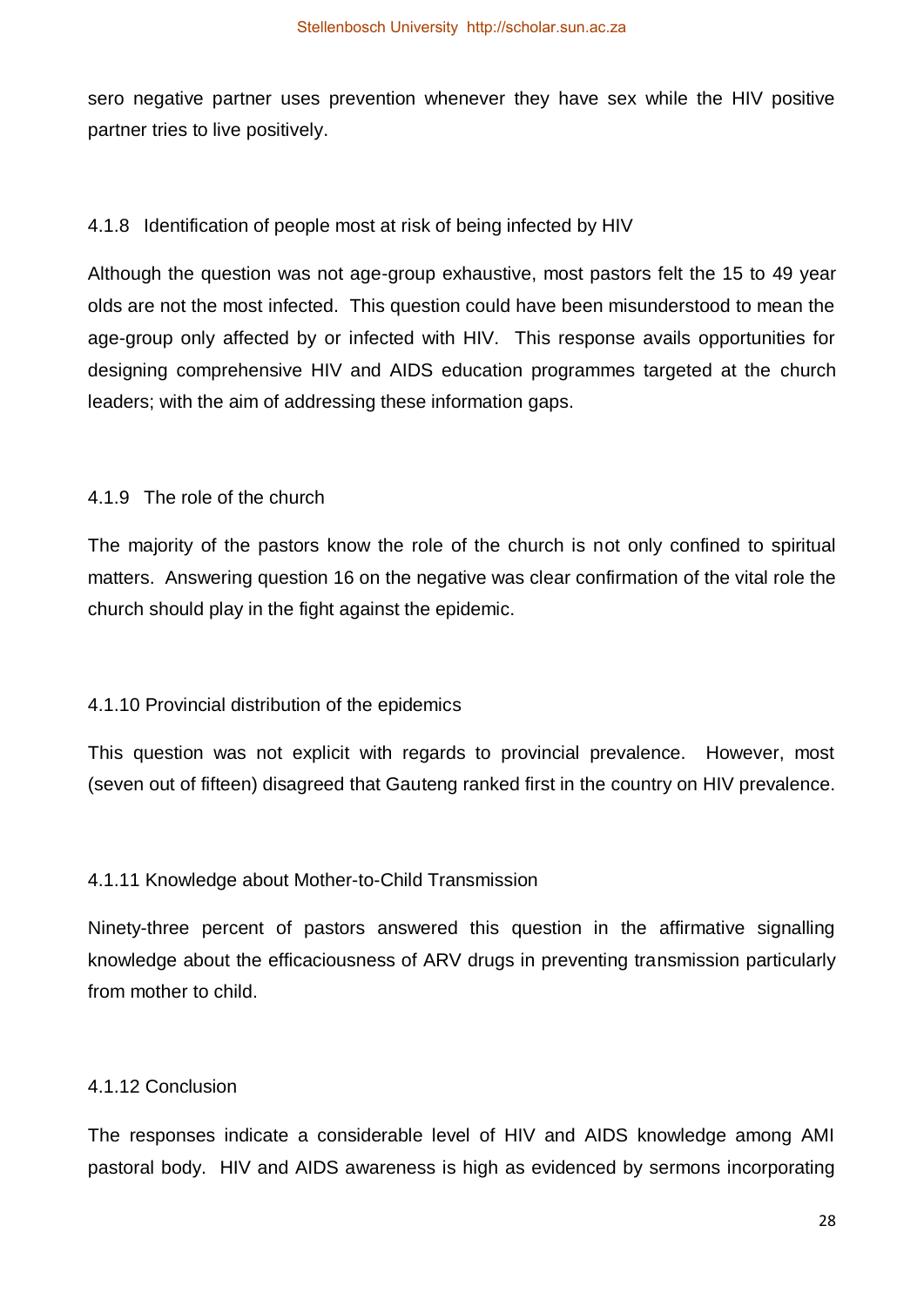HIV and AIDS confessions. Contrary to common belief, pastors are aware that the church could play a pivotal role in managing the epidemic.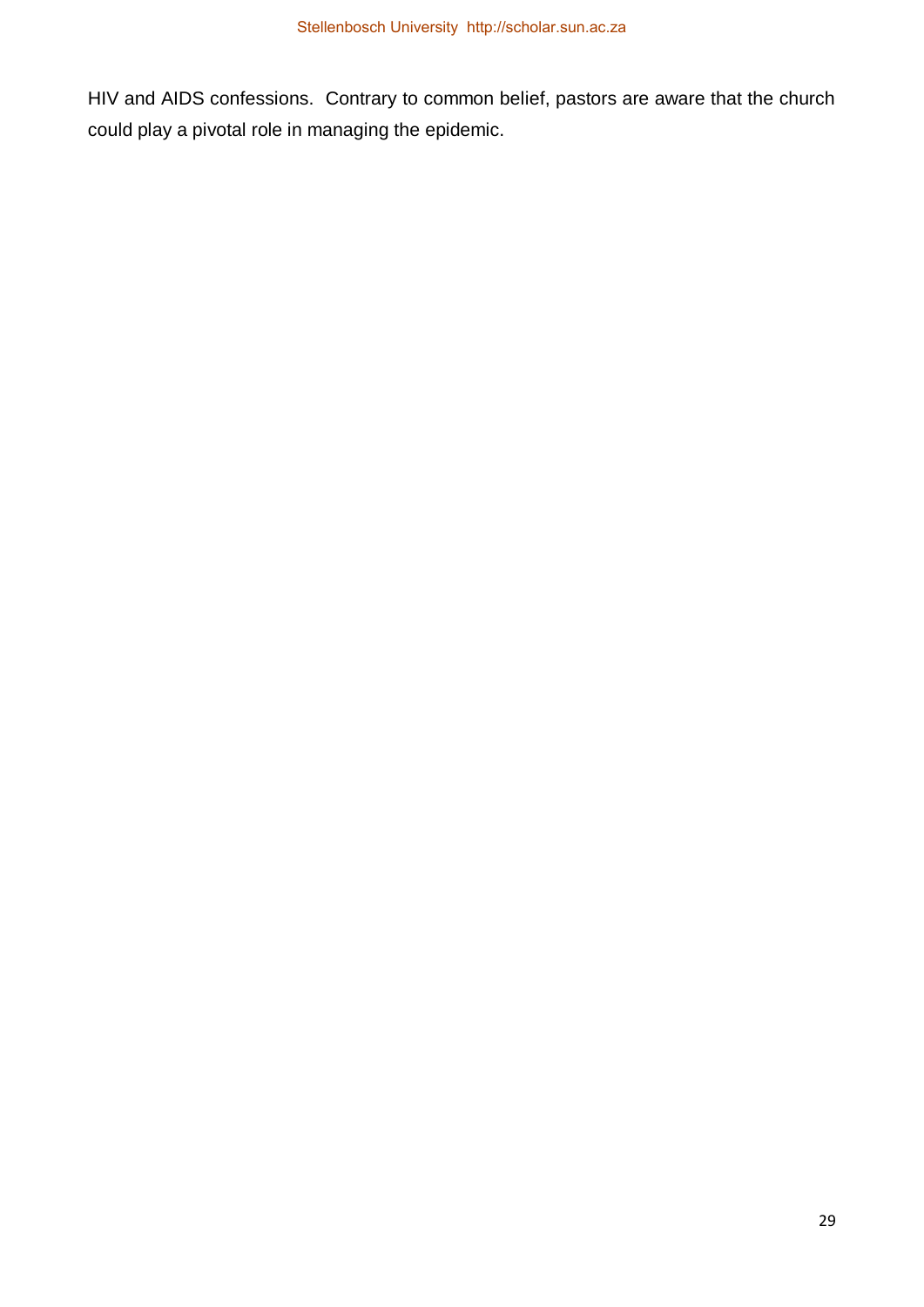# **CHAPTER 5 RECOMMENDATIONS**

The old adage "information is power" holds water in the context of HIV and AIDS management. It is globally agreed that to contain HIV and AIDS, a continuum of interventions including prevention, treatment, nutrition, healthy life-style, care and support should be implemented. The efficacious of these depends on a knowledgeable society. Communities need to know the transmission modes, the value of HCT, preventive measures and the role communities can play in the containment of the virus.

The burden is on knowledge agents to disseminate information to their constituents. Pastors, therefore, as influential community members are best placed to reach the communities. Hence they are the ones, needing training so that they eradicate myths and confusion about HIV and AIDS.

Pastors usually come through induction programmes designed to equip them with the dictates of pastoral work. In light of this, it is suggested that HIV and AIDS should be part of the curriculum of this induction course, at least. Just like they are made custodians of the spiritual component of human life, pastors need to know that they have a moral obligation to manage HIV and AIDS in the communities they work.

One interesting discovery made by the research is testimonies by PLHIV during church services. This indicates that the church embraces the challenges the epidemic poses to its members, and believes that divine intervention can cure the disease. The researcher thus recommends that pastors team up with all stakeholders in the management of HIV and AIDS. This concerted effort will ensure PLHIV receive the whole package on the continuum.

Modern churches, just like most organisations require HIV and AIDS competent leaders. Theology being the field pastors specialise in, should be blended with HIV and AIDS.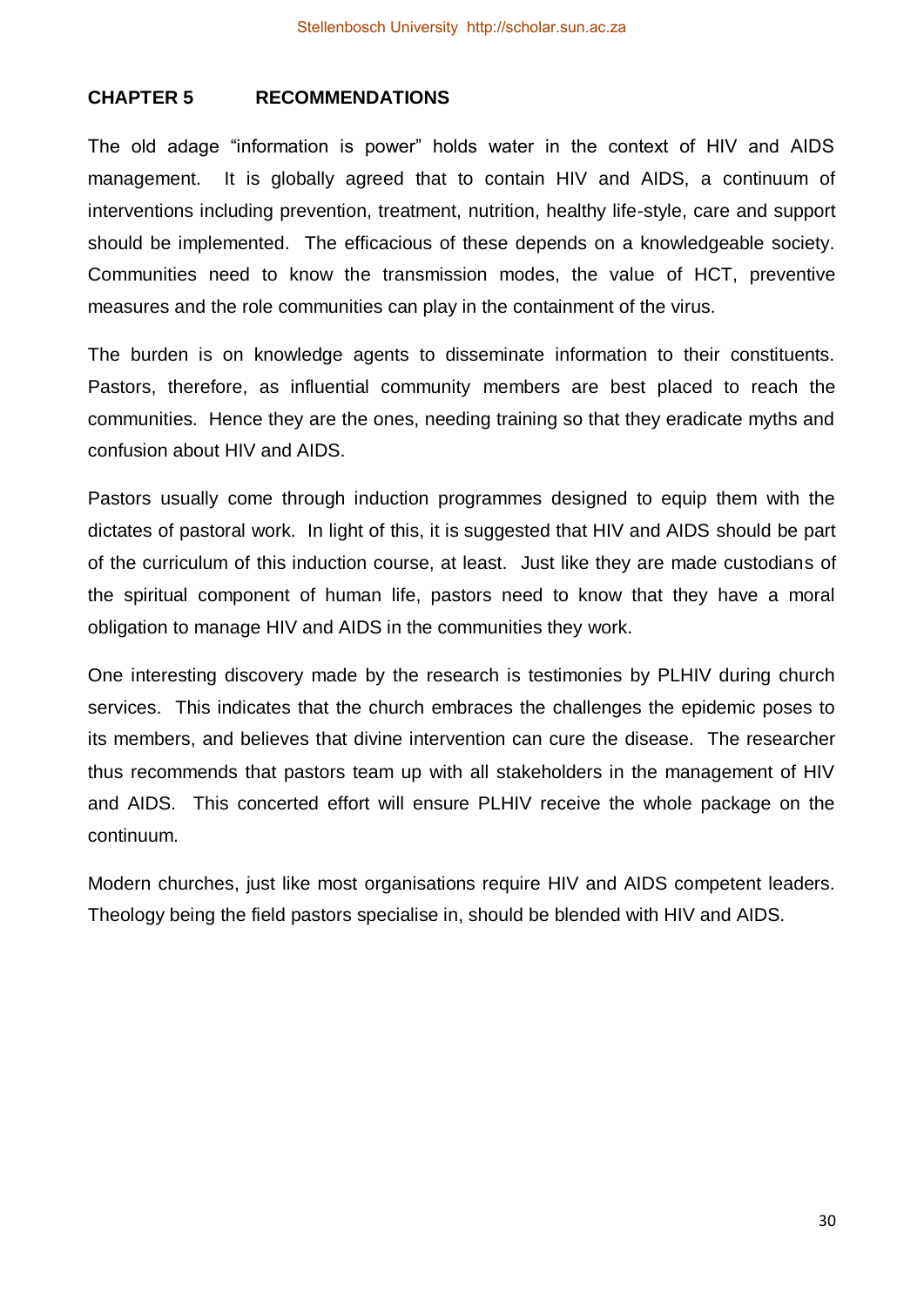# **CHAPTER 6 CONCLUSION**

This study was done with the aim of establishing the HIV and AIDS knowledge gap among AMI pastors in Gauteng Province. Implicit in the study was determination of pastors' perceptions about the role of the church in the management of HIV and AIDS.

SA's epidemic burden has compelled all stakeholders to pool their resources towards intervention programmes to halt the spread of the epidemic. The church in general, is one that has been spearheading initiatives to create HIV and AIDS awareness, prevention, treatment and psychosocial measures. This research has revealed encouraging scenes. AMI believes the church is a place where PLHIV can find comfort, hope and love.

The knowledge that pastors demonstrated was not ample and consistent. They showed various gaps regarding knowledge in different HIV and AIDS topics. This acts as a barrier in their efforts to conscientise the congregants and the communities around them. However, knowledge displayed by two of the pastors was thorough. It is envisaged that if all pastors' knowledge gets to this level, they could effectively use their influence on the community to help in management of HIV and AIDS. If training on HIV and AIDS issues is carried out among pastors and other church leaders, church leaders could play a very important role, especially in programming areas such as counselling, awareness and support.

The inconclusive nature of the study, therefore, makes further research on the information needs of pastors necessary so as to develop informed HIV and AIDS training packages. In spite of the above, the study's revelations provide clear signals for the need to train pastors on HIV and AIDS issues. The World Council of Churches (1997) says that the general conduct of churches is "worsening the problem" (Happonen et al, 2002). With that said, there is a great need for pastors to be trained so that they may have a deeper HIV and AIDS knowledge.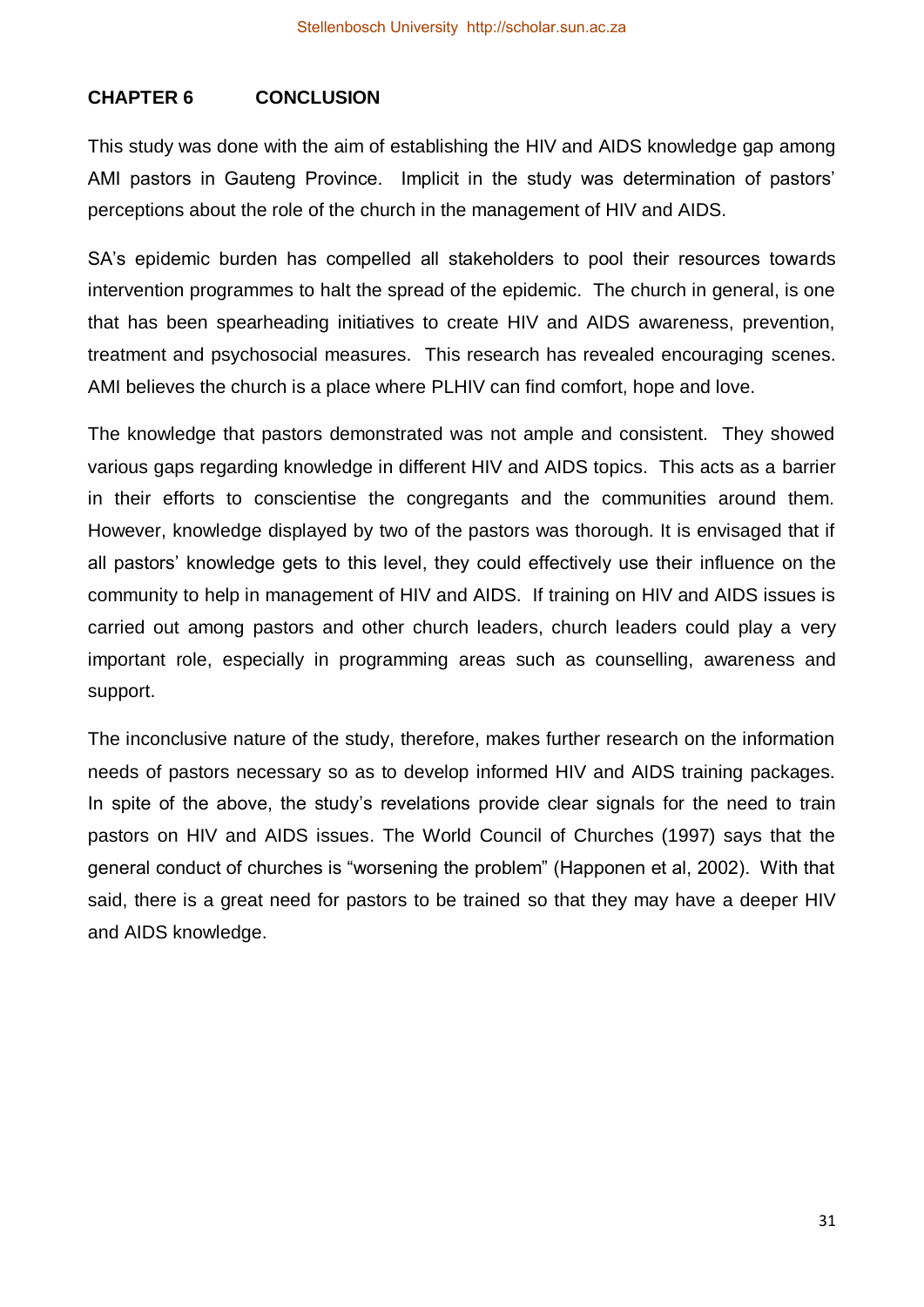#### **REFERENCES**

Ashford, L.S., (2006) Population Reference Bureau; Bridge "*How HIV and AIDS Affect Population*"

Ateka, G.K., 2001. *Factors in HIV/AIDS transmission in sub-Saharan Africa* In Bulletin of the World Health Organisation. Vol 79, No. 12, pp1168

Avert (2003). *South African HIV/AIDS statistics*. Accessed 14 Dec 2012 from [http://www.Avert.org/aids...inafrica.htm](http://www.avert.org/aids...inafrica.htm)

bible.cc/Jeremiah/32-27.htm

Buven, A., Bishikwabo-Nsarhaza K., & Mutangadura G., 2002. *The spread & effect of HIV-1 infection in sub-Saharan Africa. Lancet,* Vol 359, pp 2011-2017.

Cannell, T., 2008. *African churches & AIDS Prevention. Much still to be learned*, accessed Dec 14; 2012 from http:// [www.Forums.csis,org.Africa/?](http://www.forums.csis,org.africa/) P-113

Christensen, L.B., Johnson, R.B., & Turner, L.A.,(2011). *Research Methods, Design, and Analysis.*

Department of Health, *HCT Campaign and Art expansion*, (2011)

Evian, C., 1993. The Socioeconomic determinants of the AIDS epidemic in SA; a cycle of poverty. *South African Medical Journal.* Vol 83. No.9; pp 635-636

Fisher, A.A., Foreit, J.R., Laing, J., Stoeckel, J., & Townsend, J (2002). *Designing HIV/AIDS Intervention studies* 

Garland, J., & Dr Blyth, M., (2005). *AIDS Is Real and it's in our Church*

Govender, T., *Epidemiology of HIV/AIDS in SA* retrieved 14 Dec 2012

Greener, R., (2002). "*AIDS and macroeconomic impact*. In: S. Forsyth (ed). State of the Art; AIDS and Economics IAEN pp 46-55

*Global report .UNAIDS report on the Global epidemic*.2010

Haacker, M. International Monetary Fund Working Paper 2002. African Department *"The Economic Consequences of HIV/AIDS in Southern Africa"*

Hunt, C.W., 1996. *Social vs Biological Theories on the transmission of AIDS in Africa*. In Social Science and Medicine.Vol 50. No. 7-8, pp 965-983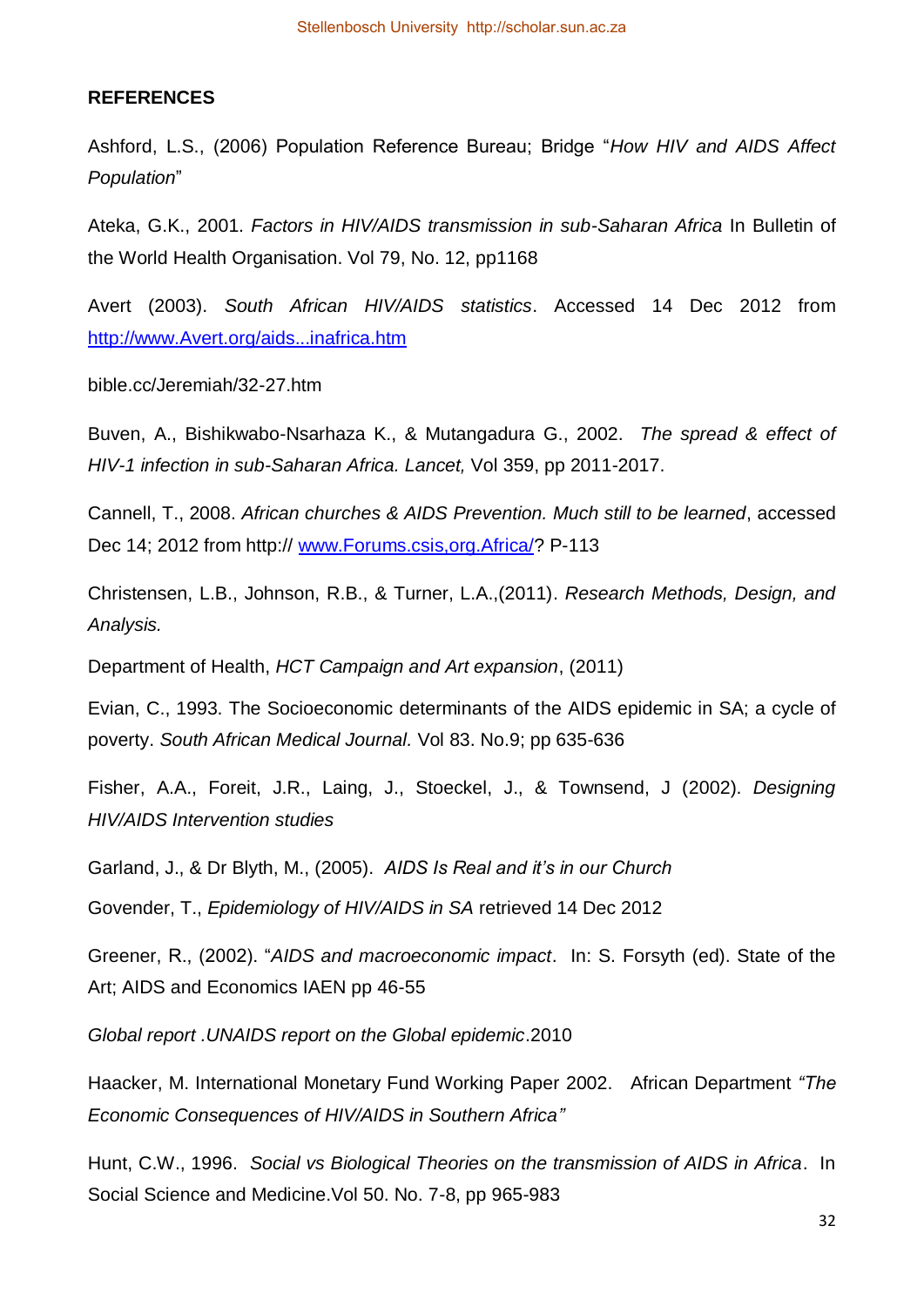Henry, J.K. 2006. *Renters SA Examines African Anglican Church and HIV/AIDS* Accessed 14 Dec 2012 from [www.Kaizernetwork.org/dailyreports/hiv](http://www.kaizernetwork.org/dailyreports/hiv)

[http://www.consultancyafrica.com.](http://www.consultancyafrica.com/)

[www.who.int/hac/techguidance/pht/infoBulleti](http://www.who.int/hac/techguidance/pht/infoBulletin)nIntimatePartnerViolenceFinal.pdf

<http://www.healthonlinezine.info/4-effective-ways-to-prevent-hiv-aids.html>

<http://www.un.org/millenniumgoals/aids.shtml>

<http://www.sadc.int/index/browse/page/108>

[http://www.statussa.gov/publications/P0302/P03022010 pdf pg 5](http://www.statussa.gov/publications/P0302/P03022010%20pdf%20pg%205)

[Http://www.statssa.gov/publications/P0302/P03022010](http://www.statssa.gov/publications/P0302/P03022010) pdf (retrieved 14 Dec 2012)

<http://www.nlm.nih.gov/medlineplus/ency/article/001379.htm>

Isabel, A.P. et al 2003. *African praying*: A handbook on HIV/AIDS Sensitive Sermon guidelines & liturgy. <http://www.wcc-coe.org/wcc/what/mission/africapraying.htm>

Kurian, M. WCC.2006 CONTACT. *HIV Prevention: Current issues & new technologies*. August Issue 186

Longman dictionary of contemporary English.1998

Over, M., (1992) *The macroeconomic impact of AIDS in sub-Saharan Africa, Population & Human Resources Department*." The World Bank

Ras, G., Simson I.W., Anderson R., Prozesky O.W., & Hamersma T., *Acquired Immunodeficiency Syndrome report of 2 South African Cases*, South African Medical Journal 1983.July 23;64(4);140-2

SANAC.2011.*National Strategic Plan on HIV, STI's and TB*. 2012-2016

*Sexual Health Exchange*, 2004. Published by the South African AIDS information dissemination service & the Royal Tropical Institute

Statistics SA Census 2011 Report, 30 October 2012

The African Development Forum.2000

*Towards an HIV and AIDS Competent church And ecumenical handbook for defining HIV and AIDS com*petency (2002)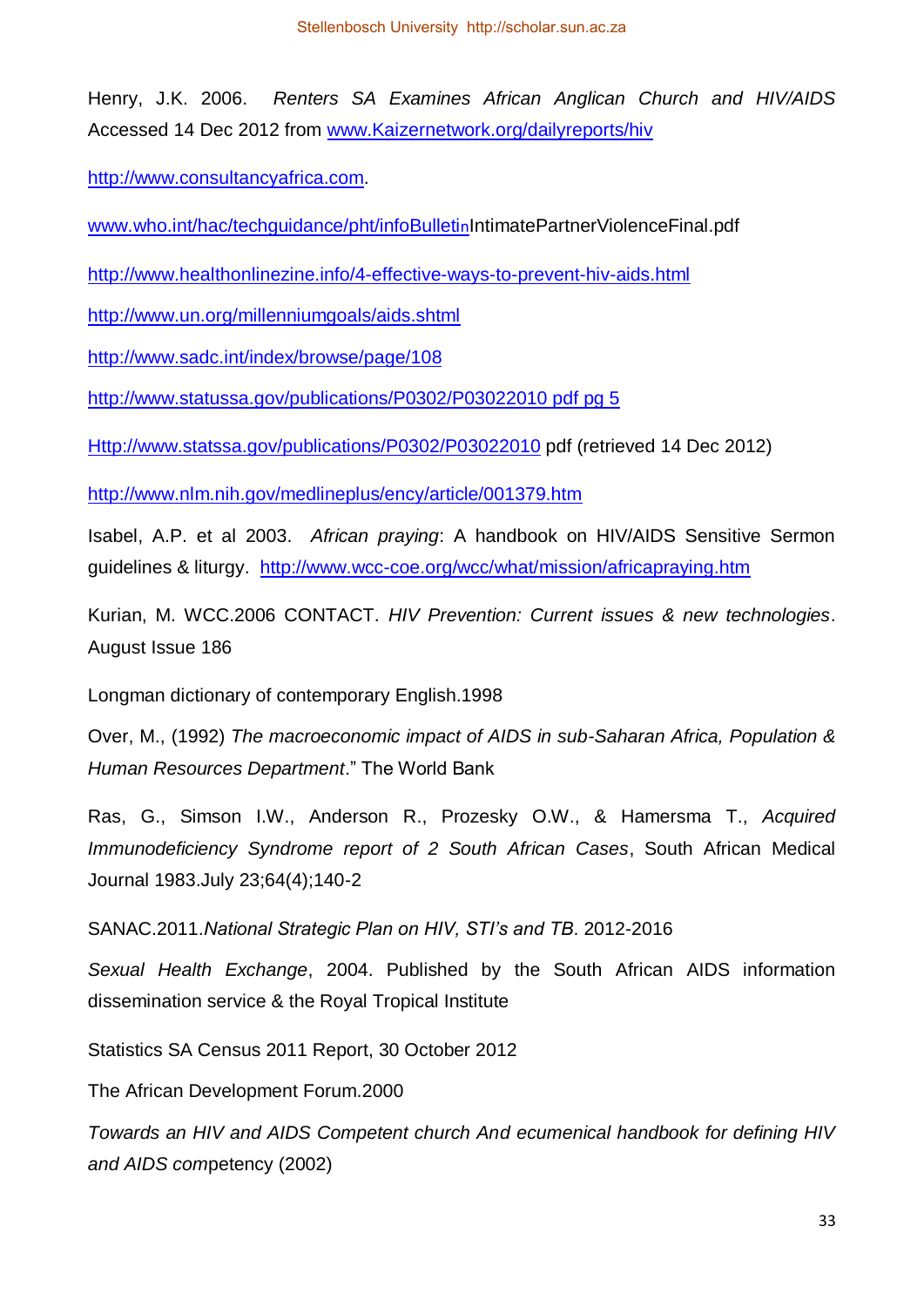USAID Health Policy Initiative: *Leading the way; Health Policy Initiative Mobilises Religious*  Leader Response to HIV. August 2008. Accessed on [http://www.healthpolicyinitiative.com](http://www.healthpolicyinitiative.com/) on 19 Dec 2012

UNAIDS/WHO.2006.*AIDS epidemic update* 

Van Rensburg, B.F., D., Buchaman M., Engelbrecht M. & Steyn F., (2002). *The Socio-Eonomic Impact of HIV/AIDS on household in SA; results of a study in Welkom and Qwaqwa,* FSP. In AIDS Bulletin,Vol ii No. 1 pp11-13

WCC (1986). *AIDS and the churches, Statement from Executive Committee of the WCC,*  Reykjavik, Iceland 15-19 Sep 1986, from [http://www.wcc-col.org/wcc/what/mission/ehaia](http://www.wcc-col.org/wcc/what/mission/ehaia-html/executive%20-Committee%201986.html)[html/executive -Committee 1986.html](http://www.wcc-col.org/wcc/what/mission/ehaia-html/executive%20-Committee%201986.html)

Wikipedia, the free encyclopaedia; retrieved on 30.11.2012

World Vision 2002. *African church Deacon of hope against AIDS*. Accessed on [http://lest.worldvision.org.nz.wvsites](http://lest.worldvision.org.nz.wvsites/)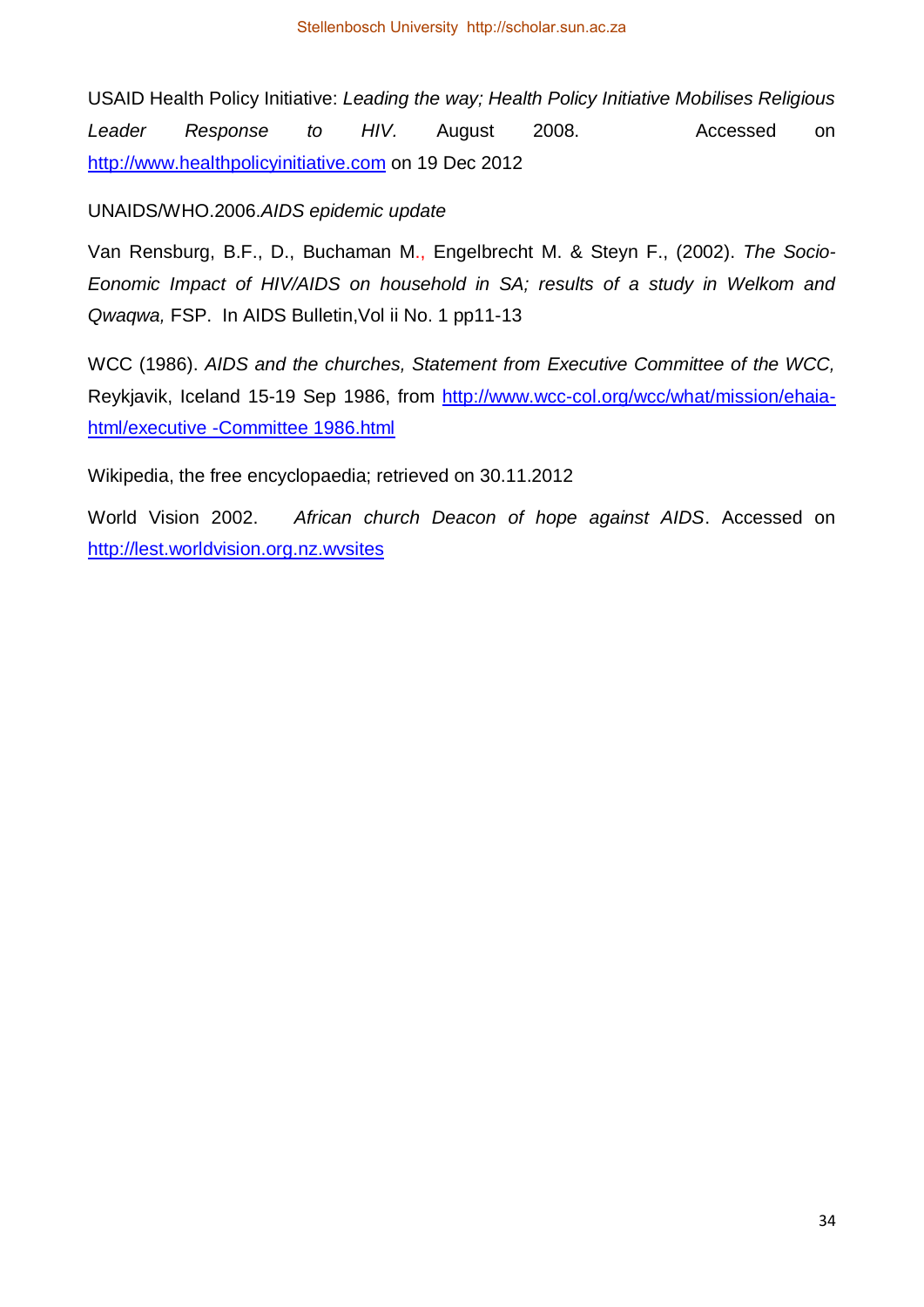Addendum A

# Participation information sheet

HIV knowledge in the Pastoral team of Alleluia Ministries International (AMI)

In partial fulfilments of the requirements of the Master Philosophy Degree in HIV/AIDS Management from the Africa Centre of HIV/AIDS Management at Stellenbosch University, I am carrying out a study with the above title. The information you will supply is for academic purposes and will be treated with confidence. The purpose of this study was to gather baseline information on AMI Pastor's knowledge on HIV/AIDS. Through the questionnaire I intend to ask the following research question " How much knowledge to AMI Pastors have on HIV/AIDS?

The aim of the study is to:

Propose a pastoral HIV and AIDS training programme at AMI

Appropriate HIV and AIDS training programme will be determined by the level of knowledge pastors have regarding HIV and AIDS. Specific objectives were:

- To establish the level of knowledge pastors at AMI have regarding HIV and AIDS.
- To determine if there is any HIV and AIDS education or training provided for pastors at AMI.
- To identify the needs as perceived by pastors.
- To recommend guidelines for the training of HIV and AIDS for pastors at AMI if required.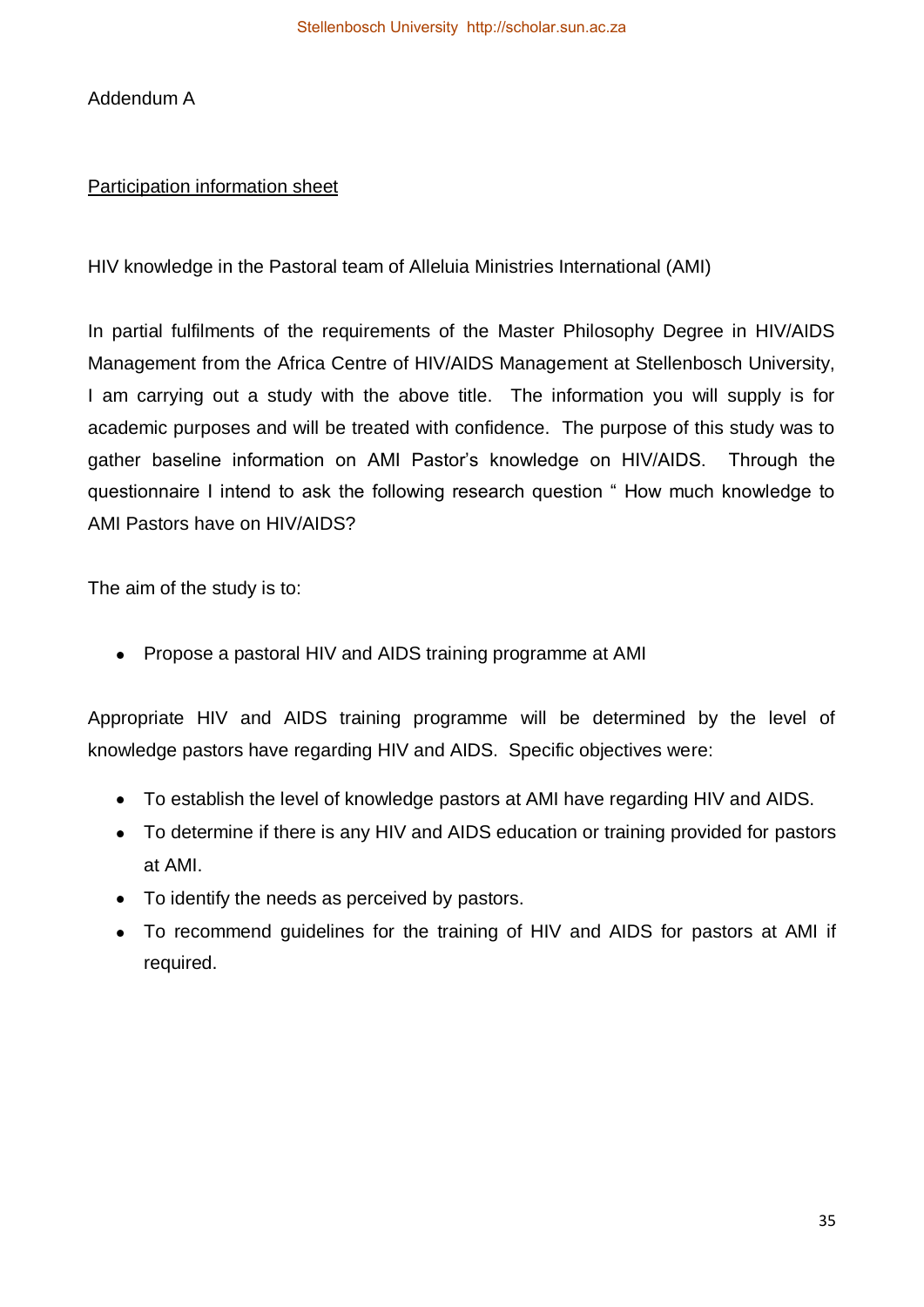Addendum B



UNIVERSITEIT.STELLENBOSCH.UNIVERSITY jou kennisvennoot · your knowledge partner

# **STELLENBOSCH UNIVERSITY CONSENT TO PARTICIPATE IN RESEARCH**

HIV knowledge in the Pastoral team of Alleluia Ministries International (AMI)

You are asked to participate in a research study conducted by Tlotliso Ntai, Master of Philosophy in HIV/AIDS Management, from Africa Centre for HIV/AIDS Management at Stellenbosch University. The results will be contributed to research paper, thesis or dissertation. You were selected as a possible participant in this study because one of your roles at AMI is to provide counselling to church members.

# **1. PURPOSE OF THE STUDY**

To ascertain the level of HIV and AIDS knowledge Pastors at AMI have in order to establish training needs for improved HIV and AIDS' support for AMI church members.

# **2. ROCEDURES**

If you volunteer to participate in this study, we would ask you to do the following things:

Please give a detailed answer to all the questions. As the questions are being read to you, you are welcome to stop the investigator if she is reading too fast, and you may request that the question should be read again. You are free to stop the researcher if you feel that any of the questions should need further explanation. At the end of the interview, you will be requested to read the answers you have provided to ensure that your answers have been accurately recorded and that important information has not been left out. The questionnaire should take 40 minutes and one hour to complete.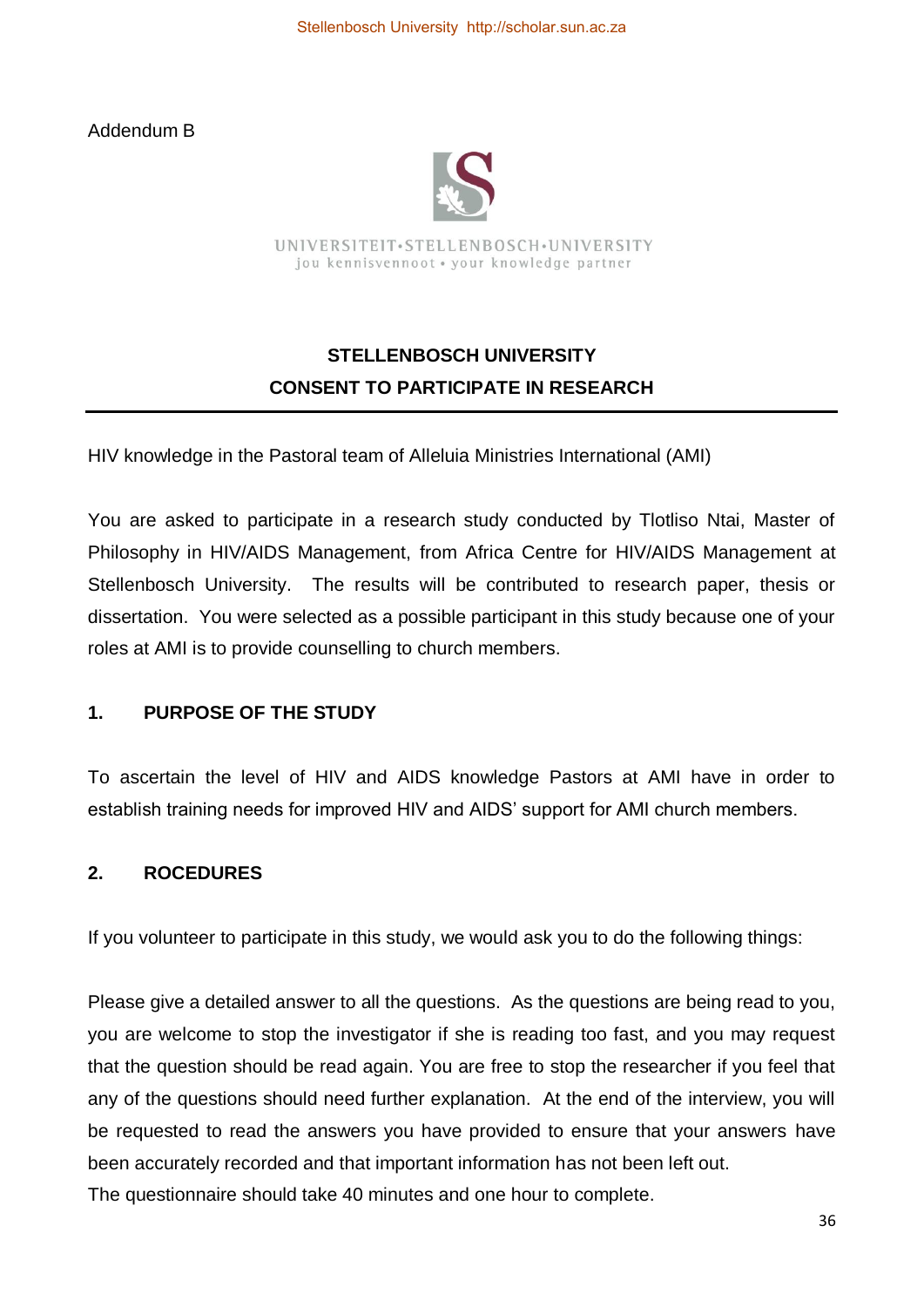# **3. POTENTIAL RISKS AND DISCOMFORTS**

There is foreseeable discomfort in participating in this study, AIDS helpline number will be provided for you to call should you need any assistance.

# **4. POTENTIAL BENEFITS TO SUBJECTS AND/OR TO SOCIETY**

There is a potential to acquire professional counseling skills in HIV/AIDS which will help the Pastors to have confidence when providing counselling to church members.

There is potential of making extra cash for Pastors by involved in other HIV Counseling initiatives outside church. Pastors will be able to help their family members as well as their various communities with HIV/AIDS matters. There is a possibility of increase in number of membership retention which will lead in the growth of the church as people learn that our church accommodates respects and cares for people who live with HIV and their rights are protected.

# **5. PAYMENT FOR PARTICIPATION**

No payment will be made to the participants in this study.

# **6. CONFIDENTIALITY**

Any information that is obtained in connection with this study and that can be identified with you will remain confidential and will be disclosed only with your permission or as required by law. Confidentiality will be maintained by means of not using people's names; only codes such as Participant A or Participant B will be used for confidentiality purposes. Electronic data will be password protected and only the researcher will have access to this information. Hard copies of the questionnaire will be kept in a locked up cupboard in the researcher's office. The information will be trashed after six months of completion of the study.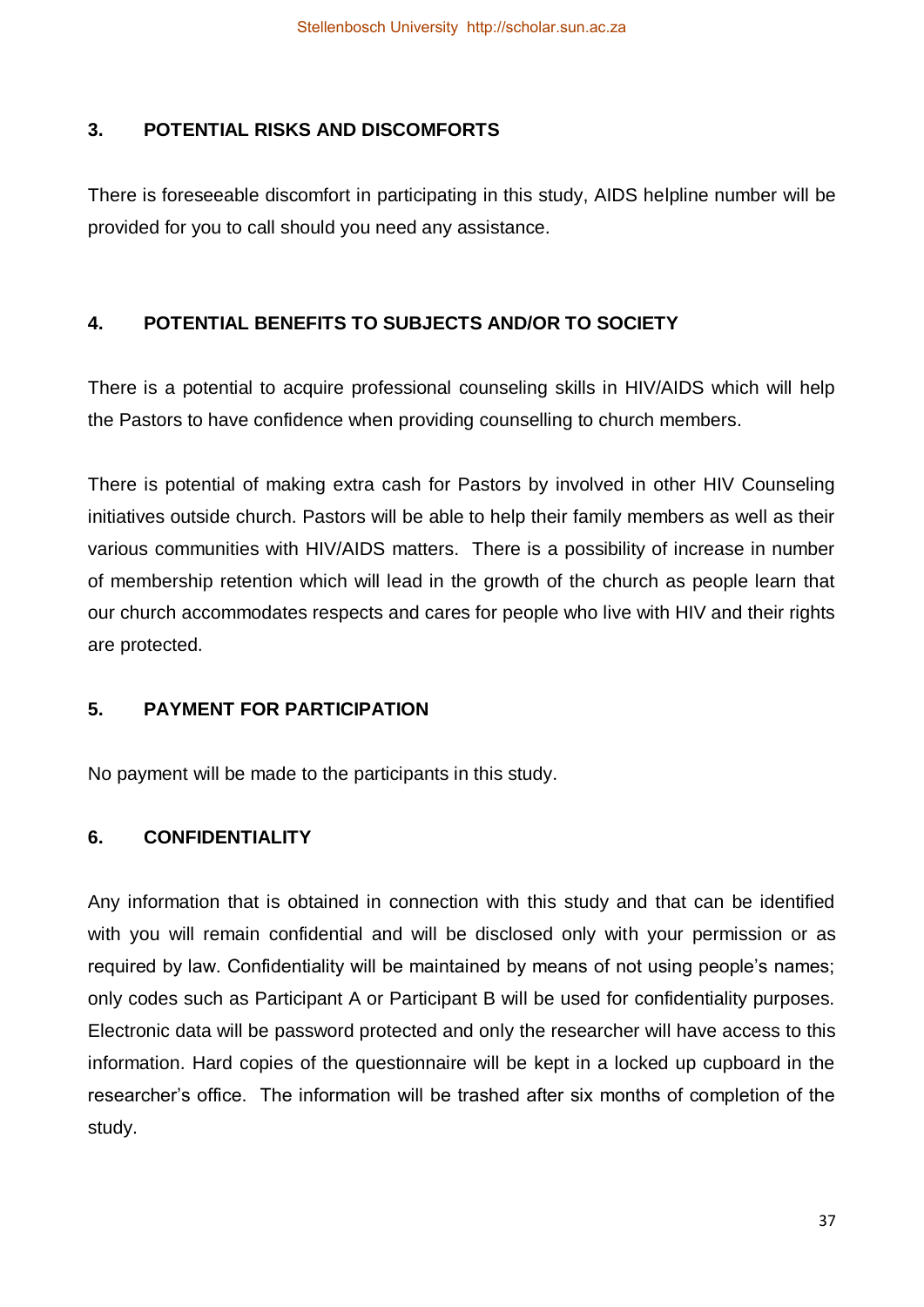Information will only be released to other party if there is a requirement by law or in an event where another researcher is conducting the same study for further development or improvement.

Organisation's real name or participants' names will not be used

## **7. PARTICIPATION AND WITHDRAWAL**

You can choose whether to be in this study or not. If you volunteer to be in this study, you may withdraw at any time without consequences of any kind. You may also refuse to answer any questions you don't want to answer and still remain in the study. The investigator may withdraw you from this research if circumstances arise which warrant doing so.

#### **8. IDENTIFICATION OF INVESTIGATORS**

If you have any questions or concerns about the research, please feel free to contact Tlotliso Ntai; Principal Investigator; 49 2<sup>nd</sup> Avenue, Kew, Johannesburg; Tel: 011 676 7250 and emergency number 082 997 2103 or Prof Johan Augustyn; Stellenbosch University, Cape Town; Tel: 028 316 4667, Emergency no. 0836263081.

# **9. RIGHTS OF RESEARCH SUBJECTS**

You may withdraw your consent at any time and discontinue participation without penalty. You are not waiving any legal claims, rights or remedies because of your participation in this research study. If you have questions regarding your rights as a research subject, contact Ms Maléne Fouché [mfouche@sun.ac.za; 021 808 4622] at the Division for Research Development.

# **SIGNATURE OF RESEARCH SUBJECT OR LEGAL REPRESENTATIVE**

The information above was described to me by Tlotliso Ntai in English and I am the participant in command of this language. I, the participant was given the opportunity to ask questions and these questions were answered to my satisfaction.